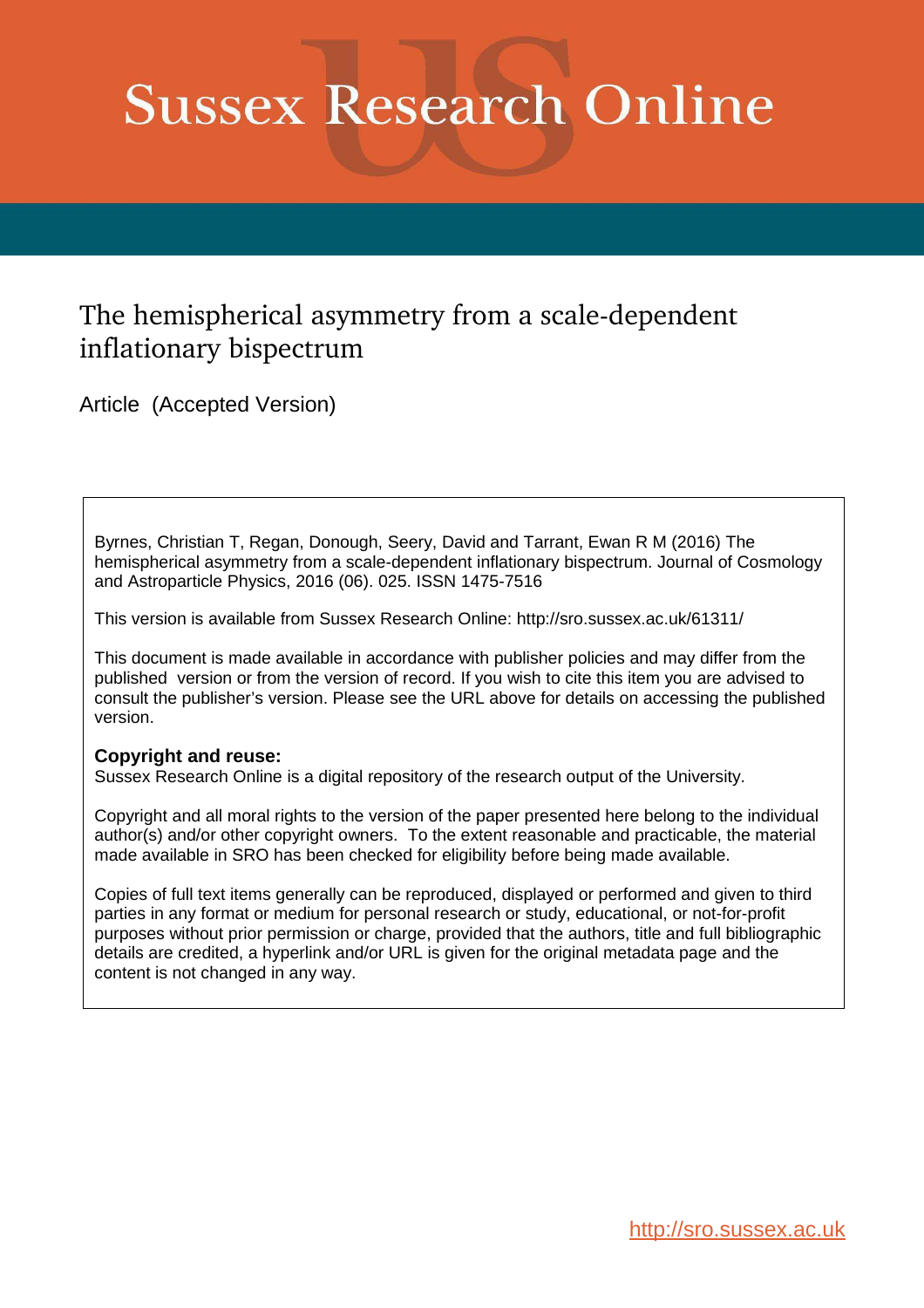## The hemispherical asymmetry from a scale-dependent inflationary bispectrum

#### Christian T. Byrnes, Donough Regan, David Seery and Ewan R. M. Tarrant

Astronomy Centre, University of Sussex, Falmer, Brighton BN1 9QH, UK

E-mail: [C.Byrnes@sussex.ac.uk,](mailto:C.Byrnes@sussex.ac.uk) [D.Regan@sussex.ac.uk,](mailto:D.Regan@sussex.ac.uk) [D.Seery@sussex.ac.uk](mailto:D.Seery@sussex.ac.uk)

<span id="page-1-1"></span><span id="page-1-0"></span>**Abstract.** If the primordial bispectrum is sufficiently large then the CMB hemispherical power asymmetry may be explained by a large-scale mode of exceptional amplitude which perturbs the  $\zeta$  two-point function. We extend previous calculations, which were restricted to one- or two-source scenarios, by providing a method to compute the response of the two-point function in any model yielding a 'local-like' bispectrum. In general, this shows that it is not the reduced bispectrum  $f_{\text{NL}}(k_1, k_2, k_3)$  which sources the amplitude and scale-dependence of the mode coupling but rather a combination of 'response functions'. We discuss why it is difficult to construct successful scenarios and enumerate the fine-tunings which seem to be required. Finally, we exhibit a concrete model which can be contrived to match the observational constraints and show that to a Planck-like experiment it would appear to have  $|\hat{f}_{\text{NL}}^{\text{local}}| \sim |\hat{f}_{\text{NL}}^{\text{ortho}}| \lesssim 1$ . Therefore, contrary to previous analyses, we conclude that it is possible to generate the asymmetry while respecting observational constraints on the bispectrum and low-*ℓ* multipoles even without tuning our location on the long-wavelength mode.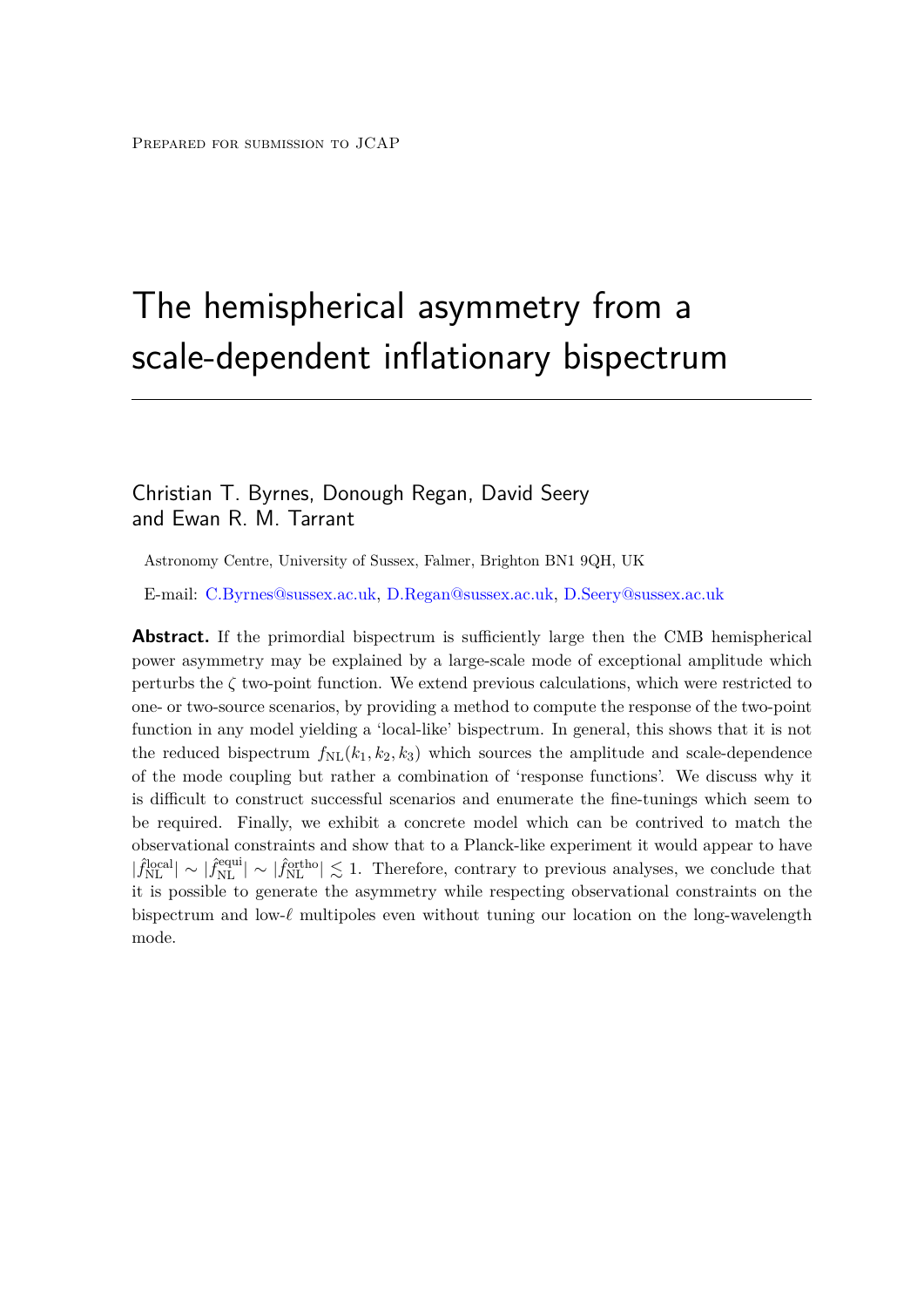#### **Contents**

| $\mathbf{1}$ | Introduction                                                   |                |  |  |  |
|--------------|----------------------------------------------------------------|----------------|--|--|--|
| $\bf{2}$     | Biasing the two-point function by a long-wavelength mode       | $\overline{4}$ |  |  |  |
|              | The operator product expansion<br>2.1                          | $\overline{4}$ |  |  |  |
|              | 2.2<br>The perturbed two-point function                        | 9              |  |  |  |
|              | Single-source models<br>2.3                                    | 12             |  |  |  |
| 3            | Why it is difficult to produce a suitable response             |                |  |  |  |
|              | Scale-dependence of the bispectrum<br>3.1                      | 14             |  |  |  |
|              | Models with constant $\eta_{\sigma}$ are not viable<br>$3.2\,$ | 18             |  |  |  |
| 4            | A working but contrived model                                  | 23             |  |  |  |
|              | A step in $\eta$<br>4.1                                        | 24             |  |  |  |
|              | The Grischuk-Zel'dovich effect<br>4.2                          | 27             |  |  |  |
|              | The shape and amplitude of the bispectrum<br>4.3               | 30             |  |  |  |
| 5            | Conclusions                                                    | 34             |  |  |  |

#### **1 Introduction**

Observations of the cosmic microwave background anisotropy on very large scales have accumulated modest evidence for a small number of anomalies in tension with our simplest picture of the early universe [\[1\]](#page-38-0). One of these is a roughly dipolar modulation of power which enhances the temperature fluctuations in one hemisphere. It is as if the power spectrum  $\mathcal{P}(k)$ of modes contributing to the CMB anisotropy took the form

$$
\mathcal{P}^{\text{obs}}(k) \approx \frac{k^3 P(k)}{2\pi^2} \Big( 1 + 2A(k)\hat{\mathbf{p}} \cdot \hat{\mathbf{n}} + \cdots \Big),\tag{1.1}
$$

where  $P(k)$  is the power spectrum for a statistically homogeneous and isotropic curvature perturbation synthesized by the early universe. The function  $A(k)$  represents the scaledependent amplitude of modulation, and  $\hat{p}$  and  $\hat{n}$  are unit vectors in the direction of maximum asymmetry and the line of sight, respectively, measured from Earth.

<span id="page-2-0"></span>This effect has been observed with amplitude  $A \approx 0.07$  on the largest scales in the WMAP [\[2–](#page-38-1)[5\]](#page-39-0) and Planck [\[6,](#page-39-1) [7\]](#page-39-2) microwave background surveys. (See also Refs. [\[8,](#page-39-3) [9\]](#page-39-4).) Numerically this should be interpreted as an average amplitude over a range of *k* contributing to the low multipoles of the CMB. On smaller scales Flender & Hotchkiss obtained the constraint  $A \leq 0.0045$  suggesting that the modulation must exhibit a strong scale dependence [\[10\]](#page-39-5), and improving an earlier constraint due to Hirata [\[11\]](#page-39-6). More recently Aiola et al. succeeded in estimating *A* as a function of scale, finding an approximate fit to a power law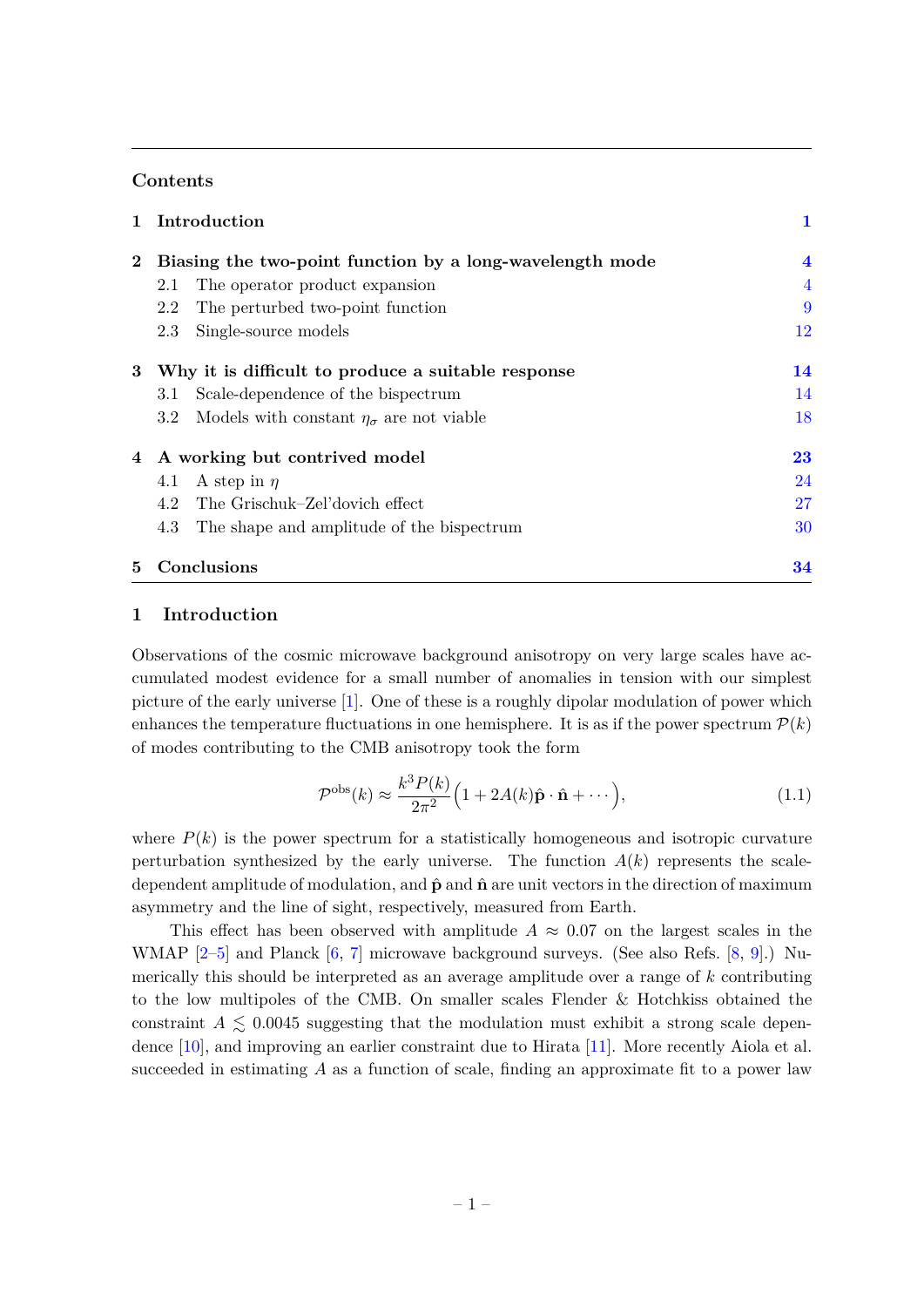$k^n$  with spectral index *n* of roughly  $-0.5$  [\[12\]](#page-39-7).<sup>[1](#page-2-0)</sup> These measurements are expected to improve in the near future owing to the arrival of new data from polarization and CMB lensing [\[14\]](#page-39-8) which will extend the number of independent measurements of the longest visible modes.

If this effect is real, its implications for early universe models are not yet clear. Erickcek, Kamionkowski & Carroll suggested that a modulation of this kind could be produced by a fluctuation with wavelength longer than the scale of the last-scattering surface and an anomalously large amplitude [\[15,](#page-39-9) [16\]](#page-39-10). The linear gradient generated by this mode could produce a suitable asymmetry if the small-scale *ζ* two-point function responds to its presence. Any such response implies a nontrivial correlation between the long wavelength fluctuation *δσ*(**k**L) and two curvature modes *ζ*(**k**) with *k* ≫ *k*L, and therefore should be controlled by 'squeezed' momentum configurations of the three-point function  $\langle \delta \sigma(\mathbf{k}_3) \zeta(\mathbf{k}_1) \zeta(\mathbf{k}_2) \rangle$  with  $k_3 \ll k_1, k_2$ . But this three-point function will also contribute to the observable three-point function  $\langle \zeta(\mathbf{k}_3) \zeta(\mathbf{k}_1) \zeta(\mathbf{k}_2) \rangle$  at a level which depends on the way in which  $\delta \sigma$  contributes to  $\zeta$ . Therefore, in this scenario, we should expect a modulation of the form  $(1.1)$  to be accompanied by some level of non-Gaussianity—although its precise amplitude cannot be predicted without further information.

Efforts have been made to quantify this effect. Working with a 'single-source' model in which the fluctuations of a single field dominate  $\zeta$ , Lyth used the separate universe picture to compute how short-scale *ζ* modes would be biased by a long-wavelength perturbation [\[17,](#page-39-11) [18\]](#page-39-12). This calculation suggested that the response of the  $\zeta$  two-point function would be characterized by the amplitude of the reduced bispectrum,  $f_{\rm NL}$ , and that compatibility with constraints on the CMB quadrupole would probably require  $|f_{\text{NL}}| \gtrsim 10$  or more.

If this estimate were applicable to the amplitude of three-point correlations in squeezed configurations then it would be incompatible with the simplest slow-roll, single-field inflationary models. Therefore achieving sufficient modulation would entail more complex dynamics, either during or after inflation. Even in these models, an amplitude of order  $|f_{\text{NL}}| \gtrsim 10$  would place the scenario in tension with recent Planck constraints on the amplitude of three-point correlations in squeezed configurations.

Similar conclusions were reached by Abolhasani, Bagram, Namjoo & Firouzjahi [\[19](#page-39-13)[–21\]](#page-39-14), Kanno, Sasaki & Tanaka [\[22\]](#page-39-15) and later Kobayashi, Cortês & Liddle [\[23\]](#page-40-0). A variant of the scenario, based on the response being generated by a large trispectrum rather than bispectrum, was suggested by Kenton, Mulryne & Thomas [\[24\]](#page-40-1). But none of these analyses explicitly accounted for the strong scale-dependence of three-point correlations which is presumably entailed by the strong scaling of  $A(k)$ . At a minimum this would require specification of the scale at which any amplitude constraint was intended to apply. Moreover the separate universe approach used in these investigations does not make manifest which momentum configurations of the three-point function are being invoked. This is not merely a pedantic point. If strong scaling is present the amplitude of correlation on squeezed configurations can differ by orders of magnitude compared to the amplitude on equilateral configurations—

<span id="page-3-0"></span><sup>&</sup>lt;sup>1</sup>Aiola et al. reported their constraint as an *ℓ*-dependent modulation  $A(\ell)$  of the angular power spectrum *C*<sup> $ℓ$ </sup>. A power-law primordial spectrum of the form  $P(k) \sim k^{-(3+n)}$  induces an angular power spectrum of the form  $C_{\ell} \sim \ell^{-(2+n)}$ . Therefore the observed modulation  $A(\ell)$  implies a primordial power spectrum modulated by the same power law. This result was noted recently by Adhikari, Shandera & Erickcek [\[13\]](#page-39-16).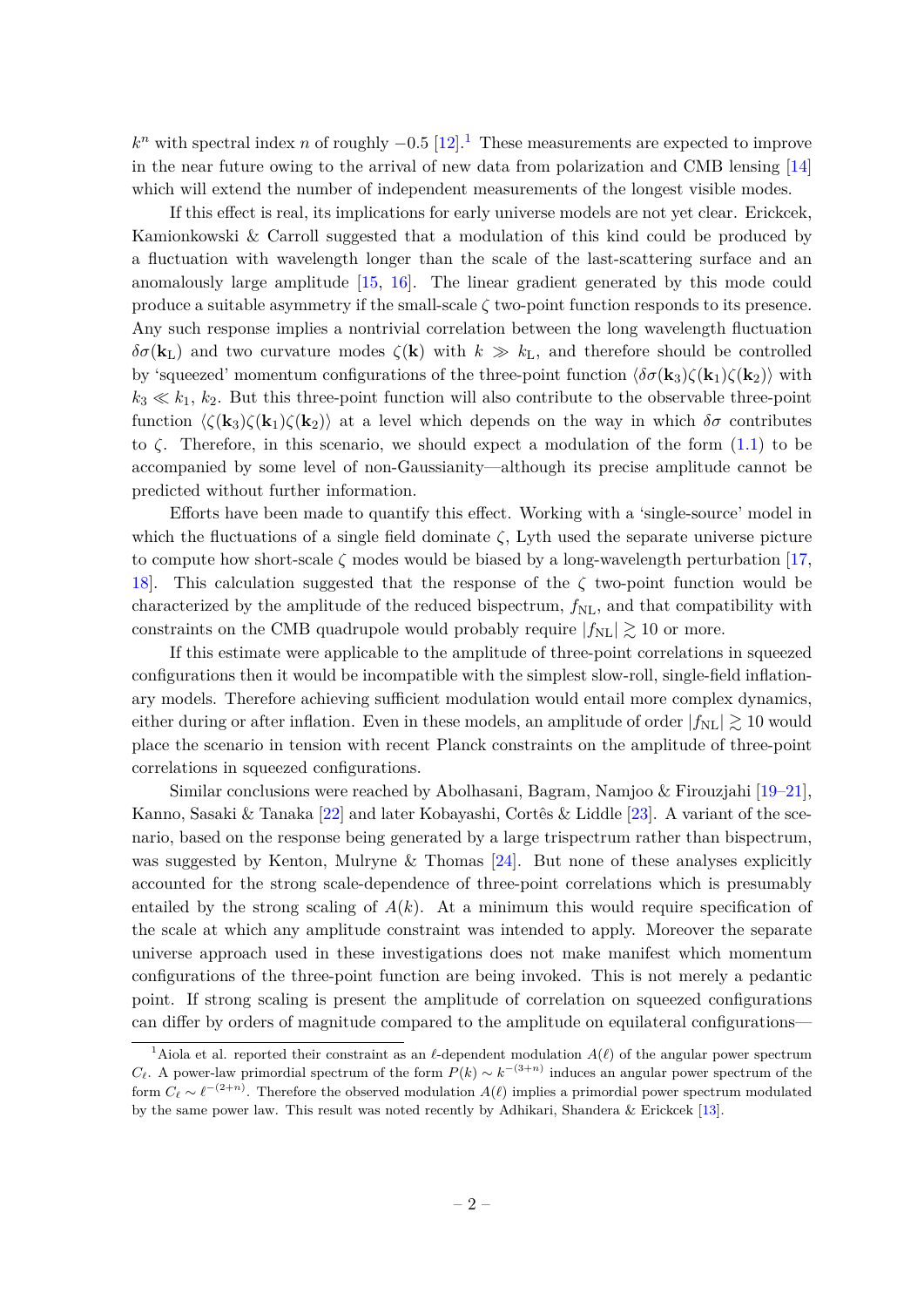even for configurations of the same overall scale.<sup>[2](#page-3-0)</sup> For example, in Ref.  $[17]$  it was suggested that the amplitude relevant for determining the response of the *ζ* two-point function would come from equilateral configurations. The amplitude in squeezed configurations might then be very different. Since it is the squeezed configurations which mostly contribute to present observational constraints, for example through their contribution to CMB estimators for the amplitude  $f_{\text{NL}}^{\text{local}}$  of the 'local' template, this could dramatically change our conclusions regarding the viability of the model or even the requirement for dynamics beyond slow-roll, single-field inflation.

Summary.—In this paper we have three major goals.

First, we explain how to compute the response of the *ζ* two-point function to longwavelength perturbations in scenarios more general than the single-source model. Our approach shows explicitly how the response depends on information embedded in the squeezed limit of the three-point function  $\langle \delta \sigma(\mathbf{k}_3) \zeta(\mathbf{k}_1) \zeta(\mathbf{k}_2) \rangle$ , and clarifies which momentum configurations are relevant. It does not rely on the separate universe method, although in some circumstances that could be used to compute the required correlation functions.

Second, despite the effort which has been invested in studying the Erickcek et al. scenario, it is still unclear what is entailed in an inflationary model (perhaps extended by a later curvaton phase) that achieves a suitable asymmetry by this mechanism. Explicit models were studied by McDonald [\[25\]](#page-40-2) and Kanno et al. [\[22\]](#page-39-15); but if observation forces us to consider early-universe scenarios for the origin of the asymmetry—and this is not yet clear we should like qualitative guidance concerning the features to be expected. We explain in general terms why it is difficult to manufacture a scenario which produces a bispectrum with suitable scale-dependence without simultaneously producing other undesirable features, such as an unacceptably tilted power spectrum or a large trispectrum.

<span id="page-4-0"></span>Third, we address the issue of observational constraints. As explained above, the strong running with scale entailed by the scale-dependence of  $A(k)$  makes it unclear how large a bispectrum amplitude is acceptable. The estimates made in Refs. [\[17,](#page-39-11) [18,](#page-39-12) [22,](#page-39-15) [23\]](#page-40-0) suggest that the required amplitude may be too large, but these cannot be compared directly to constraints reported by Planck or WMAP. To make a comparison we must determine how the amplitude of the bispectrum varies with scale and squeezing. We exhibit a concrete (but contrived) model which satisfies current observational constraints. The construction of this model exemplifies the general difficulties encountered in building a successful scenario but having done so, we use it to demonstrate the shape and magnitude of the three-point correlations which it produces. We use these to estimate how a Planck-like experiment would view the bispectrum through the response of the estimators for  $\hat{f}_{\text{NL}}^{\text{local}}$ ,  $\hat{f}_{\text{NL}}^{\text{equi}}$  and  $\hat{f}_{\text{NL}}^{\text{ortho}}$ . It is then possible to address the viability of the scenario.

<span id="page-4-1"></span>Structure.—This paper is structured as follows. In [§2](#page-4-0) we develop a formalism which can be used to compute how an arbitrary long-wavelength mode biases the  $\zeta$  two-point function.

<sup>2</sup>Here (and in the remainder of this paper) we are taking the *scale* of a momentum configuration specified by the triangle  $\mathbf{k}_1 + \mathbf{k}_2 + \mathbf{k}_3 = 0$  to mean its perimeter  $k_t = k_1 + k_2 + k_3$ . Its *shape* is specified by the ratios  $k_i/k_t$  of its sides to  $k_t$ . For squeezed configurations one side becomes much smaller than the other two. Taking this side to be  $k_3$  that gives  $k_3/k_t \ll 1$  while the other two sides have roughly  $k_1/k_t \sim k_2/k_t \sim 0.5$ .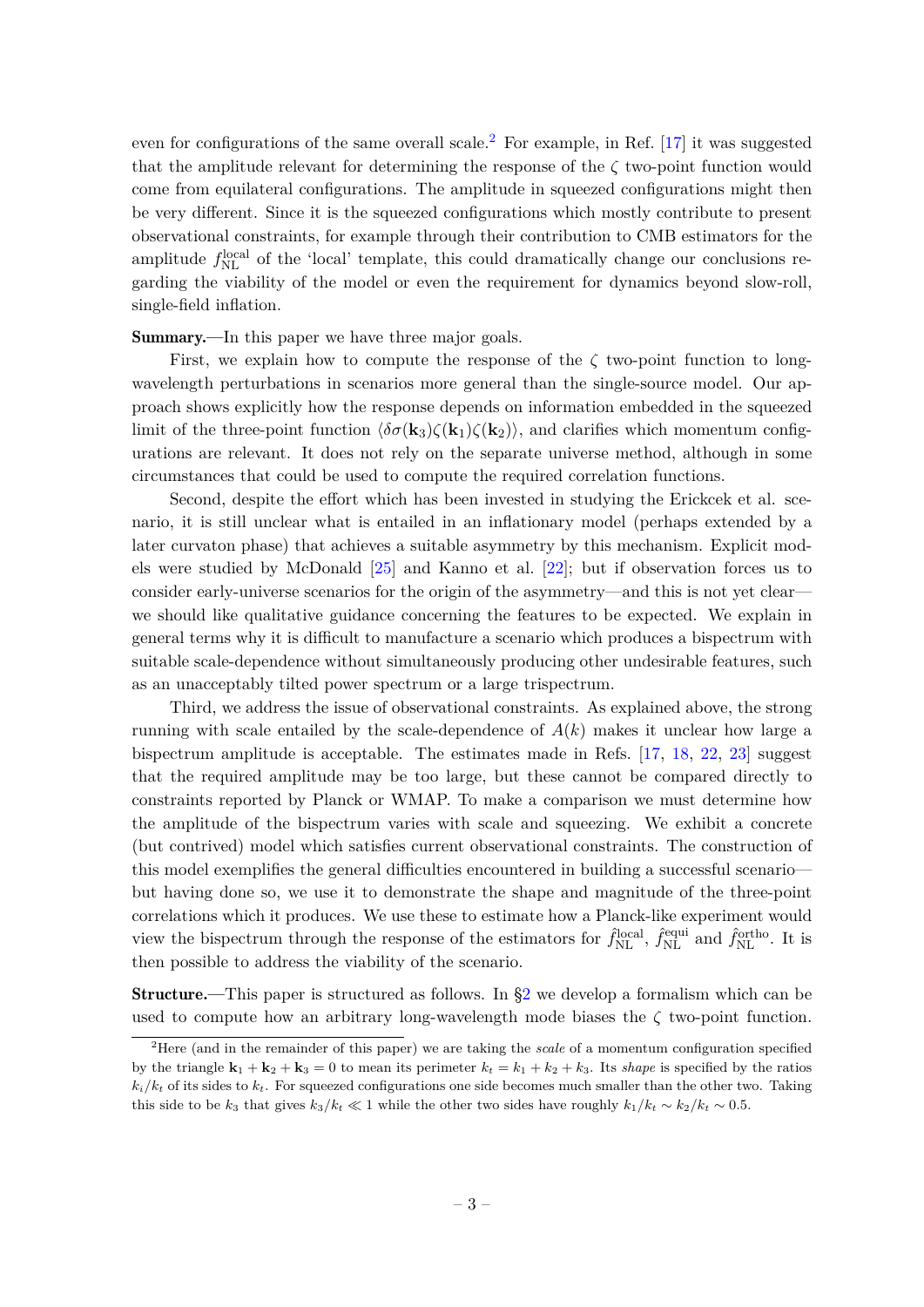<span id="page-5-0"></span>The key results are collected in  $\S$ 2.1[–2.2.](#page-9-0) Our formalism applies to an arbitrary inflationary model provided the squeezed limit of the bispectrum is not suppressed in a sense to be made precise below. It does not make use of the slow-roll approximation. In [§2.3](#page-12-0) we explain how to relate our approach to the existing literature, including Refs. [\[17,](#page-39-11) [18,](#page-39-12) [22–](#page-39-15)[24\]](#page-40-1).

In [§3](#page-14-0) we give a heuristic argument explaining why it is difficult to build inflationary models with the correct response, even if we allow for effects subsequent to inflation such as a curvaton era. In [§3.1](#page-14-1) we explain what is required to produce a bispectrum with the correct scaling properties. In [§3.2](#page-18-0) we show that the simplest of these scenarios, where the scale dependence is generated by a large negative *η*-parameter, has difficulty generating a bispectrum of sufficient amplitude during the inflationary epoch. We sketch the problems encountered if we attempt to go beyond the simplest scenario.

[§4](#page-23-0) describes a working model which produces a suitable response during inflation by introducing a sharp feature in the potential. This evades the constraints discussed in [§3,](#page-14-0) but also exemplifies the tunings which seem required to construct a viable model. We outline the model in [§4.1](#page-24-0) and give numerical results for the response of the two-point function to biasing. In [§4.2](#page-27-0) we compute constraints on the amplitude of the large-scale mode from the Grischuk– Zel'dovich effect, and in [§4.3](#page-30-0) we discuss constraints from the bispectrum including estimates for the response of the Planck estimators  $\hat{f}_{\text{NL}}^{\text{local}}, \hat{f}_{\text{NL}}^{\text{equi}}$  and  $\hat{f}_{\text{NL}}^{\text{ortho}}$ . Finally, we summarize our conclusions in [§5.](#page-34-0)

**Notation.**—Throughout this paper we adopt units in which  $c = \hbar = 1$ . The reduced Planck mass is defined by  $M_P^2 = (8\pi G)^{-1/2}$ , where *G* is Newton's gravitational constant. We work with a collection of light scalar fields and their momenta, initially indexed by Greek labels  $\{\alpha, \beta, \ldots\}$ . In order to work with compact formulae we adapt this summation convention when multiple times of evaluation are under discussion, as described in [§3.1.](#page-14-1)

We collect our notational conventions in Table [1.](#page-5-0)

#### **2 Biasing the two-point function by a long-wavelength mode**

In this section we obtain a formula for the response of a short-wavelength two-point function to the presence of an underlying perturbation with much longer wavelength. Our result will be valid, up to gradient-suppressed corrections, to linear order in the amplitude of the longwavelength mode but non-perturbatively in the short-wavelength modes. We work with the *ζ* two-point function because this is the case to which we will eventually apply our result, but the method is general and can be used to study the biasing of any *n*-point function.

#### **2.1 The operator product expansion**

Consider a region of spacetime with comoving spatial extent *M*, within which we wish to predict the  $\zeta$  two-point function; see Fig. [1.](#page-6-0) We imagine that this region is enclosed within a uniform larger patch of extent  $L \gg M$ , and we suppose that an early-universe mechanism such as inflation has seeded a set of statistically isotropic and homogeneous fluctuations within this large patch. In the scenario of Erickcek et al., the particular realization within the *L*-patch contains a rare large-amplitude mode with wavenumber  $k_L \ll 1/M$ .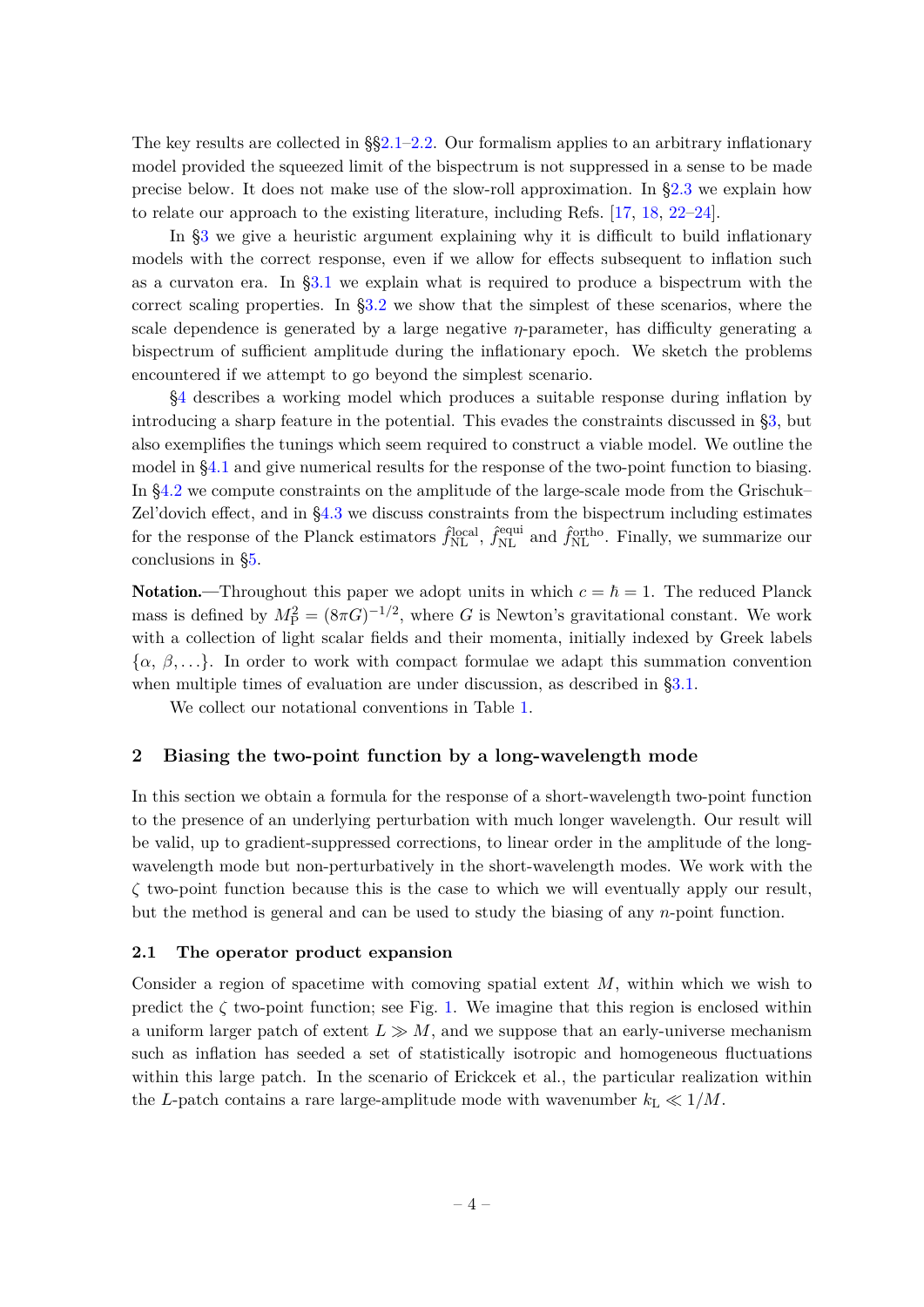<span id="page-6-0"></span>

| notation                                                  | meaning                                                                                                                     | $\operatorname{definition}$ |
|-----------------------------------------------------------|-----------------------------------------------------------------------------------------------------------------------------|-----------------------------|
| P(k)                                                      | power spectrum for $\langle \zeta \zeta \rangle$                                                                            | Eq. $(2.4)$                 |
| $\mathcal{P}(k)$                                          | dimensionless power spectrum of $\langle \zeta \zeta \rangle$                                                               | Eq. $(1.1)$                 |
| $B(k_1, k_2, k_3)$                                        | bispectrum for $\langle \zeta \zeta \zeta \rangle$                                                                          | Eq. $(2.20)$                |
| $T(\mathbf{k}_1,\mathbf{k}_2,\mathbf{k}_3,\mathbf{k}_4)$  | connected trispectrum for $\langle \zeta \zeta \zeta \zeta \rangle$                                                         | Eq. $(2.23)$                |
| $f_{\rm NL}(k_1, k_2, k_3)$                               | reduced bispectrum for $\langle \zeta \zeta \zeta \rangle$                                                                  | Eq. $(2.19)$                |
| $\tau_{\rm NL} ({\bf k}_1,{\bf k}_2,{\bf k}_3,{\bf k}_4)$ | amplitude of $\tau_{\rm NL}\textrm{-}\mathrm{mode}$ in $T$                                                                  | Eq. $(2.22)$                |
| $\mathcal{P}_{\sigma}(k)$                                 | dimensionless power spectrum for $\langle \sigma \sigma \rangle$                                                            | Eq. $(2.13)$                |
| $\mathcal{P}_{\zeta_\sigma}(k)$                           | dimensionless power spectrum for $\langle \zeta_\sigma \zeta_\sigma \rangle,$ where $\zeta_\sigma = N_\sigma \delta \sigma$ | Eq. $(2.25)$                |
| $\Sigma^{\alpha\beta}$                                    | power spectrum for $\langle \delta \phi^{\alpha} \delta \phi^{\beta} \rangle$                                               | Eq. $(2.10)$                |
| $B^{\lambda}(k_1,k_2,k_3)$                                | bispectrum for $\langle \delta \phi^{\lambda} \zeta \zeta \rangle$                                                          | Eq. $(2.8)$                 |
| A(k)                                                      | amplitude of asymmetry                                                                                                      | Eq. $(1.1)$                 |
| $\rho_\mu(k)$                                             | linear response function for $\delta\phi^{\mu}$                                                                             | Eq. $(2.6)$                 |
| $\rho_{\zeta}(k)$                                         | linear response function for $\zeta$                                                                                        | Eq. $(2.28)$                |
| $\boldsymbol{E}$                                          | enhancement or exceptionality of long-wavelength mode                                                                       | Eq. $(2.14)$                |
| $\alpha, {\bf k}_{\rm L}$                                 | scale of long-wavelength mode                                                                                               | Eq. $(2.15)$                |
| $x_{\rm ls}$                                              | comoving distance to last-scattering surface                                                                                | p. 10                       |
| $\hat{\mathbf{n}}$                                        | orientation of line-of-sight from Earth                                                                                     | p. 10                       |
| $\hat{\mathbf{p}}$                                        | orientation of exceptional mode                                                                                             | Eq. $(2.15)$                |
| $\boldsymbol{R}$                                          | relative contribution of $\sigma$ to $\mathcal{P}(k)$                                                                       | Eq. $(2.25)$                |
| $N_{\alpha}$ , $N_{\alpha\beta}$                          | gauge transformation from field fluctuations to $\zeta$                                                                     | Eq. $(2.27)$                |
| $\Gamma_a^{\alpha}, \Gamma_{ab}^{\alpha}$                 | separate-universe coefficients, depending on two times                                                                      | Eq. $(3.1)$                 |
| $u^\alpha{}_\beta, u^\alpha{}_{\beta\gamma}$              | transport equation coefficients                                                                                             | Eqs. $(3.3a)$ , $(3.3b)$    |
| $\eta_\sigma$                                             | $\eta$ -parameter $V_{\sigma\sigma}/3H^2$ for $\sigma$                                                                      |                             |
| $\xi_\sigma$                                              | parameter $M_{\rm P}V_{\sigma\sigma\sigma}/3H^2$ for $\sigma$                                                               | Eq. $(3.8b)$                |
| $k_t$                                                     | perimeter of momentum $n$ -gon                                                                                              | p. 15                       |
| $k_{\ell=1}$                                              | roughly corresponds to $\ell = 1$ , $k_{\ell=1} \approx 1/14,000 \,\mathrm{Mpc}^{-1}$                                       | Eq. $(4.2)$                 |

<span id="page-6-3"></span><span id="page-6-2"></span><span id="page-6-1"></span>**Table 1**: Notation used in this paper. Time-dependent quantities such as *n*-point functions, power spectra and bispectra are always evaluated at the time of interest unless otherwise specified. Note that this includes the gauge-transformation coefficients  $N_\alpha$ ,  $N_{\alpha\beta}$ .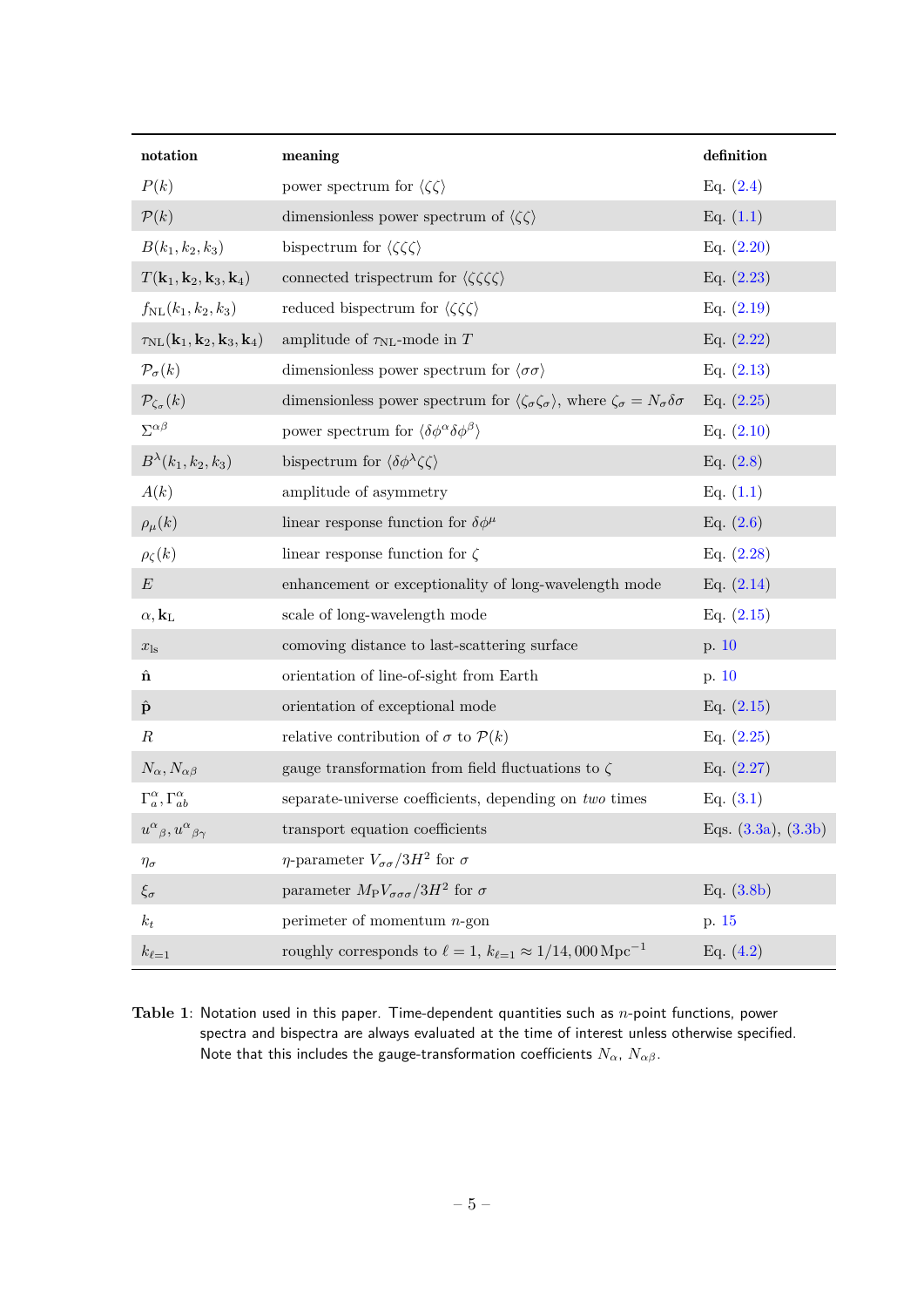

**Figure 1**: Modulation of the power spectrum measured in an *M*-sized patch embedded within a larger *L*-sized patch. The *L*-patch is crossed by a long-wavelength mode [\(2.14\)](#page-10-0) whose amplitude is enhanced above the typical amplitude by a factor *E*. In applications, the *M*-patch [located at the aggregate coordinate  $x_+$ ; see Eq.  $(2.2)$ ] would be centred on the last-scattering surface.

Within the *M*-patch, the two-point function would respond to an infinitely long wavelength perturbation as if it were a shift in the zero-mode of the fields. Therefore to linear order in the amplitude of the perturbation,

<span id="page-7-0"></span>
$$
\langle \zeta(\mathbf{x}_1)\zeta(\mathbf{x}_2) \rangle_M = \langle \zeta(\mathbf{x}_1)\zeta(\mathbf{x}_2) \rangle_L + \delta \phi^\mu \frac{\partial}{\partial \phi^\mu} \langle \zeta(\mathbf{x}_1)\zeta(\mathbf{x}_2) \rangle_L + \cdots,
$$
 (2.1)

where '· · · ' denotes terms of second-order or higher in *δφ* which we have neglected. Except in [§3](#page-14-0) we are not using the slow-roll approximation, so  $\delta\phi^{\mu}$  runs over the perturbations in the scalar fields and their momenta. The same is true for  $\partial/\partial \phi^{\mu}$ .

<span id="page-7-3"></span>Our interest is in perturbations with large but finite wavelength. For such pertur-bations [\(2.1\)](#page-6-2) represents the beginning of a series describing the response of  $\langle \zeta \zeta \rangle$  to the position-dependent fluctuation  $\delta\phi^{\mu}(\mathbf{x}_{+})$ , where  $\mathbf{x}_{+}$  is the aggregate position of the *M*-patch surrounding  $\mathbf{x}_1$  and  $\mathbf{x}_2$  [\[26](#page-40-3)[–29\]](#page-40-4),

<span id="page-7-1"></span>
$$
\mathbf{x}_{+} = \frac{\mathbf{x}_{1} + \mathbf{x}_{2}}{2}.\tag{2.2}
$$

<span id="page-7-2"></span>The two-point function will respond not only to the displacement  $\delta \phi^{\mu}$  but also other local operators built from its gradients such as  $\partial^2 \delta \phi^{\mu}$ . Therefore

$$
\langle \zeta(\mathbf{x}_1)\zeta(\mathbf{x}_2) \rangle_M = \langle \zeta(\mathbf{x}_1)\zeta(\mathbf{x}_2) \rangle_L + \delta \phi^\mu(\mathbf{x}_+) \frac{\partial}{\partial \phi^\mu} \langle \zeta(\mathbf{x}_1)\zeta(\mathbf{x}_2) \rangle_L + \partial^2 \delta \phi^\mu(\mathbf{x}_+) \frac{\partial}{\partial (\partial^2 \phi^\mu)} \langle \zeta(\mathbf{x}_1)\zeta(\mathbf{x}_2) \rangle_L + \cdots,
$$
\n(2.3)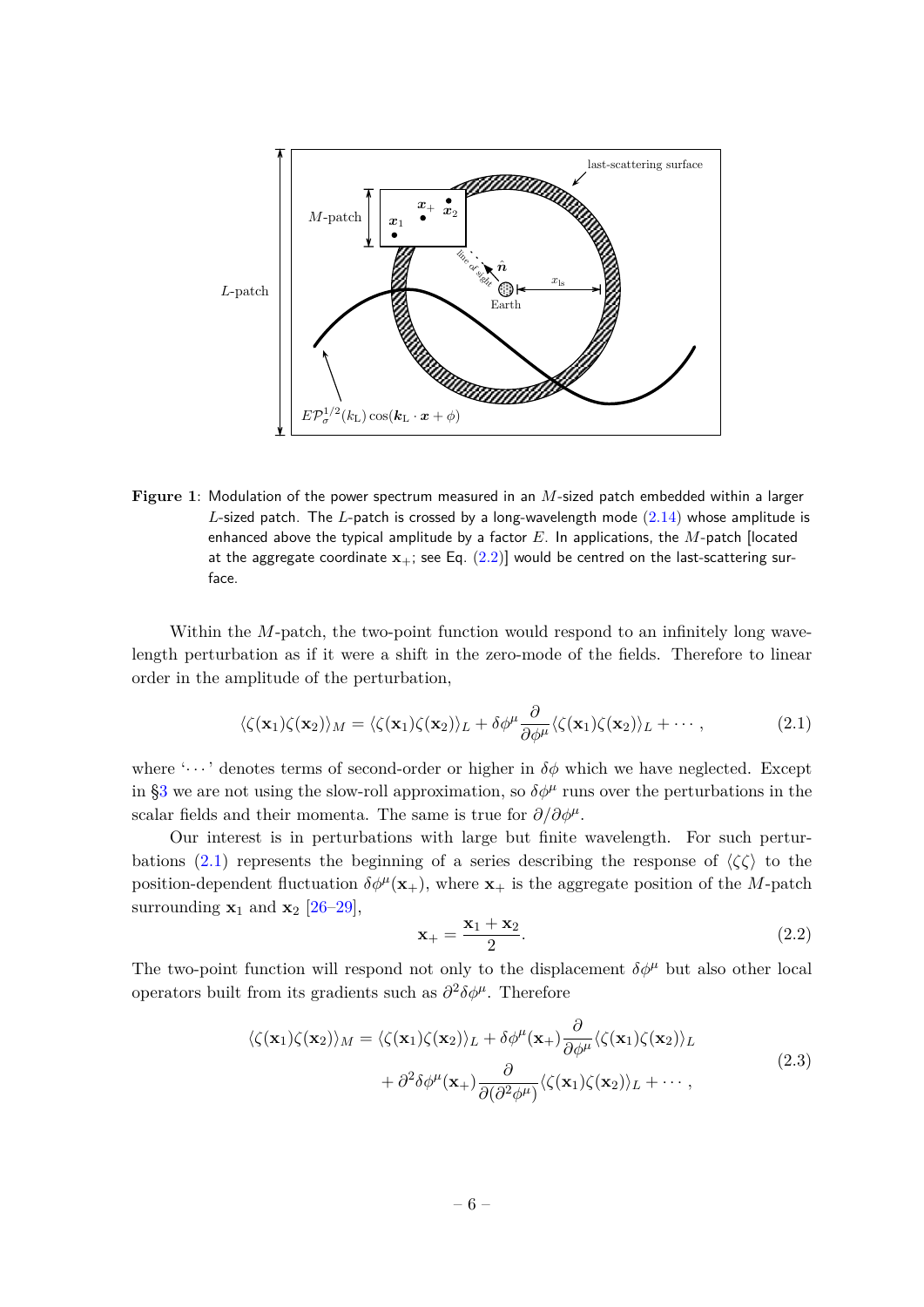where  $\langle \cdots \rangle$  denotes contributions from other local operators which we have not written explicitly. In Eq. [\(2.3\)](#page-6-3) all quantities are evaluated at the same time. A similar expansion was used by Mirbabayi & Simonović [\[30\]](#page-40-5).

If  $\delta\phi^{\mu}$  contains only long-wavelength contributions then its gradients will be suppressed. Where these suppressed terms can be neglected the second term in Eq.  $(2.3)$  will furnish the dominant response and the two-point function reacts to all long-wavelength modes in nearly the same way. But if  $(\partial/\partial \phi^{\mu})\langle \zeta \zeta \rangle$  is small or zero then the leading correction may come instead from a term such as  $\partial^2 \delta \phi^{\mu}$ . In these cases the two-point function responds differently to perturbations of different wavelengths.

In this paper we focus on scenarios in which the dominant long-wavelength response comes from the  $\delta\phi^{\mu}$  operator. This includes most models of interest because if the dominant response involves gradients it will be suppressed by powers of the ratio  $k_L/k$ , where k is a typical wavenumber contributing to  $\langle \zeta \zeta \rangle$  and  $k_L$  is a long-wavelength mode in  $\delta \phi^{\mu}$ . We will see later that this suppression would make it difficult to generate a suitable asymmetry without a bispectrum of very large amplitude. In addition the scale-dependence may be incorrect; see Ref. [\[13\]](#page-39-16).

<span id="page-8-2"></span>The  $\delta\phi^{\mu}$  operator in Eq. [\(2.3\)](#page-6-3) was used by Schmidt & Hui to compute the linear response of the two-point function to immersion within a bath of long-wavelength modes  $[31]^3$  $[31]^3$  $[31]^3$  Their scenario was developed by Adhikari, Shandera & Erickcek [\[13\]](#page-39-16). Later Pajer, Schmidt & Zaldarriaga [\[27\]](#page-40-7) demonstrated that the precise linear combination of  $x_1$  and  $x_2$  appearing in Eq.  $(2.2)$  is immaterial in the squeezed limit up to corrections of order  $O(k^2)$ . The discussion given here is closest to that of Namjoo et al. [\[19\]](#page-39-13) and Kenton & Mulryne [\[32\]](#page-40-8), both of whom effectively used [\(2.3\)](#page-6-3) to study biasing of a three-point function by a long wavelength mode. A similar method has been proposed by Chiang et al. to measure the squeezed limit of the primordial bispectrum using large-scale structure [\[33\]](#page-40-9).

<span id="page-8-1"></span>Response function.—To use Eq. [\(2.3\)](#page-6-3) we discard all gradient-suppressed terms and take its Fourier transform within the *M*-patch, leaving the location  $x_+$  of this patch fixed. If the power spectrum  $P(k)$  within the *L*-patch satisfies

<span id="page-8-3"></span><span id="page-8-0"></span>
$$
\langle \zeta(\mathbf{k}_1)\zeta(\mathbf{k}_2)\rangle_L = (2\pi)^3 \delta(\mathbf{k}_1 + \mathbf{k}_2) P(k),\tag{2.4}
$$

where  $k = |\mathbf{k}_1| = |\mathbf{k}_2|$  is the common magnitude of  $\mathbf{k}_1$  and  $\mathbf{k}_2$ , the result can be written

<span id="page-8-4"></span>
$$
\langle \zeta(\mathbf{k}_1)\zeta(\mathbf{k}_2) \rangle_M = (2\pi)^3 \delta(\mathbf{k}_1 + \mathbf{k}_2) P(k) \Big( 1 + \delta \phi^\mu(\mathbf{x}_+) \rho_\mu(k) + \cdots \Big). \tag{2.5}
$$

In Eq. [\(2.5\)](#page-7-3) we have introduced the *linear response function*  $\rho_\mu(k)$ , defined to be a rescaled derivative of *P*(*k*) with respect to the zero-modes within the *L*-patch,

$$
\rho_{\mu}(k) \equiv \frac{1}{P(k)} \frac{\partial P(k)}{\partial \phi^{\mu}}.
$$
\n(2.6)

<sup>3</sup>Schmidt & Hui's scenario is very similar to the one considered in this paper, except that we will take a single long-wavelength mode to have an exceptional amplitude. In Schmidt & Hui's scenario all the longwavelength modes have a typical amplitude and the resulting anisotropy receives contributions from all of them. What is observed in a typical region with scale comparable to the horizon at the time of last scattering therefore depends on the distribution of large-scale modes, which was studied by Adhikari et al. [\[13\]](#page-39-16). They found the tail to be sufficiently broad that an exceptional amplitude might not be required if the bispectrum amplitude is sufficiently large on the largest observable scales. See also the discussion in [§4.3](#page-30-0) and [§5.](#page-34-0)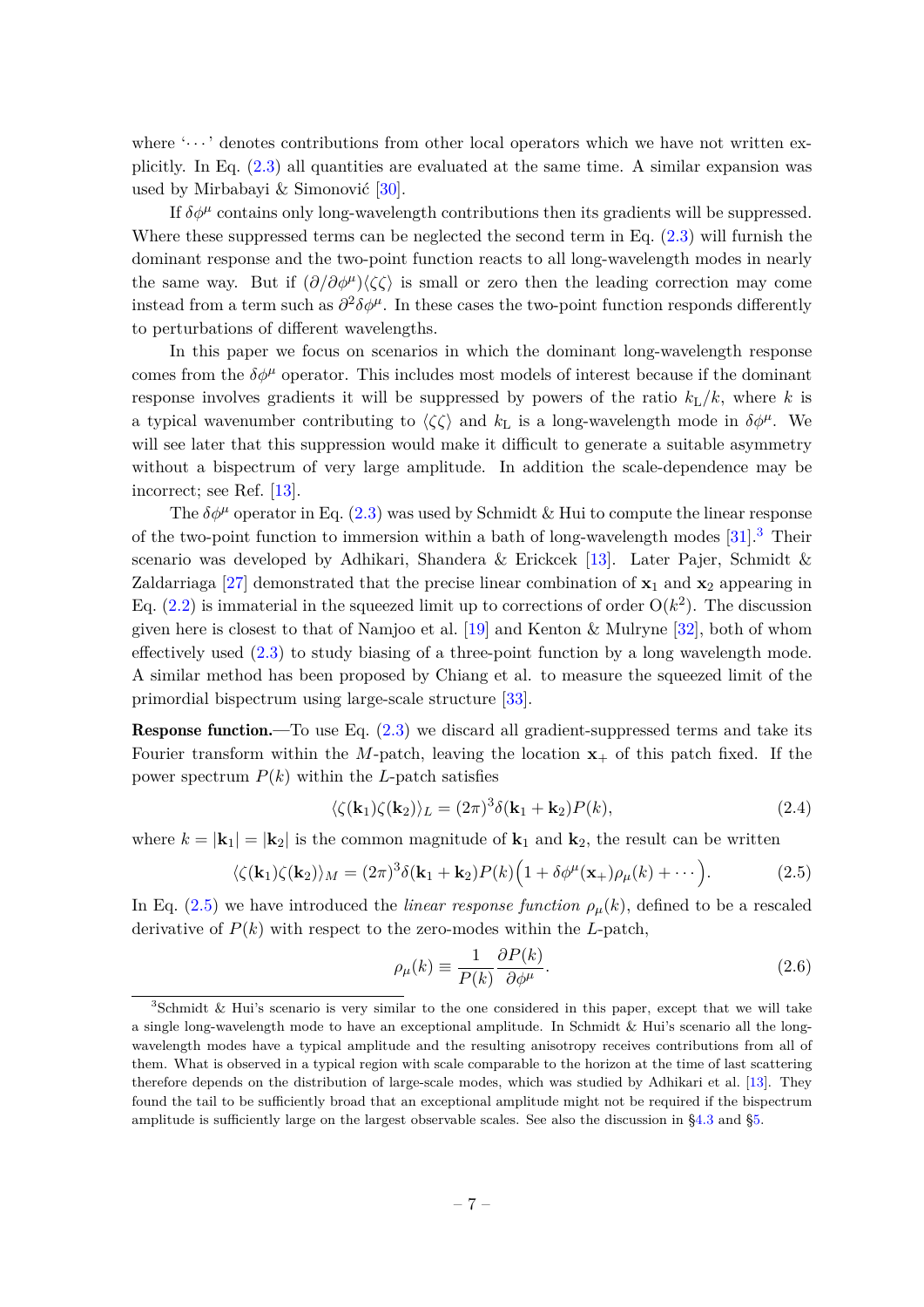It is a function only of *k*, and as we have explained it does not depend on the wavenumber of the source. If we require terms of higher-order in the amplitude of the long-wavelength mode then [\(2.5\)](#page-7-3) could be extended by defining higher-order response functions  $\rho_{\mu\nu} = P(k)^{-1} \partial_{\mu} \partial_{\nu} P(k)$ ,  $\rho_{\mu\nu\lambda} = P(k)^{-1} \partial_{\mu} \partial_{\nu} \partial_{\lambda} P(k)$ , and so on, which measure the quadratic, cubic or higher terms in the expansion.

Once we have obtained  $\rho_\mu(k)$  it is sufficient (if nonzero) to characterize linear biasing within the *M*-patch. We can compute it by any convenient method—for example, by constructing a numerical derivative, or even by analytic differentiation if a closed-form expression can be found. However, as explained in [§1,](#page-1-0) we expect that the response of the two-point function should be controlled by squeezed configurations of the three-point function  $\langle \delta \phi^{\mu} \zeta \zeta \rangle$ . To determine this relationship we return to [\(2.3\)](#page-6-3), but now regarded as an operator product expansion for the bilinear  $\zeta(\mathbf{x}_1)\zeta(\mathbf{x}_2)$  within the *L*-patch. Correlations between this bilinear and a distant point **x**<sub>3</sub> are controlled by the expansion. If we arrange that  $\langle \delta \phi^{\mu}(\mathbf{x}) \rangle_L = 0$ then Eq. [\(2.3\)](#page-6-3) asserts that the leading contribution comes from modulation of the two-point function,

$$
\langle \delta \phi^{\lambda}(\mathbf{x}_3) \zeta(\mathbf{x}_1) \zeta(\mathbf{x}_2) \rangle_L \approx \langle \delta \phi^{\lambda}(\mathbf{x}_3) \delta \phi^{\mu}(\mathbf{x}_+) \rangle_L \frac{\partial}{\partial \phi^{\mu}} \langle \zeta(\mathbf{x}_1) \zeta(\mathbf{x}_2) \rangle_L \quad \text{if } |\mathbf{x}_3 - \mathbf{x}_+| \gg |\mathbf{x}_1 - \mathbf{x}_2|.
$$
\n(2.7)

We now take the Fourier transform within the *L*-patch. For  $k_3$  much less than  $k_1$ ,  $k_2$  the dominant contribution to the Fourier integral will come from spatial configurations for which Eq. [\(2.7\)](#page-8-2) describes the behaviour of the three-point function. Defining the bispectrum of the mixed correlation function by

$$
\langle \delta \phi^{\lambda}(\mathbf{k}_3) \zeta(\mathbf{k}_1) \zeta(\mathbf{k}_2) \rangle_L = (2\pi)^3 \delta(\mathbf{k}_1 + \mathbf{k}_2 + \mathbf{k}_3) B^{\lambda}(k_1, k_2, k_3)
$$
 (2.8)

<span id="page-9-2"></span>it can be shown that the Fourier transform yields

$$
B^{\lambda}(k_1, k_2, k_3) \approx \Sigma^{\lambda \mu}(k_3) \partial_{\mu} P(|\mathbf{k}_1 - \mathbf{k}_3/2|) \quad \text{if } k_3 \ll k_1, k_2,
$$
 (2.9)

where  $\Sigma^{\alpha\beta}$  is the power spectrum of the field fluctuations within the *L*-patch,

$$
\langle \delta \phi^{\alpha}(\mathbf{k}_1) \delta \phi^{\beta}(\mathbf{k}_2) \rangle_L = (2\pi)^3 \delta(\mathbf{k}_1 + \mathbf{k}_2) \Sigma^{\alpha \beta}(k_1).
$$
 (2.10)

<span id="page-9-0"></span>Eq. [\(2.9\)](#page-8-3) shows that the response function can be extracted from knowledge of  $B^{\lambda}(k_1, k_2, k_3)$ and  $\Sigma^{\alpha\beta}(k)$ . To leading order in  $k_3/k_1 \approx k_3/k_2$  the required combination is

<span id="page-9-1"></span>
$$
\rho_{\mu}(k) \approx \frac{1}{P(k)} \left[\Sigma^{-1}(k_3)\right]_{\mu\lambda} B^{\lambda}(k, k, k_3) \quad \text{if } k_3 \ll k. \tag{2.11}
$$

Provided the  $\delta\phi^{\mu}$  operator dominates the long-wavelength response, the operator product expansion guarantees that the right-hand side becomes independent of  $k<sub>3</sub>$  for sufficiently squeezed configurations. In this case  $\rho_\mu(k)$  can be determined approximately from any suitable configuration of this type. The wavenumber *k* represents the nearly equal magnitude of the short modes,  $k \approx k_1 \approx k_2$ .

Alternatively, it may happen that [\(2.11\)](#page-8-4) does not approach a nonzero limit for small *k*3. This indicates that the  $\delta\phi^{\mu}$  operator in [\(2.3\)](#page-6-3) did not control the response to long-wavelength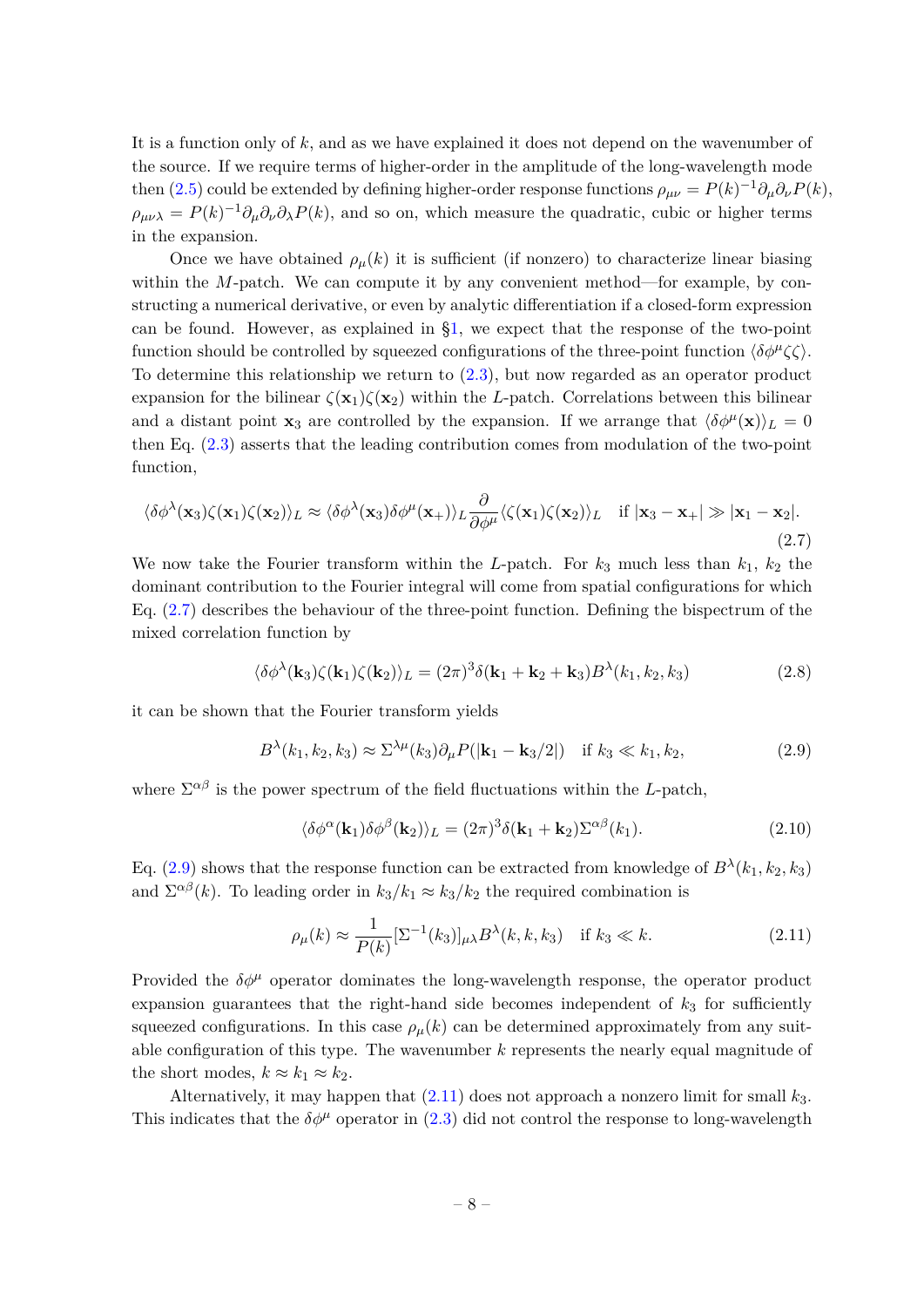<span id="page-10-0"></span>perturbations, and a higher-order operator or one of the gradient-suppressed contributions is instead dominant. Examples of bispectra for which this occurs include the equilateral and orthogonal templates, because these diverge more slowly than the power-spectrum  $\Sigma$ as  $k_3 \to 0$ . In such cases it is possible to modify the discussion in this section to extract a corresponding response function, but we will not pursue this possibility; for the reasons explained above the response is suppressed, and a bispectrum of large amplitude is required to generate a suitable asymmetry. For an alternative approach to these templates see Adhikari, Shandera & Erickcek [\[13\]](#page-39-16).

For the models to be studied in this paper Eq.  $(2.11)$  is sufficient. These have 'locallike' bispectra in the sense that correlations in the squeezed limit are not suppressed by powers of  $k_{\rm L}/k$ , but there is no requirement that the bispectrum shape is a close match to the local template. Indeed, to generate a suitable scale-dependent asymmetry  $A(k)$  we will require departures from the local shape. In these models Eq.  $(2.11)$  shows that the response of the two-point function depends on the squeezed limit of the mixed bispectrum  $B^{\lambda}(k_1, k_2, k_3)$ , although because  $\rho_{\mu}(k)$  is itself independent of  $k_3$  it cannot depend on ratios such as  $k_3/k_t \sim k_3/k$  which measure the squeezing. We also note that no part of our analysis required the slow-roll approximation.

Finally, if we wished to include the quadratic or cubic response functions  $\rho_{\mu\nu}$ ,  $\rho_{\mu\nu\lambda}$  then these could be estimated in a similar way, by studying the double-soft limit of  $\langle \delta \phi^{\alpha} \delta \phi^{\beta} \zeta \zeta \rangle$ or the triple-soft limit of  $\langle \delta \phi^{\alpha} \delta \phi^{\beta} \delta \phi^{\gamma} \zeta \zeta \rangle$ —in each case as the momenta associated with the field fluctuations become much smaller than those carried by *ζ*.

OPE determines collapsed trispectrum.—The operator product expansion determines certain other *n*-point functions on a subset of configurations. In particular, an analysis similar to that of Eqs.  $(2.7)$  and  $(2.9)$  shows that Eq.  $(2.3)$  determines the four-point function on 'collapsed' configurations in terms of the response functions,

<span id="page-10-1"></span>
$$
\langle \zeta(\mathbf{k}_1)\zeta(\mathbf{k}_2)\zeta(\mathbf{k}_3)\zeta(\mathbf{k}_4)\rangle_L^{\text{connected}} \approx (2\pi)^3 \delta\left(\sum_i \mathbf{k}_i\right) \Sigma^{\alpha\beta}(|\mathbf{k}_3 + \mathbf{k}_4|) \rho_\alpha(k_2) \rho_\beta(k_4) P(k_2) P(k_4)
$$
\n(2.12)

if  $|\mathbf{k}_3+\mathbf{k}_4| \ll k_2$ ,  $k_4$ . Further formulas can be found for increasingly restrictive configurations of the higher *n*-point functions, but we do not study these in detail because there is no imminent prospect of restrictive observational constraints.

#### <span id="page-10-2"></span>**2.2 The perturbed two-point function**

We now estimate the perturbation in the *M*-patch two-point function  $\langle \zeta(\mathbf{k}_1)\zeta(\mathbf{k}_2)\rangle_M$  produced by a collection of long-wavelength modes crossing the *L*-patch. In this paper we are principally interested in the case where there is a rare fluctuation with enhanced amplitude associated with a single wavenumber  $\mathbf{k}_L$ , and for simplicity we will assume it is present in just one species which we denote  $\sigma$ . The case of multiple contributing species (or wavenumbers) can be handled by obvious modifications of our formulae.

Neglecting correlations between species, the typical variance of fluctuations in  $\sigma$  will be given by

<span id="page-10-4"></span><span id="page-10-3"></span>
$$
\mathcal{P}_{\sigma}(k) = \frac{k^3}{2\pi^2} \Sigma^{\sigma\sigma}(k) \quad \text{(no sum)}.
$$
\n(2.13)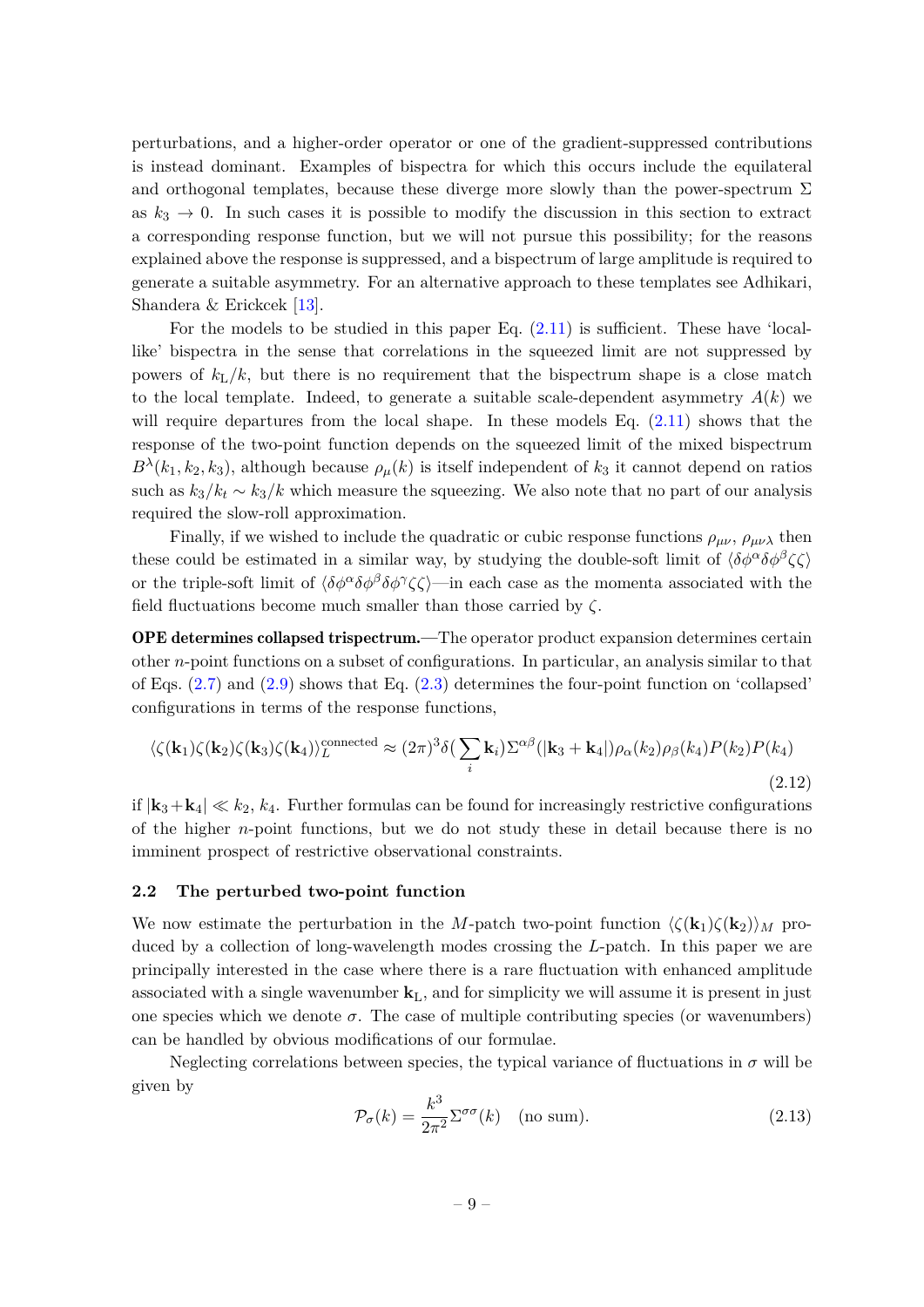If this typical amplitude is enhanced by a factor *E*, the spatial variation of the longwavelength mode will be described by

<span id="page-11-4"></span>
$$
\delta\sigma(\mathbf{x}) \approx E \mathcal{P}_{\sigma}^{1/2}(k_{\mathrm{L}}) \cos(\mathbf{k}_{\mathrm{L}} \cdot \mathbf{x} + \vartheta)
$$
\n(2.14)

where  $\vartheta$  is a phase which will vary between realizations.

Contributions to the CMB anisotropy are generated by *M*-patches located on the last scattering surface at comoving distance  $x_{\text{ls}}$ , for which  $\mathbf{x} = x_{\text{ls}}\hat{\mathbf{n}}$ . (See Fig. [1.](#page-6-0)) The unit vector  $\hat{\mathbf{n}}$  selects the line-of-sight from Earth. If  $\mathbf{k}_L$  corresponds to a spatial scale larger than  $x_{ls}$  then  $\mathbf{k}_L \cdot \mathbf{x} \lesssim 1$ , and in order that the linear gradient dominates we should require  $\mathbf{k}_L \cdot \mathbf{x} \lesssim 10^{-1}$ . In principle there is no upper bound on the spatial scale associated with  $k<sub>L</sub>$  because a reduction in the gradient can always be compensated by adjusting the amplitude. However, unless  $\mathcal{P}_{\sigma}$ is rather red, moving  $k<sub>L</sub>$  to larger scales will likely require an increase in the exceptionality *E*.

In the Erickcek et al. scenario we should prefer *some* exceptionality to justify our focus on a single wavenumber. The alternative, that all modes have nearly equal amplitude, is the scenario of Schmidt & Hui and Adhikari et al.  $[13, 31, 34]$  $[13, 31, 34]$  $[13, 31, 34]$  $[13, 31, 34]$ . But although some exceptionality is desirable the probability of obtaining an exceptional fluctuation decreases as *E* increases, and if we require *E* to be very large the scenario becomes unattractive. We will generally assume that the best arrangement is to set *E* as small as possible, but no lower than perhaps O(10). Notice that in doing so we are electing to trade a ∼ 3*σ* discrepancy for *at least* a ∼ 10*σ* fluctuation. Therefore any realistic explanation of the hemispherical asymmetry which deploys this mechanism will likely require some way to manufacture a suitable exceptional amplitude without depending on Gaussian statistics. Possible examples include the proposals of Refs. [\[35,](#page-40-11) [36\]](#page-40-12).

<span id="page-11-2"></span>To parametrize the scale **k**<sup>L</sup> we write

$$
\mathbf{k}_{\mathrm{L}} = \frac{2\pi}{x_{\mathrm{ls}}} \alpha \hat{\mathbf{p}},\tag{2.15}
$$

where  $\hat{\mathbf{p}}$  is a unit vector and  $\alpha < 1$  characterizes the ratio of  $x_{\text{ls}}$  to the spatial scale associated with  $k_{\text{L}}$ . After expanding in  $\mathbf{k}_{\text{L}} \cdot \mathbf{x}$ , Eq. [\(2.5\)](#page-7-3) gives an expression for the modulated two-point function,

<span id="page-11-0"></span>
$$
\langle \zeta(\mathbf{k}_1)\zeta(\mathbf{k}_2) \rangle_M \approx \langle \zeta(\mathbf{k}_1)\zeta(\mathbf{k}_2) \rangle_L \Big\{ 1 - 2C(k) + 2A(k)\frac{\mathbf{x} \cdot \hat{\mathbf{p}}}{x_{\rm ls}} + \cdots \Big\},\tag{2.16}
$$

<span id="page-11-3"></span>where the quantities  $A(k)$  and  $C(k)$  are defined by

<span id="page-11-5"></span>
$$
A(k) = \pi \alpha E \mathcal{P}_{\sigma}^{1/2}(k_{\mathrm{L}}) \rho_{\sigma}(k) \sin \vartheta \qquad (2.17a)
$$

$$
C(k) = -\frac{1}{2} E \mathcal{P}_{\sigma}^{1/2}(k_{\mathrm{L}}) \rho_{\sigma}(k) \cos \vartheta.
$$
 (2.17b)

<span id="page-11-1"></span>This is of the required form [\(1.1\)](#page-1-1) with  $\hat{\mathbf{n}} = \mathbf{x}/x_{\text{ls}}$ . The scale-dependence of the modulation amplitude  $A(k)$  is inherited from the scale-dependence of the response  $\rho_{\sigma}(k)$ .

Suppression of low multipoles.—Eq. [\(2.16\)](#page-10-2) shows that in addition to the dipolar modulation there is an overall shift in amplitude due to  $C(k)$  [\[18\]](#page-39-12). Assuming the spatial dependence of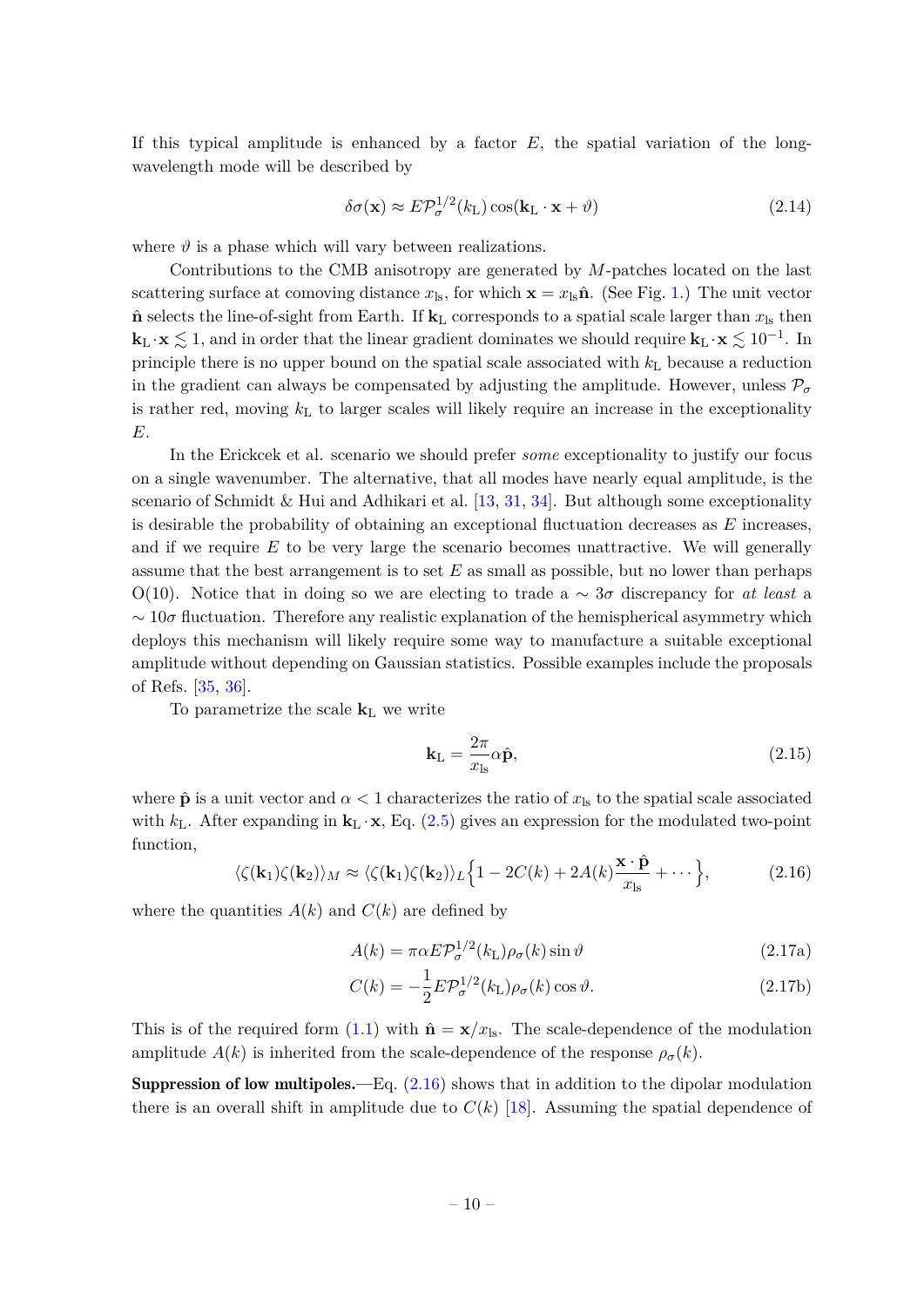the long-wavelength mode is described by  $(2.14)$ , this is related to  $A(k)$  via

<span id="page-12-1"></span>
$$
C(k) = -\frac{A(k)}{2\pi\alpha}\cot\vartheta.
$$
 (2.18)

<span id="page-12-2"></span>For more general dependence the coefficient of proportionality is altered, but the scaling  $C(k) \sim A(k)/\alpha$  remains. In Refs. [\[17,](#page-39-11) [18,](#page-39-12) [37\]](#page-40-13) it was suggested that  $C(k)$  could be used to explain a second CMB anomaly—the observed low CMB quadrupole. Schwarz et al. proposed that a viable explanation of the hemispherical asymmetry should explain at least one other anomaly, so this outcome would be desirable [\[1\]](#page-38-0). Unfortunately, Eq. [\(2.18\)](#page-11-4) will make  $C(k)$  larger than required if  $\alpha$  is small. Assuming the reported BICEP2 measurement of  $r \sim 0.2$  (now known to have been confused by dust), Contaldi et al. estimated that  $C(k)$ could be roughly of order 0*.*14 [\[38\]](#page-40-14). However, precise constraints do not seem to have been reported in more general circumstances. We will assume it should not be much larger than ∼ 0*.*1, and it should preferably not be negative.

<span id="page-12-3"></span>This is an obstacle for construction of viable models. If we assume the spatial dependence in  $(2.14)$  then the amplitude  $|C(k)|$  can be reduced by tuning  $\vartheta$ . For more general spatial dependence it requires tuning the Taylor coefficient of order  $(\mathbf{k}_L \cdot \mathbf{x})^0$  with respect to that of order  $(\mathbf{k}_L \cdot \mathbf{x})^1$ .

Bi- and trispectrum amplitudes.—If  $\sigma$  dominates the bi- and trispectrum of  $\zeta$  then it is possible to go further and relate the amplitude of the asymmetry  $A(k)$  to the degree of correlation in, respectively, squeezed and collapsed configurations of the three- and four-point functions. We will see in §[§3](#page-14-0)[–4](#page-23-0) that this situation is realized in a large class of successful scenarios. To measure the amplitude of three-point correlations we define the reduced bispectrum  $f_{\text{NL}}(k_1, k_2, k_3)$ ,

$$
\frac{6}{5}f_{\rm NL}(k_1, k_2, k_3) = \frac{B(k_1, k_2, k_3)}{P(k_1)P(k_2) + P(k_1)P(k_3) + P(k_2)P(k_3)},\tag{2.19}
$$

<span id="page-12-0"></span>where  $B(k_1, k_2, k_3)$  is the bispectrum for the three-point function of  $\zeta$ ,

$$
\langle \zeta(\mathbf{k}_1)\zeta(\mathbf{k}_2)\zeta(\mathbf{k}_3)\rangle_L = (2\pi)^3 \delta(\mathbf{k}_1 + \mathbf{k}_2 + \mathbf{k}_3) B(k_1, k_2, k_3). \tag{2.20}
$$

In the squeezed limit  $k_3 \ll k_1, k_2$  this becomes approximately

$$
\frac{6}{5}f_{\rm NL}(k,k,k_3) \approx \frac{B(k,k,k_3)}{2P(k_3)P(k)} \quad \text{if } k \ll k_3. \tag{2.21}
$$

For four-point correlations we define

$$
\tau_{\rm NL}(\mathbf{k}_1, \mathbf{k}_2, \mathbf{k}_3, \mathbf{k}_4) \approx \frac{T(\mathbf{k}_1, \mathbf{k}_2, \mathbf{k}_3, \mathbf{k}_4)}{4P(|\mathbf{k}_3 + \mathbf{k}_4|)P(k_2)P(k_4)} \quad \text{if } |\mathbf{k}_3 + \mathbf{k}_4| \ll k_2, k_4,
$$
 (2.22)

with  $T(k_1, k_2, k_3, k_4)$  now the trispectrum defined by the connected four-point function of  $\zeta$ ,

$$
\langle \zeta(\mathbf{k}_1)\zeta(\mathbf{k}_2)\zeta(\mathbf{k}_3)\zeta(\mathbf{k}_4)\rangle_L^{\text{connected}} = (2\pi)^3 \delta(\mathbf{k}_1 + \mathbf{k}_2 + \mathbf{k}_3 + \mathbf{k}_4) T(\mathbf{k}_1, \mathbf{k}_2, \mathbf{k}_3, \mathbf{k}_4). \tag{2.23}
$$

<span id="page-12-4"></span>Taking our position on the long-wavelength mode to be generic, so that  $\sin \theta \sim \cos \theta \sim$  $O(1)$ , Eq.  $(2.9)$  predicts that for observably squeezed configurations—including those which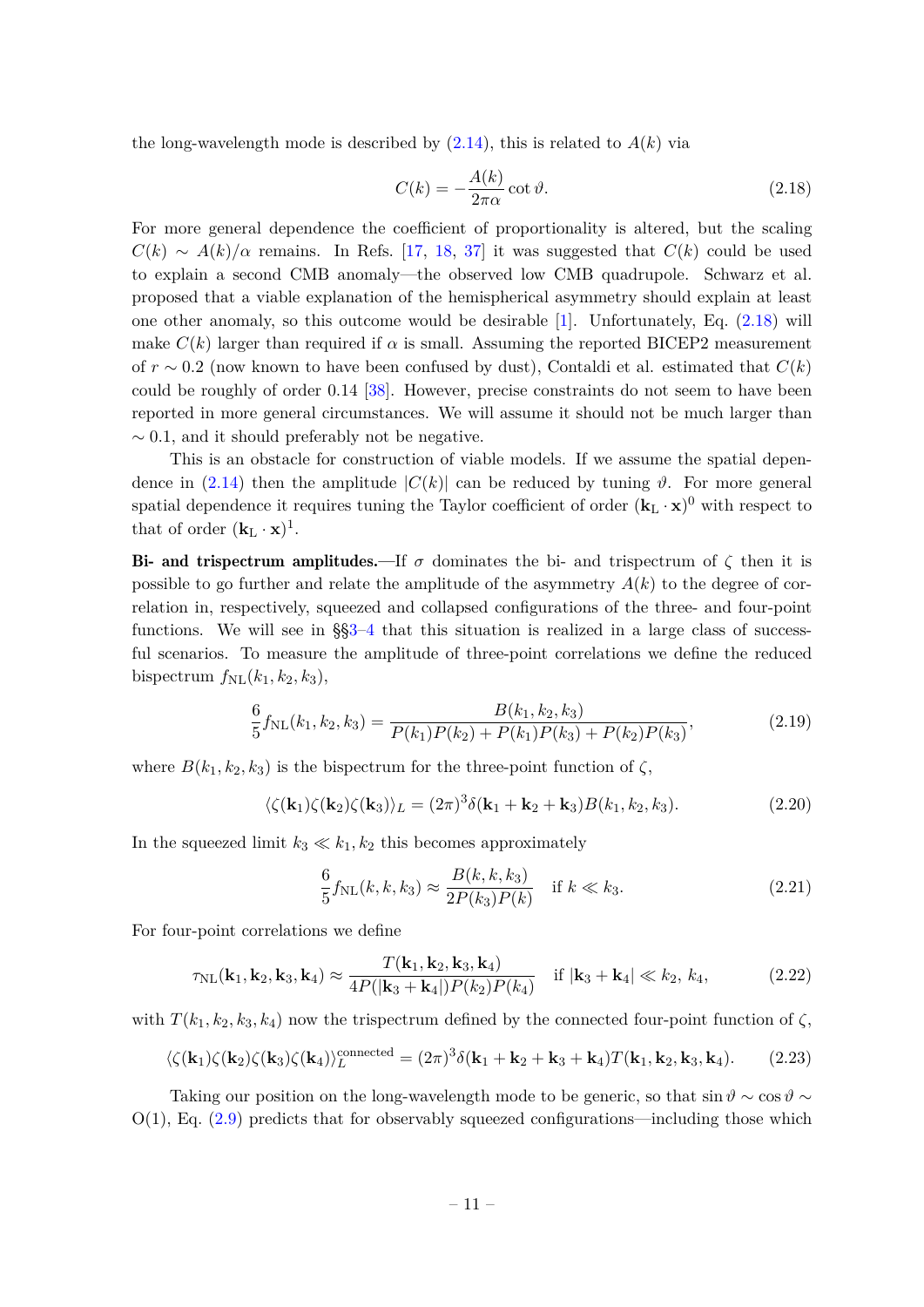contribute to the CMB—we can write the reduced bispectrum in terms of the amplitude *A*(*k*),

<span id="page-13-1"></span>
$$
\frac{6}{5}f_{\rm NL}(k,k,k_3) \approx \frac{A(k)}{2\pi\alpha E} R^{1/2}(k_3) \left(\frac{\mathcal{P}_\sigma(k_3)}{\mathcal{P}_\sigma(k_{\rm L})}\right)^{1/2} \frac{1}{\mathcal{P}^{1/2}(k_3)} \quad \text{if } k_{\rm L} < k_3 \ll k,\tag{2.24}
$$

where  $P(k)$  is the dimensionless version of the *ζ* power spectrum  $P(k)$ , and *R* measures the contribution of  $\sigma$  to the total power spectrum,

$$
R(k) \equiv \frac{\mathcal{P}_{\zeta_{\sigma}}(k)}{\mathcal{P}(k)}.\tag{2.25}
$$

Here  $\zeta_{\sigma}$  is the linear contribution of  $\sigma$  to  $\zeta$ . Despite its appearance [\(2.24\)](#page-12-2) does not depend on  $\mathcal{P}^{1/2}(k_{\text{L}})$  since Eq. [\(2.17a\)](#page-10-3) shows that  $A(k)$  is proportional to it. Similarly, Eq. [\(2.12\)](#page-9-2) predicts that for collapsed configurations

<span id="page-13-0"></span>
$$
\tau_{\rm NL}(\mathbf{k}_1, \mathbf{k}_2, \mathbf{k}_3, \mathbf{k}_4) \approx \frac{A(k_2)A(k_4)}{4\pi^2 \alpha^2 E^2} \frac{\mathcal{P}_{\sigma}(|\mathbf{k}_3 + \mathbf{k}_4|)}{\mathcal{P}_{\sigma}(k_{\rm L})} \frac{1}{\mathcal{P}(|\mathbf{k}_3 + \mathbf{k}_4|)} \quad \text{if } k_{\rm L} < |\mathbf{k}_3 + \mathbf{k}_4| \ll k_2, \, k_4. \tag{2.26}
$$

We caution that these relations hold *only* if a single field  $\sigma$  dominates the bi- and trispectra of  $\zeta$ . Note that this does not restrict Eqs. [\(2.24\)](#page-12-2) and [\(2.26\)](#page-12-3) to single-source models in the sense of Refs. [\[17,](#page-39-11) [18,](#page-39-12) [23\]](#page-40-0), where the scale-dependent field  $\sigma$  dominates all the correlation functions of  $\zeta$ , because there is no requirement for  $\sigma$  to dominate the two-point function. This more general scenario has already been studied by Kanno et al. [\[22\]](#page-39-15). They gave a formula equivalent to Eq. [\(2.24\)](#page-12-2) (although derived by a different method and not including explicit scale-dependence), but we believe [\(2.26\)](#page-12-3) is new.

Where Eqs. [\(2.24\)](#page-12-2) and [\(2.26\)](#page-12-3) apply, they predict that the amplitudes  $f_{NL}$  and  $\tau_{NL}$  are enhanced by inverse powers of  $\alpha$  and the  $\zeta$  power-spectrum  $\mathcal{P}$ , but suppressed by powers of the asymmetry *A* and the exceptionality *E*.

#### **2.3 Single-source models**

<span id="page-13-2"></span>Eqs.  $(2.16)$ ,  $(2.17a)$  and  $(2.17b)$  (and their obvious generalization to the case where the modulation is sourced by perturbations in several fields) explain how to calculate the asymmetry produced by the Erickcek et al. scenario in an arbitrary local-like model.

Refs. [\[17,](#page-39-11) [18,](#page-39-12) [23\]](#page-40-0) studied biasing of the two-point function in the special case of singlesource models in the sense defined above. These references reported results equivalent to [\(2.17a\)](#page-10-3) with  $\rho_{\sigma}(k)$  replaced by  $12 f_{\text{NL}}(k, k, k)/5$ , and  $\mathcal{P}_{\sigma}(k)$  replaced by the amplitude of *ζ* fluctuations,  $P_\mathcal{C}(k_\text{L})$ . Here  $f_{\text{NL}}(k_1, k_2, k_3)$  is the reduced bispectrum defined in Eq. [\(2.19\)](#page-11-2).

To make a connexion with the results of Refs. [\[17,](#page-39-11) [18,](#page-39-12) [23\]](#page-40-0) we reformulate our analysis in terms of the response of the  $\zeta$  two-point function to a long-wavelength  $\zeta$  fluctuation. In a single-source model this leads to no loss of generality since we need not distinguish between the field fluctuation which dominates  $\zeta$ , and  $\zeta$  itself. In any model (single-source or not) the response to a  $\zeta$  fluctuation can be obtained by projecting  $\rho$ <sub>*µ*</sub>(*k*) along the field-space unit vector corresponding to the orientation of  $\zeta$ <sup>[4](#page-12-4)</sup>. To obtain this, note that  $\zeta$  can always be

<sup>4</sup>By 'field space' we mean the space spanned by the field values and their momenta.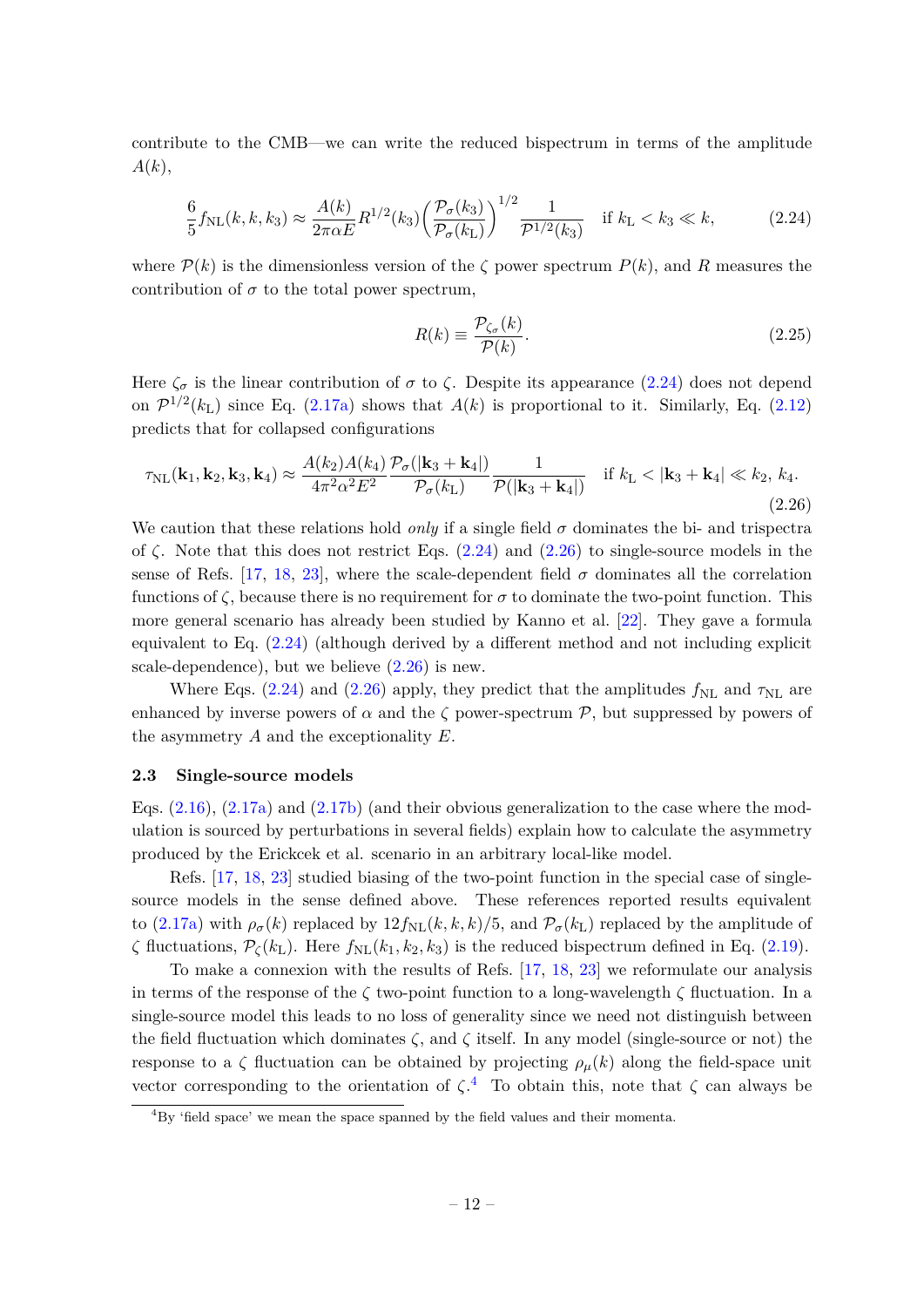expressed as a composite of the field fluctuations defined on spatially flat hypersurfaces,

$$
\zeta(\mathbf{k}) = N_{\alpha}\delta\phi^{\alpha}(\mathbf{k}) + \frac{1}{2}N_{\alpha\beta}\int \frac{\mathrm{d}^{3}q}{(2\pi)^{3}}\delta\phi^{\alpha}(\mathbf{q})\delta\phi^{\beta}(\mathbf{k}-\mathbf{q}) + \cdots, \qquad (2.27)
$$

where  $\langle \cdots \rangle$  denotes terms of higher order in the field fluctuations which have been omitted. The fluctuations  $\zeta$  and  $\delta\phi^{\alpha}$  are to be evaluated at the same time, and the gauge transformation coefficients  $N_{\alpha}$ ,  $N_{\alpha\beta}$  can be found in the literature [\[39](#page-40-15)[–41\]](#page-40-16). As above we caution that we are not using the slow-roll approximation and therefore the labels  $\{\alpha, \beta, ...\}$  run over both the scalar fields and their momenta.

<span id="page-14-0"></span>**Response to**  $\zeta$ —At linear order  $\zeta \approx N_\alpha \delta \phi^\alpha$ . Therefore we can associate the curvature perturbation with a fluctuation oriented along the field-space unit vector  $\hat{n}_{\alpha} = N_{\alpha}/(N_{\lambda}N_{\lambda})^{1/2}$ . In this expression and what follows, summation over repeated field-space indices is implied, irrespective of their 'up' or 'down' position. (We are working with a trivial field-space metric.) It follows that the response to a long-wavelength *ζ* fluctuation can be computed by the projection

$$
\rho_{\zeta}(k) = \frac{\hat{n}_{\alpha}\rho_{\alpha}(k)}{(N_{\lambda}N_{\lambda})^{1/2}} \approx \frac{N_{\alpha}[\Sigma^{-1}(k_3)]_{\alpha\mu}B^{\mu}(k,k,k_3)}{(N_{\lambda}N_{\lambda})P(k)} \quad \text{if } k \ll k_3.
$$
 (2.28)

<span id="page-14-1"></span>The linear formula for  $\zeta$  shows that  $P(k) = N_{\alpha}N_{\beta}\Sigma^{\alpha\beta}(k)$  up to corrections of higher order in the field fluctuations. Also, in this limit  $B(k_1, k_2, k_3) \approx N_{\mu}B^{\mu}(k_1, k_2, k_3)$ . Taken together, these relations suggest that Eq. [\(2.28\)](#page-13-0) is *related* to the squeezed limit of the reduced bispectrum [\(2.21\)](#page-11-5). Nevertheless it is not exactly the same. In Eq. [\(2.21\)](#page-11-5) the combination  $P(k_3) \approx N_\lambda N_\mu \Sigma^{\lambda \mu}(k_3)$  appears in the denominator, whereas in Eq. [\(2.28\)](#page-13-0) only the contraction  $N_{\lambda}N_{\lambda}$  appears there directly; the power spectrum factor appears in the numerator as a matrix inverse interposed between  $N_\alpha$  and  $B^\alpha(k_1, k_2, k_3)$ .

<span id="page-14-2"></span>In the single-source, slow-roll limit these relations simplify. The slow-roll approximation implies that  $\zeta$  can be written using only the fluctuation in the single relevant field (without requiring the momentum fluctuation), so matrix multiplication and inversion reduce to ordinary multiplication and division. In this limit the distinction between Eqs. [\(2.28\)](#page-13-0) and [\(2.21\)](#page-11-5) disappears, and

<span id="page-14-4"></span><span id="page-14-3"></span>
$$
\rho_{\zeta}(k) \approx \frac{B(k, k, k_3)}{P(k_3)P(k)} = \frac{12}{5} f_{\rm NL}(k, k, k_3).
$$
\n(2.29)

In a single-source model the right-hand side of  $(2.29)$  can be computed and shown to be independent of the soft mode *k*3. This observation follows from the formulae of Dias et al. [\[42\]](#page-41-0), and was pointed out explicitly by Kenton & Mulryne [\[32\]](#page-40-8). The final result agrees with the separate-universe analyses (obtained by entirely different methods) presented in Refs. [\[17,](#page-39-11) [18,](#page-39-12) [23\]](#page-40-0).

Eq. [\(2.29\)](#page-13-2) and the property of independence from *k*<sup>3</sup> validate the statement made in Ref. [\[18\]](#page-39-12), that biasing of the  $\zeta$  two-point function in single-source models is controlled by the reduced bispectrum on equilateral configurations. In these models there is negligible difference between the reduced bispectrum in equilateral and squeezed configurations of the same scale.

More generally, Eq.  $(2.6)$  shows that the relevant configurations are squeezed rather than equilateral, although in local-like models the response cannot depend on the squeezing ratio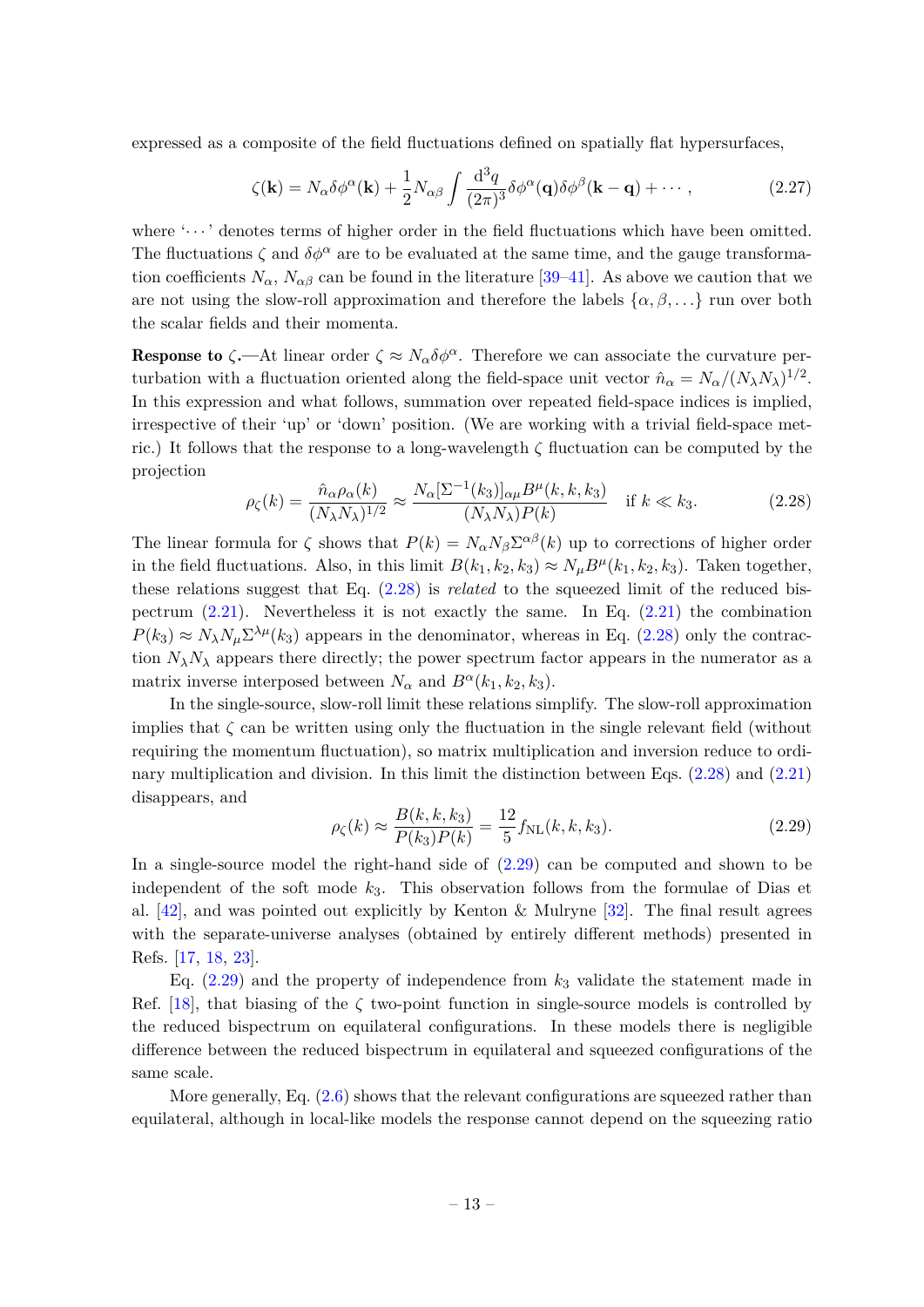<span id="page-15-4"></span><span id="page-15-3"></span> $k_3/k_t$ . In an arbitrary model it need *not* happen that  $f_{\rm NL}(k_1, k_2, k_3)$  becomes independent of  $k_3$  in the limit  $k_3 \ll k_1, k_2$ , which gives another demonstration that the response cannot equal the reduced bispectrum in general. Therefore to evaluate the amplitude of the asymmetry, and its compatibility with Planck constraints on the amplitude of three-point correlations in squeezed configurations, will generally require a model-dependent analysis. The same is true when checking the compatibility of a Grishchuk–Zel'dovich effect generated by an enhanced mode of wavelength longer than the scale of the last-scattering surface.

#### **3 Why it is difficult to produce a suitable response**

<span id="page-15-2"></span>Up to this point, it remains an open question whether it is *possible* to manufacture a response function  $\rho_{\sigma}(k)$  with suitable amplitude and scale-dependence without requiring an unacceptable exceptionality *E* or other undesirable features. In this section we discuss, in general terms, what properties appear required to yield a scale-dependent bispectrum, and explain why the simplest scenarios have difficulty in simultaneously producing an acceptable amplitude.

#### <span id="page-15-0"></span>**3.1 Scale-dependence of the bispectrum**

Methods to compute the scale-dependence of a bispectrum generated during inflation have been discussed by several authors [\[43–](#page-41-1)[45\]](#page-41-2). To describe the evolution of fluctuations on scales outside the horizon we use the separate universe picture to write an analogue of the gauge transformation  $(2.27)$  for the field fluctuations [\[46,](#page-41-3) [47\]](#page-41-4)

$$
\delta\phi^{\alpha}(\mathbf{k}) = \Gamma_{a}^{\alpha}\delta\phi^{a}(\mathbf{k}) + \frac{1}{2}\Gamma_{ab}^{\alpha}\int \frac{\mathrm{d}^{3}q}{(2\pi)^{3}}\delta\phi^{a}(\mathbf{q})\delta\phi^{b}(\mathbf{k}-\mathbf{q}) + \cdots, \qquad (3.1)
$$

which again does not invoke the slow-roll approximation. In this expression the fluctuation on the left-hand side is evaluated at the time of interest but the fluctuations on the righthand side are evaluated at some earlier time. To prevent our formulae becoming cluttered by a proliferation of time labels we indicate evaluation at this earlier time by using the species labels  $\{a, b, \dots\}$  instead of  $\{\alpha, \beta, \dots\}.$ 

The mixed-index objects  $\Gamma_a^{\alpha}$  and  $\Gamma_{ab}^{\alpha}$  are derivatives of the background field configurations [\[47\]](#page-41-4),

$$
\Gamma_a^{\alpha} = \frac{\partial \phi^{\alpha}}{\partial \phi^a} \tag{3.2a}
$$

$$
\Gamma^{\alpha}_{ab} = \frac{\partial^2 \phi^{\alpha}}{\partial \phi^a \partial \phi^b}.
$$
\n(3.2b)

<span id="page-15-1"></span>The background solution  $\phi^{\alpha}$  solves a system of differential equations  $d\phi^{\alpha}/dN = u^{\alpha}$ . Then, defining  $u^{\alpha}{}_{\beta} = \partial_{\beta}u^{\alpha}$  and  $u^{\alpha}{}_{\beta\gamma} = \partial_{\gamma}u^{\alpha}{}_{\beta}$  it is possible to write evolution equations for  $\Gamma^{\alpha}_{a}$  and  $\Gamma^{\alpha}_{ab}$ . As functions of the time  $N_+$  defined by  $\{\alpha, \beta, \ldots\}$  they obey [\[47](#page-41-4)[–51\]](#page-41-5)

$$
\frac{\mathrm{d}}{\mathrm{d}N_+} \Gamma_a^{\alpha} = u^{\alpha}{}_{\beta} \Gamma_a^{\beta} \tag{3.3a}
$$

$$
\frac{\mathrm{d}}{\mathrm{d}N_+} \Gamma^{\alpha}_{ab} = u^{\alpha}{}_{\beta} \Gamma^{\beta}_{ab} + u^{\alpha}{}_{\beta\gamma} \Gamma^{\beta}_{a} \Gamma^{\gamma}_{b} \tag{3.3b}
$$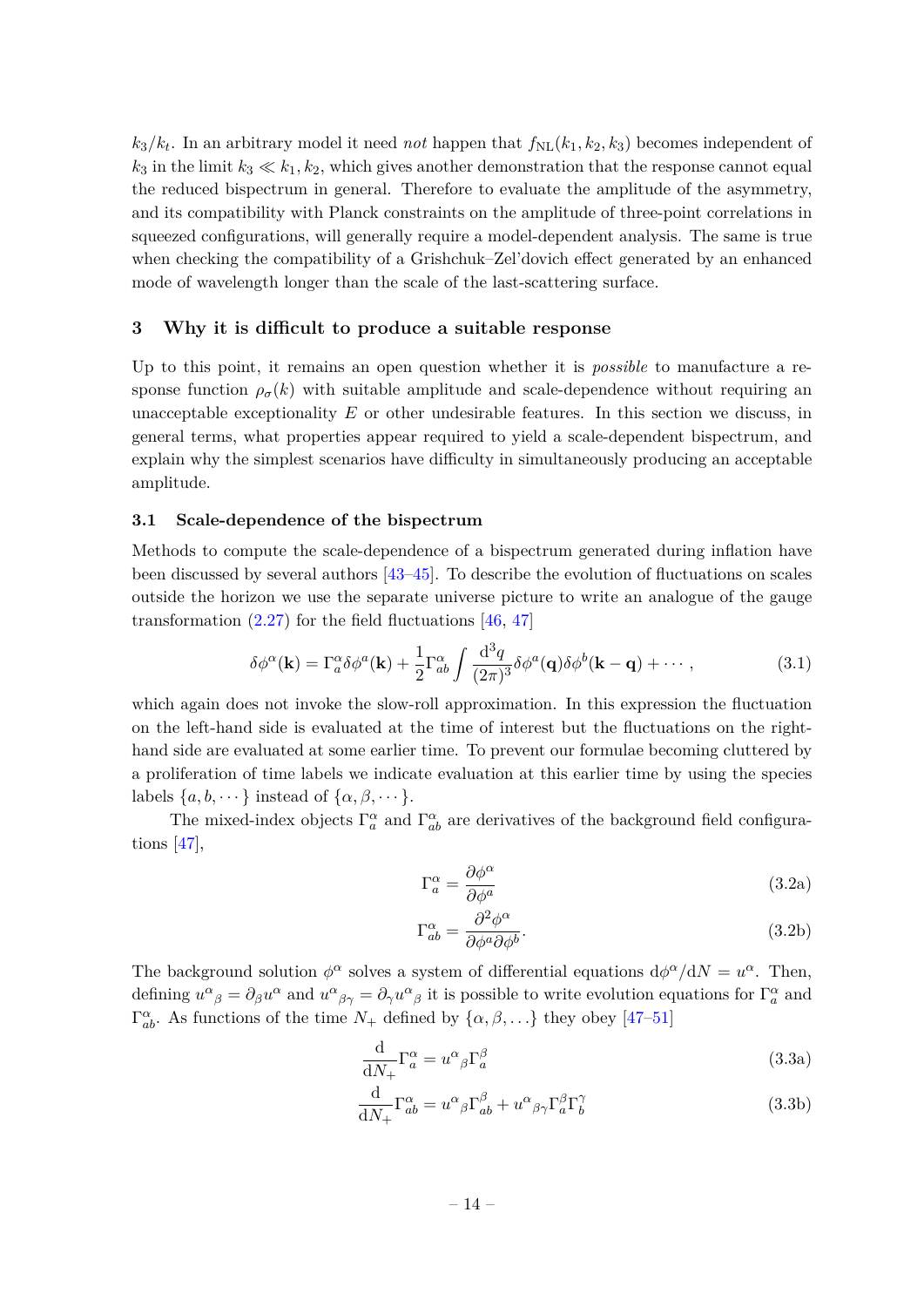whereas as functions of the time *N*− defined by  $\{a, b, \dots\}$  they obey

$$
\frac{\mathrm{d}}{\mathrm{d}N_{-}}\Gamma_{a}^{\alpha} = -\Gamma_{b}^{\alpha}u^{b}{}_{a}
$$
\n(3.4a)

$$
\frac{\mathrm{d}}{\mathrm{d}N_-} \Gamma^{\alpha}_{ab} = -\Gamma^{\alpha}_{c} u^c{}_{ab} - \Gamma^{\alpha}_{cb} u^c{}_{a} - \Gamma^{\alpha}_{ac} u^c{}_{a}. \tag{3.4b}
$$

**Variation with scale.**—As we now explain, these equations for the time-dependence of  $\Gamma_a^{\alpha}$  and  $\Gamma^{\alpha}_{ab}$  enable us to determine the scale-dependence of correlation functions involving the  $\delta\phi^{\alpha}$ .<sup>[5](#page-15-1)</sup>

Eq. [\(3.1\)](#page-14-2) permits us to write the two- and three-point functions  $\langle \delta \phi^{\alpha} \delta \phi^{\beta} \rangle$ ,  $\langle \delta \phi^{\alpha} \delta \phi^{\beta} \delta \phi^{\gamma} \rangle$ evaluated at the late time  $N_+$  in terms of  $\langle \delta \phi^a \delta \phi^b \rangle$ ,  $\langle \delta \phi^a \delta \phi^b \delta \phi^c \rangle$  evaluated at the early time *N*−, giving

<span id="page-16-1"></span><span id="page-16-0"></span>
$$
\langle \delta \phi^{\alpha}(\mathbf{k}_1) \delta \phi^{\beta}(\mathbf{k}_2) \rangle = \Gamma^{\alpha}_{a} \Gamma^{\beta}_{b} \langle \delta \phi^{\alpha}(\mathbf{k}_1) \delta \phi^b(\mathbf{k}_2) \rangle \tag{3.5a}
$$

and

$$
\langle \delta \phi^{\alpha}(\mathbf{k}_{1}) \delta \phi^{\beta}(\mathbf{k}_{2}) \delta \phi^{\gamma}(\mathbf{k}_{3}) \rangle = \Gamma_{a}^{\alpha} \Gamma_{b}^{\beta} \Gamma_{c}^{\gamma} \langle \delta \phi^{a}(\mathbf{k}_{1}) \delta \phi^{b}(\mathbf{k}_{2}) \delta \phi^{c}(\mathbf{k}_{3}) \rangle + \Gamma_{mn}^{\alpha} \Gamma_{b}^{\beta} \Gamma_{c}^{\gamma} \int \frac{\mathrm{d}^{3} q}{(2\pi)^{3}} \langle \delta \phi^{m}(\mathbf{q}) \delta \phi^{b}(\mathbf{k}_{2}) \rangle \langle \delta \phi^{n}(\mathbf{k}_{1} - \mathbf{q}) \delta \phi^{c}(\mathbf{k}_{3}) \rangle + \text{cyclic permutations.}
$$
\n(3.5b)

In what follows it is useful to make use of the scale *k<sup>t</sup>* corresponding to the perimeter of the momentum *n*-gon characterizing each correlation function. For the two-point function  $k_t = k_1 + k_2$  and for the three-point function  $k_t = k_1 + k_2 + k_3$ , with obvious generalizations to higher *n*-point functions.

To use Eqs. [\(3.5a\)](#page-15-2) and [\(3.5b\)](#page-15-0) we set the time  $N_-\$  associated with  $\{a, b, \dots\}$  to match the time at which the scale  $k_t$  exited the horizon in the sense  $k_t/aH = 1$ . Now suppose we vary the momentum configuration, first choosing to vary its scale  $k_t$  while leaving its shape (measured by the ratios  $k_i/k_t$ ) fixed. This forces us to change the time  $N_$ , giving two contributions to the variation of the two- and three-point functions: one arising from the change in evaluation time for  $\Gamma_a^{\alpha}$  and  $\Gamma_{ab}^{\alpha}$ , which can be computed using Eqs. [\(3.4a\)](#page-15-3)–[\(3.4b\)](#page-15-4); and the other from the change in the two- and three-point functions  $\langle \delta \phi^a \delta \phi^b \rangle$ ,  $\langle \delta \phi^a \delta \phi^b \delta \phi^c \rangle$ .

For configurations which are close to equilateral in the sense that  $k_i \sim k_t$  for each momentum  $k_i$  the change from  $\langle \delta \phi^a \delta \phi^b \rangle$ ,  $\langle \delta \phi^a \delta \phi^b \delta \phi^c \rangle$  can be obtained using known results for the *n*-point functions [\[53\]](#page-41-6). The dominant scaling is  $1/k_t^3$  for the two-point function and  $1/k_t^6$ for the three-point function, following directly from their engineering dimension but cancelling out in dimensionless combinations such as the reduced bispectrum. The remaining scaling comes mostly from the time dependence of the Hubble parameter *H* or the field momenta d $\phi^{\alpha}/dN$  evaluated at *N*−. The contribution to [\(3.5b\)](#page-15-0) from  $\langle \delta \phi^a \delta \phi^b \delta \phi^c \rangle$  is known to be

<sup>&</sup>lt;sup>5</sup>This method can be regarded as a refinement of the approach used in Refs.  $[43, 52]$  $[43, 52]$ . These references effectively constructed linear approximations for  $\Gamma_a^{\alpha}$ ,  $\Gamma_{ab}^{\alpha}$  as a function of  $N_{-}$ , invoking the slow-roll approximation to control the expansion. These approximations were valid over only a small range of  $k_t$ . Eqs. [\(3.4a\)](#page-15-3) and [\(3.4b\)](#page-15-4) replace these approximations. They can be used to determine the Γ-matrices at any scale and, as we have explained, they do not require the slow-roll approximation.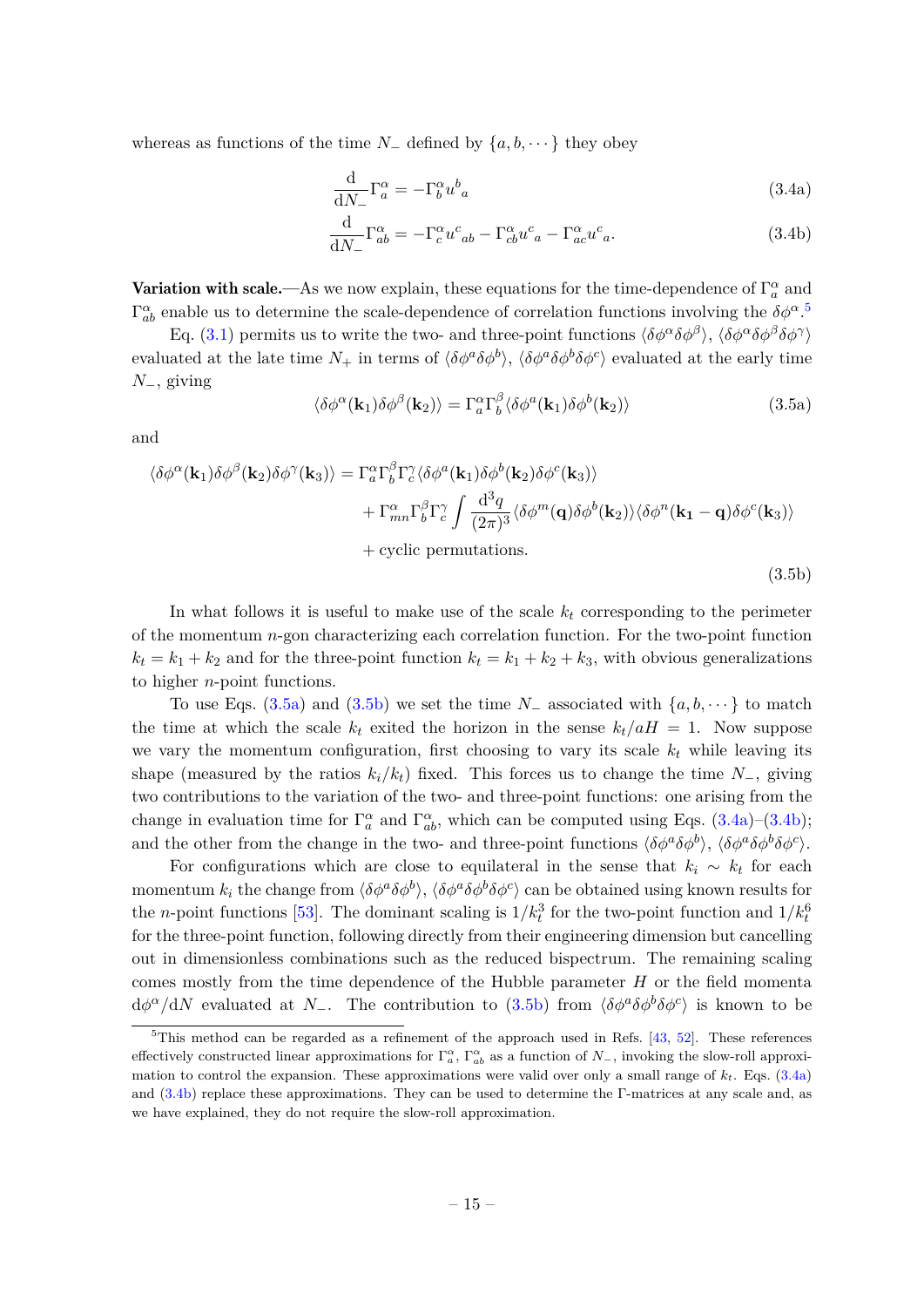negligible unless the fields have nontrivial derivative interactions [\[54,](#page-41-8) [55\]](#page-41-9), and we discard it in the following discussion.

With these assumptions we can estimate the scaling with *k<sup>t</sup>* by temporarily invoking the slow-roll approximation to simplify our expressions. However, our conclusions will not depend on these simplifications. When we discuss a concrete model in [§4](#page-23-0) we will employ a numerical method which does not use the slow-roll approximation.

The slow-roll approximation makes the variation of  $H$  negligible when the scale  $k_t$  was leaving the horizon (even if slow-roll was subsequently violated), so the only contribution which needs to be kept is that generated by the Γ-matrices. Also, we do not need to retain fluctuations in the scalar field momenta and therefore we can restrict the indices on  $\Gamma_a^{\alpha}$ ,  $\Gamma_{ab}^{\alpha}$ ,  $u^{\alpha}{}_{\beta}$  and  $u^{\alpha}{}_{\beta\gamma}$  to the field fluctuations only. With this understanding we have

<span id="page-17-0"></span>
$$
u^{\alpha}{}_{\beta} = -\frac{V_{\alpha\beta}}{3H^2} + \left(1 - \frac{\epsilon}{3}\right) \frac{\dot{\phi}^{\alpha}\dot{\phi}^{\beta}}{H^2 M_P^2} + \frac{2}{3} \frac{\dot{\phi}^{(\alpha}\ddot{\phi}^{\beta)}}{H^3 M_P^2}
$$
(3.6a)

$$
u^{\alpha}{}_{\beta\gamma} = -\frac{V_{\alpha\beta\gamma}}{3H^2} + \frac{\dot{\phi}^{\alpha}}{HM_P} u^{\beta}{}_{\gamma} + \frac{\dot{\phi}^{\beta}}{HM_P} u^{\alpha}{}_{\gamma} + \frac{\dot{\phi}^{\gamma}}{HM_P} u^{\alpha}{}_{\beta} - \frac{\dot{\phi}^{\alpha}\dot{\phi}^{\beta}\dot{\phi}^{\gamma}}{H^3M_P^3}
$$
(3.6b)

(in which the placement of indices should be regarded as immaterial, owing to our use of a trivial field-space metric). The quantity  $\epsilon$  is the usual slow-roll parameter  $\epsilon \equiv -\dot{H}/H^2$ . If all fields are slowly rolling then  $\dot{\phi}^{\alpha}/HM_P \ll 1$ , making  $u^{\alpha}{}_{\beta}$  principally sensitive to  $V_{\alpha\beta}$  and  $u^{\alpha}{}_{\beta\gamma}$  principally sensitive to  $V_{\alpha\beta\gamma}$ .

Obtaining power-law scaling.—In order to be concrete we restrict attention to the scenarios considered at the end of  $\S2.2$  in which only a single field  $\sigma$  dominates the  $\zeta$  bispectrum. These allow the simplest possible statement. However we expect that our qualitative conclusions continue to apply in more general models.

First suppose that the second derivative of the potential in the direction  $\sigma$  is large compared to *H*, while the third derivative is small. Then  $u^{\sigma}{}_{\sigma} \approx -\eta_{\sigma}$  while  $u^{\sigma}{}_{\sigma\sigma} \approx 0$ , where  $\eta_{\sigma} = V_{\sigma\sigma}/3H^2$ . It follows that

$$
\frac{\mathrm{d}}{\mathrm{d}\ln k_t} \Gamma^\sigma_\sigma \approx \eta_\sigma \Gamma^\sigma_\sigma \tag{3.7a}
$$

$$
\frac{\mathrm{d}}{\mathrm{d}\ln k_t} \Gamma^{\sigma}_{\sigma\sigma} \approx 2\eta_{\sigma} \Gamma^{\sigma}_{\sigma\sigma}.\tag{3.7b}
$$

If  $\eta_{\sigma}$  is approximately constant while some range of wavenumbers are leaving the horizon then we conclude that, over this range,  $\Gamma^{\sigma}_{\sigma} \sim k_t^{\eta_{\sigma}}$  and  $\Gamma^{\sigma}_{\sigma \sigma} \sim k_t^{2\eta_{\sigma}}$ . This is the simplest mechanism by which one can generate significant scale dependence. The price we must pay to achieve any desired power-law scaling is a tuning of the mass, together with the necessity to keep this mass nearly constant over the desired range of scales. To obtain a red-tilted power law we require  $η<sub>σ</sub> < 0$ , so during this epoch the field *σ* can be regarded as departing from a quadratic hilltop. The principal disadvantage of this mechanism is that it affects both  $\Gamma^{\sigma}_{\sigma}$  and  $\Gamma^{\sigma}_{\sigma\sigma}$  and therefore both the two- and three-point functions will exhibit scale dependence. This makes model-building more complex because the  $\sigma$  contribution to the  $\zeta$  two-point function must be kept sufficiently small that the resulting spectral index is acceptable.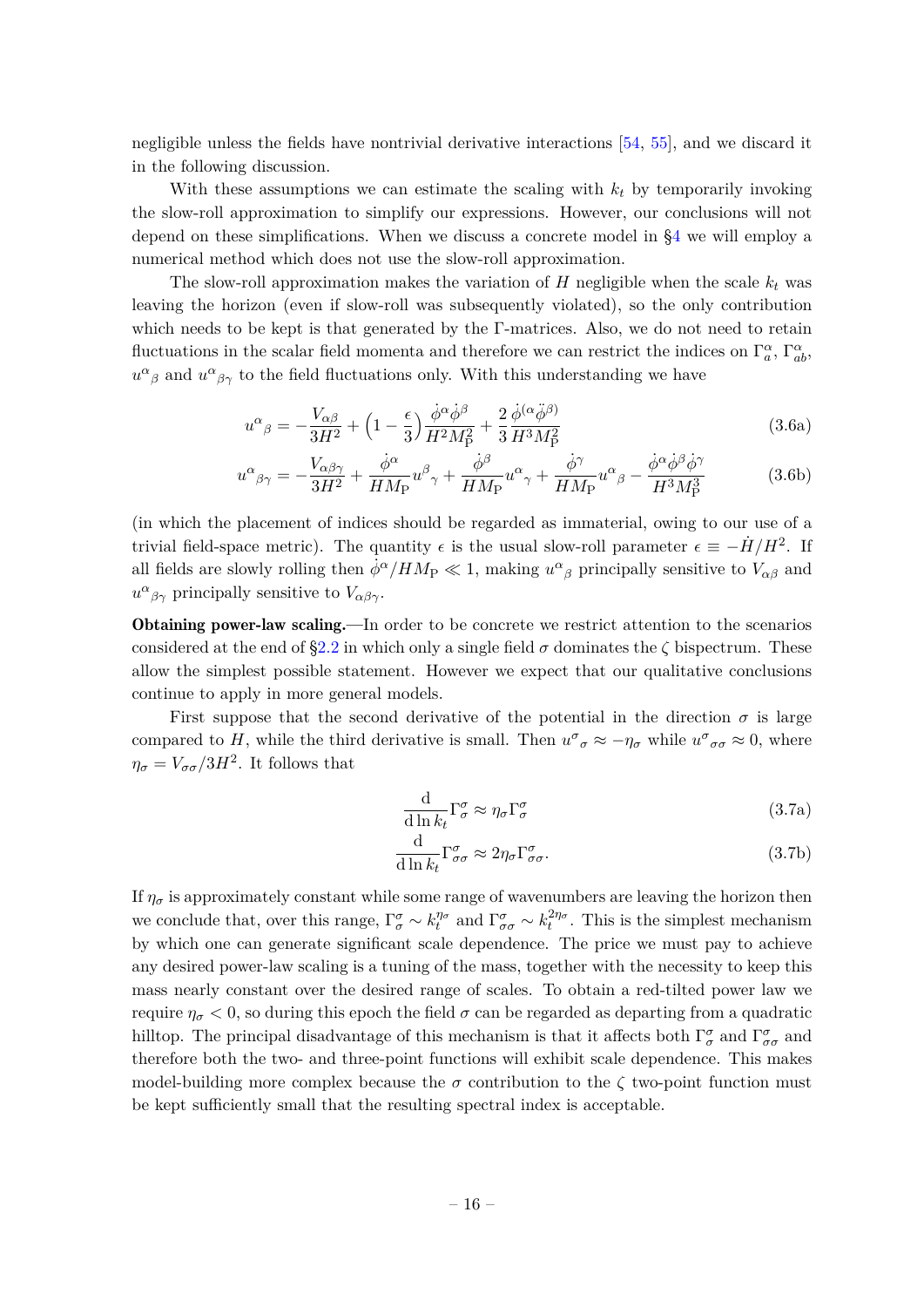<span id="page-18-0"></span>Alternatively, in some scenarios it may be possible for  $u^{\sigma}{}_{\sigma\sigma}$  to be large while  $u^{\sigma}{}_{\sigma}$ remains small. It is normally difficult to maintain this situation over many *e*-folds, because large contributions to  $u^{\alpha}{}_{\beta\gamma}$  typically source large contributions to  $u^{\alpha}{}_{\beta}$ . However, supposing it can be realized this scenario will generate scaling which satisfies

$$
\frac{\mathrm{d}}{\mathrm{d}\ln k_t} \Gamma_\sigma^\sigma \approx 0 \tag{3.8a}
$$

$$
\frac{\mathrm{d}}{\mathrm{d}\ln k_t} \Gamma^{\sigma}_{\sigma\sigma} \approx \frac{\xi_{\sigma}}{M_P} \Gamma^{\sigma}_{\sigma},\tag{3.8b}
$$

where we have set  $\xi_{\sigma} = M_{\rm P} V_{\sigma \sigma \sigma}/3H^2$ . Compared to the large- $\eta_{\sigma}$  case it is less simple to obtain a pure power-law, although by choosing  $\xi_{\sigma}$  appropriately it is still possible to generate scale dependence. The advantage of this scenario is that the two-point function does not acquire significant scale-dependence.

<span id="page-18-1"></span>If we were to abandon the slow-roll approximation then similar conclusions would apply if, respectively,  $u^{\sigma}{}_{\sigma}$  or  $u^{\sigma}{}_{\sigma\sigma}$  are larger than the other components of  $u^{\alpha}{}_{\beta}$  and  $u^{\alpha}{}_{\beta\gamma}$ . In the case of multiple fields a similar discussion will apply to each field individually unless the *u*-matrices couple the scale-dependent species.

In either case, once a set of scaling behaviours have been generated by Eqs. [\(3.4a\)](#page-15-3) and [\(3.4b\)](#page-15-4), the subsequent evolution cannot generate new ones. Eqs. [\(3.3a\)](#page-14-3) and [\(3.3b\)](#page-14-4) *do* allow the evolution to vary the scaling observed in any particular correlation function by linearly mixing the available scalings with new amplitudes—but it is only these amplitudes which depend on the superhorizon epoch and not the scale-dependence itself. This conclusion is quite general and does not depend on the slow-roll approximation.

**Variation with shape.**—We now return to the alternative possibility of variations in the momentum configuration which leave  $k_t$  fixed but vary the side ratios  $k_i/k_t$ . We describe this as a change of shape. It is relevant only for the three- and higher *n*-point functions.

<span id="page-18-2"></span>A variation in shape does not alter the evaluation time  $N_{-}$  for the coefficients  $\Gamma_a^{\alpha}$ ,  $\Gamma_{ab}^{\alpha}$ in Eqs. [\(3.5b\)](#page-15-0). It will change only the three-point function  $\langle \delta \phi^a(\mathbf{k}_1) \delta \phi^b(\mathbf{k}_2) \delta \phi^c(\mathbf{k}_3) \rangle$  and a subset of the two-point functions appearing in the cyclically-permuted quadratic terms. The effect on the two-point functions is to change their evaluation time relative to the horizoncrossing time for their wavenumber, and Eq. [\(3.5a\)](#page-15-2) shows that this can be expressed in terms of the 2-component Γ coefficient evaluated between suitable times. The effect on the three-point function is more difficult to extract but has recently been calculated by Kenton & Mulryne [\[32\]](#page-40-8). It can also be expressed purely in terms of the 2-component Γ coefficient.

<span id="page-18-3"></span>The conclusion is that models which generate a significant scale-dependence through a large  $\eta_{\sigma}$  will almost always exhibit strong scaling as a function of the squeezing  $k_i/k_t$ . Together with the scaling with  $k_t$ , this will have implications for the degree to which we can interpret recent Planck measurements of  $f_{\text{NL}}^{\text{local}}$  (or the amplitude of other templates) as measurements of the correlation amplitude in squeezed configurations. Conversely, models which generate scale-dependence through a large  $\xi_{\sigma}$  while keeping  $\eta_{\sigma}$  small will exhibit much smaller scaling as a function of squeezing because the 3-component Γ coefficient is not needed to describe scaling with shape at fixed *k<sup>t</sup>* .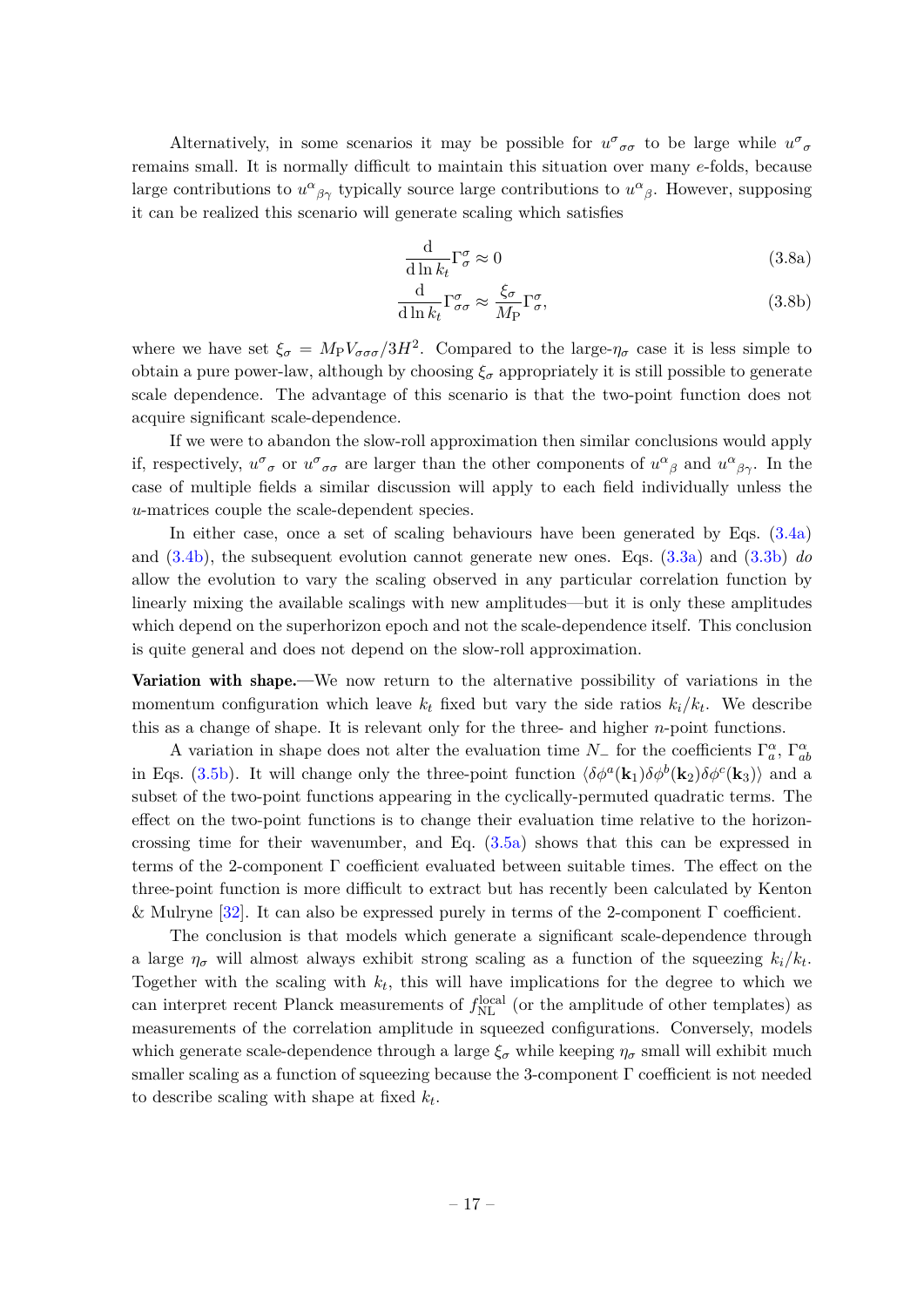#### <span id="page-19-0"></span>**3.2** Models with constant  $\eta_{\sigma}$  are not viable

In this paper we focus on the simpler mechanism which generates significant *kt*-scaling using a large second derivative, as in Eqs. [\(3.7a\)](#page-16-0) and [\(3.7b\)](#page-16-1). On the basis of what has been said above, we should expect this  $k_t$ -dependence to be accompanied by significant squeezing-dependence.

**Scaling of**  $f_{\text{NL}}$ .—How large an  $|\eta_{\sigma}|$  is required? We focus on a simple model in which inflation is driven by a field  $\phi$  which acquires a nearly scale-invariant spectrum while a second field  $\sigma$ acquires a scale-dependent fluctuation using Eqs.  $(3.5a)$  and  $(3.5b)$ . The simplest arrangement occurs if the  $\sigma$  fluctuation contributes significantly to the  $\zeta$  three-point function but not its two-point function, because then the two-point function can be insulated from any large scale-dependent contribution carried by *δσ*.

First consider variations of scale  $k_t$ . In the circumstances described above,  $\langle \zeta \zeta \zeta \rangle$  will scale like  $\langle \delta \sigma \delta \sigma \delta \sigma \rangle \sim k_t^{-6} (\Gamma^{\sigma}_{\sigma})^2 (\Gamma^{\sigma}_{\sigma \sigma})^2 \sim k_t^{-6+4\eta_{\sigma}}$  whereas the scaling of  $\langle \zeta \zeta \rangle$  will be independent, like  $k_t^{-3+(n_s-1)}$  $t_t^{-3+(\eta_s-1)}$ . Therefore to lowest order in slow-roll parameters

$$
f_{\rm NL} \sim k_t^{4\eta_\sigma - 2(n_s - 1)} \quad \text{(variation of } k_t \text{, shape fixed)}.\tag{3.9}
$$

Our approximations make this prediction independent of shape, although in principle shapedependent contributions are present through the correlation functions  $\langle \delta \phi^a \delta \phi^b \rangle$ ,  $\langle \delta \phi^a \delta \phi^b \delta \phi^c \rangle$ which we have neglected. This property was noticed in Ref. [\[43\]](#page-41-1), and we briefly reconsider it in [§4.3](#page-30-0) below.

For measurements of the response function we are instead interested in squeezed isosceles configurations as described in [§2.1.](#page-4-1) On squeezed configurations the results of Kenton  $\&$ Mulryne together with Eq. [\(2.21\)](#page-11-5) suggest  $\langle \zeta \zeta \zeta \rangle \sim \langle \delta \sigma \delta \sigma \delta \sigma \rangle \sim k_3^{-3} (\Gamma^{\sigma}_{\sigma})^2 \sim k_3^{-3+2\eta_{\sigma}}$  (where now the time *N*− appearing in the Γ-matrix is to be interpreted as the horizon exit time for *k*<sub>3</sub> [\[32\]](#page-40-8)) while the scaling of the *ζ* two-point function is still  $\langle \zeta \zeta \rangle \sim k_3^{-3+(n_s-1)}$  $\mathbb{F}_3^{3+ (ns-1)}$ . Therefore

$$
f_{\rm NL} \sim \left(\frac{k_3}{k_t}\right)^{2\eta_\sigma - (n_s - 1)} \quad \text{(variation of shape, } k_t \text{ fixed)}.\tag{3.10}
$$

Putting Eqs. [\(3.9\)](#page-18-1) and [\(3.10\)](#page-18-2) together enables us to estimate the scaling on a sequence of isosceles triangles which fix  $k_3$  but neither  $k_t$  nor  $k_3/k_t$ ,

$$
f_{\rm NL}(k,k,k_3) \sim k^{4\eta_\sigma - 2(n_s - 1)} \left(\frac{k_3}{k}\right)^{2\eta_\sigma - (n_s - 1)} \sim k^{2\eta_\sigma - (n_s - 1)} \quad \text{if } k \gg k_3. \tag{3.11}
$$

Eq.  $(2.24)$  shows that, under our assumptions, the asymmetry amplitude  $A(k)$  will scale like  $f_{\text{NL}}(k, k, k_3)$  at fixed  $k_3$ . Therefore we can estimate the  $\eta_{\sigma}$  required to generate a fixed power law. The scalar spectral index *n<sup>s</sup>* is known from observation to be of order  $n_s \approx 0.97$  [\[56\]](#page-41-10), and to obtain a power-law for  $f_{\rm NL}(k, k, k_3)$  which is a little less steep than  $k^{-0.5}$  we will take  $\eta_{\sigma} \approx -0.2$ .

Ridge models.—This choice for  $\eta_{\sigma}$  is attractive, because its relative largeness provides a means to synthesize three-point correlations with sufficient amplitude to modulate the *ζ* two-point function. Elliston et al. showed that an inflationary trajectory initially parallel to but slightly displaced from a quadratic 'ridge' in the inflationary potential generates an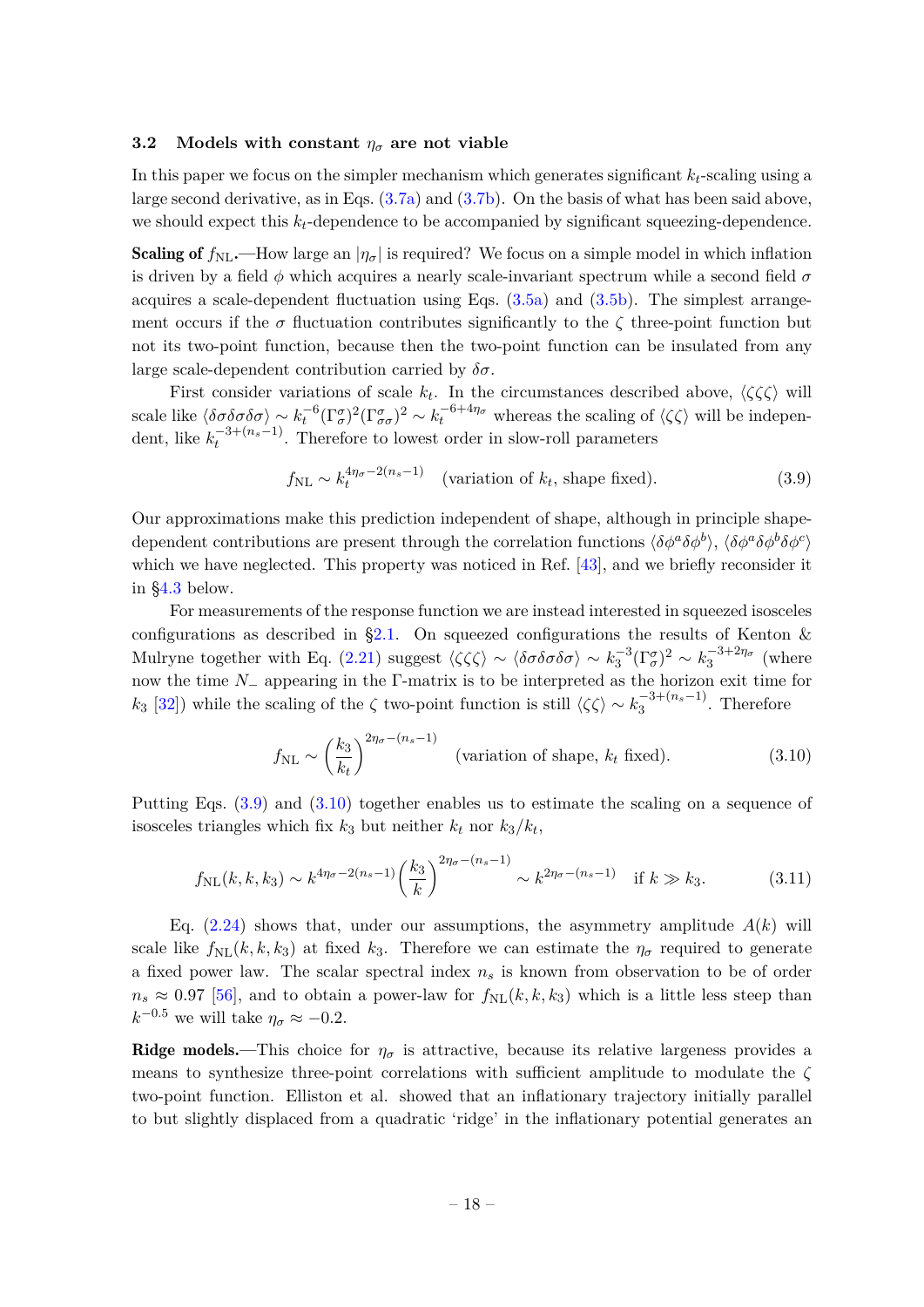

**Figure 2**: Evolution of  $f_{\text{NL}}$  generated by dispersion from a ridge with constant *η*.

enhanced bispectrum when the trajectory turns, eventually becoming nearly perpendicular to its original direction of travel [\[57\]](#page-41-11). The amplitude of the bispectrum at the point of maximum enhancement is proportional to the *η* parameter characterizing the ridge. Moreover, the ridge will naturally generate a *negative η* and therefore a red-tilted power-law.

The evolution of the bispectrum amplitude during this process is depicted in Fig. [2.](#page-19-0) The direction parallel to the ridge is the inflaton direction  $\phi$  and the perpendicular direction is  $\sigma$ . We measure the relative kinetic energies by writing  $\delta = \dot{\sigma}/\dot{\phi} = \sqrt{\epsilon_{\sigma}/\epsilon_{\phi}}$ , where the *ǫ*-parameters are defined by

<span id="page-20-0"></span>
$$
\epsilon_{\phi} \equiv \frac{M_{\rm P}^2}{2} \left(\frac{V_{\phi}}{V}\right)^2 \tag{3.12a}
$$

<span id="page-20-1"></span>
$$
\epsilon_{\sigma} \equiv \frac{M_{\rm P}^2}{2} \left(\frac{V_{\sigma}}{V}\right)^2.
$$
\n(3.12b)

Labelling evaluation at the initial time by '∗', the initial conditions are chosen to set up a significant kinetic-energy imbalance  $\epsilon^*_\sigma \ll \epsilon^*_\phi$  $\phi$ , and therefore  $\delta$ <sup>\*</sup>  $\ll$  1. This kinetic energy imbalance implies that  $\phi$  dominates  $\zeta$ . For example, one can verify that the gauge transformation coefficients  $N_{\alpha}$  defined in [\(2.27\)](#page-13-1) satisfy  $N_{\sigma}^{*} \sim$  $\sqrt{\delta_*} N_{\phi}^*$ , and therefore  $N_{\sigma}^* \ll N_{\phi}^*$ .

Eventually the trajectory will begin to depart from the ridge and the kinetic energy imbalance will begin to equalize. During this process the contribution of  $\delta\sigma$  to  $\zeta$  at a fixed scale becomes both more significant and more nonlinear, while the  $\delta\phi$  contribution is largely unchanged. This causes the  $\zeta$  bispectrum to grow. The peak amplitude is inversely proportional to the original imbalance, of order  $|\eta_{\sigma}/\delta_*|$ . It is typically reached at the point where both  $\delta\phi$  and  $\delta\sigma$  make comparable contributions to the  $\zeta$  two-point function. This occurs while  $\delta$  < 1, and therefore before the point of equal kinetic energy which we describe as 'the turn' in Fig. [2.](#page-19-0) By the time the trajectory turns the bispectrum amplitude is already decaying. After the turn the evolution depends on the precise form of the potential at large distances from the ridge, labelled 'ejection' in Fig. [2.](#page-19-0)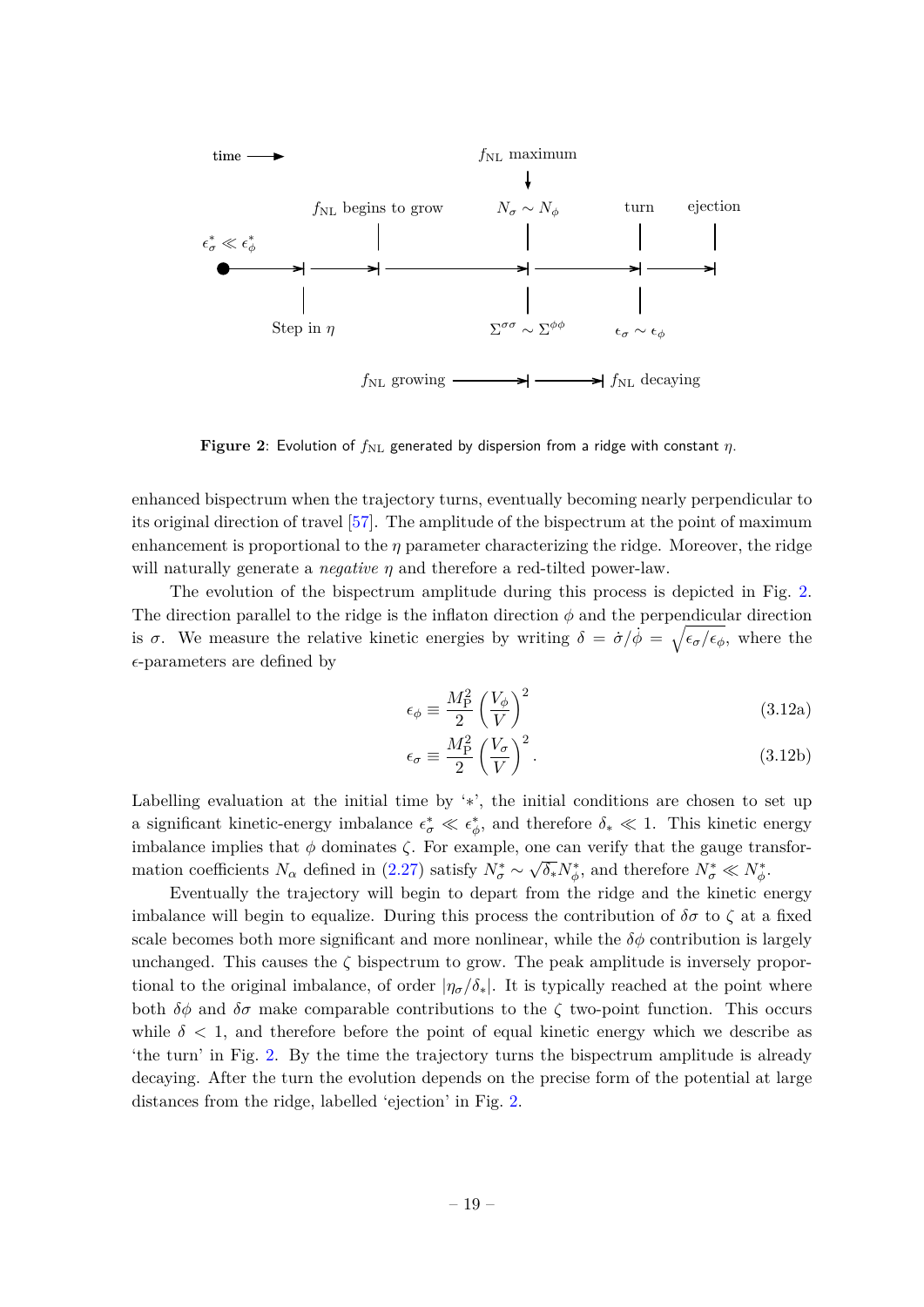This process is a close analogue of the curvaton mechanism, which relies on equalizing a large initial *energy density* imbalance between  $\phi$  and  $\sigma$  rather than a kinetic energy imbalance. The equalization phase typically happens after inflation because the  $\sigma$  potential need not be of inflationary type. Here also the final amplitude is typically inversely proportional to the initial imbalance, but in a curvaton model the  $\delta\sigma$  fluctuation would normally come to dominate both the  $\zeta$  two- and three-point functions. If the  $\delta\sigma$  spectrum is too far from scale invariance this will lead to an unacceptable spectral index. Therefore, in either case, we have to contrive an exit which occurs when  $\delta\sigma$  contributes to the  $\zeta$  three-point function but does not dominate the two-point function. We focus on the ridge case on the assumption that it will be less easy to realize a working curvaton scenario.

Evolution of  $\sigma$ .—We now consider the evolution of  $\sigma$  while the bispectrum is beginning to grow. Recall that, in this section, we are still temporarily imposing the slow-roll approximation in order to simplify our formulae.

While the evolution of  $\sigma$  is described by a constant *η*-parameter, it will grow like

$$
\sigma \approx \sigma_* e^{-\eta_\sigma N}.\tag{3.13}
$$

We have assumed that the ridge lies at  $\sigma = 0$  and that the initial conditions displaced  $\sigma$  to slightly positive values, so that  $\sigma$  will roll in this direction at later times. During this era the reduced bispectrum amplitude on the equilateral configuration which left the horizon at the initial time will grow approximately like [\[57,](#page-41-11) [58\]](#page-41-12)

$$
\frac{6}{5}f_{\rm NL} \approx -\frac{\eta_\sigma}{\delta_*}R^3,\tag{3.14}
$$

where *R* is the quantity defined in [\(2.25\)](#page-12-1). It measures the relative contribution of the  $\sigma$ and  $\phi$  fluctuations to the  $\zeta$  two-point function. Eq. [\(3.14\)](#page-20-0) can be interpreted as a constraint on the initial kinetic energy imbalance given a value for  $\eta_{\sigma}$  and a desired amplitude  $f_{\text{NL}}$ . But we cannot make the initial imbalance too extreme without positioning  $\sigma_*$  very close to the top of the ridge where its evolution is dominated by quantum diffusion rather than classical evolution. To stay outside the diffusion regime we require the classical motion in a single e-fold  $\sim d\sigma/dN$  to dominate the quantum motion  $\delta\sigma/\delta N \sim H/2\pi$ . That gives  $2M_P^2 \epsilon_\sigma^* \gtrsim (H_*/2\pi)^2$ , or equivalently

$$
\delta_*^2 = \frac{\epsilon_\sigma^*}{\epsilon_\phi^*} \gtrsim \frac{1}{2} \frac{H_*^2}{4\pi^2} \frac{1}{M_\text{P}^2 \epsilon_\phi^*} \approx \frac{\mathcal{P}}{2}.\tag{3.15}
$$

In the final step we have used the approximation that the  $\phi$  contribution to P barely evolves while  $f_{\rm NL}$  is growing. If necessary it is possible to make a more precise estimate, but the outcome is hardly altered. Therefore we conclude

$$
\frac{6}{5}|f_{\rm NL}| \ll \left|\frac{\sqrt{2}\eta_\sigma R^3}{\mathcal{P}^{1/2}}\right|.\tag{3.16}
$$

We have written ' $\ll$ ' because to obtain an acceptable outcome it is necessary to take  $\delta_*$ substantially larger than the lower limit  $\sim \mathcal{P}^{1/2}$ . This is because initial conditions which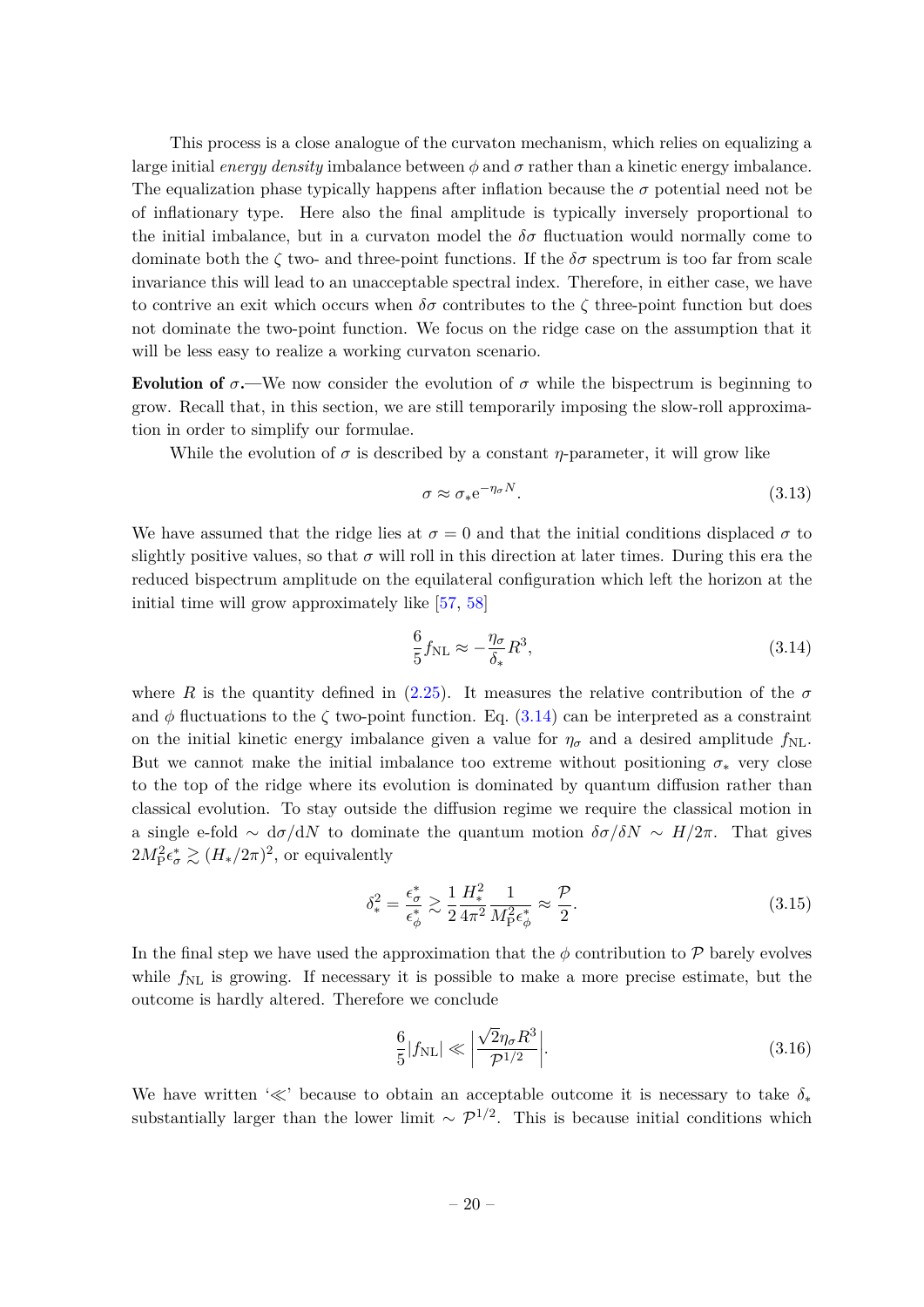are too close to the diffusion regime would lead to very large fluctuations on the largest observable scales. For  $\eta_{\sigma} \sim 0.2$  and  $R \sim 0.1$  Eq. [\(3.16\)](#page-20-1) gives  $|f_{\rm NL}| \ll 5$ , which implies that it will hardly be possible to achieve even  $f_{\text{NL}} \sim 1$ . If we require more stringent bounds on *R* then the situation is worse. The conclusion is that, if one seeks to synthesize a scaledependent bispectrum during inflation using the ridge mechanism with constant  $\eta_{\sigma}$ , and insists that the  $\sigma$  two-point function remains subdominant in the  $\zeta$  power spectrum, it will not be possible to start with  $\delta_*$  sufficiently small to to yield a large amplitude.

Alternative strategies.—This argument invokes relatively strong assumptions, such as a constant  $\eta_{\sigma}$ , and does not preclude the possibility that a working model can be found. Instead it should be regarded as a guide, suggesting that in a large- $\eta_{\sigma}$  model *either* the  $\sigma$  contribution to the  $\zeta$  two-point function cannot remain always subdominant *or* that the  $\sigma$  potential cannot be featureless. These suggestions highlight generic difficulties. First, the  $\sigma$  power spectrum will typically be strongly scale-dependent if  $\eta_{\sigma}$  is large enough to generate a scaledependent bispectrum. Second, features in the  $\sigma$  potential will typically imply fine-tuning. In the remainder of §[§3](#page-14-0)[–4](#page-23-0) we develop these difficulties in more detail. A related discussion has been given by Kanno et al. [\[22\]](#page-39-15).

Specifically, attempts to construct a working model using a large value for  $\eta_{\sigma}$  normally encounter at least one of the following difficulties.

- If the  $\sigma$  potential is featureless and we terminate the inflationary phase before the scaledependent *δσ* two-point function contributes significantly to the *ζ* two-point function, in order to protect near scale-invariance, then we will not normally generate a sufficiently large bispectrum to produce the desired response.
- <span id="page-22-0"></span>• To allow the development of large amplitudes one can add features to the  $\sigma$  power spectrum. This will be the approach taken in [§4](#page-23-0) below. Models of this kind may be successful but typically require several tunings, including at least the details of the feature and the exit from inflation. The exit point must be fine-tuned so that the bispectrum amplitude is sufficiently large but  $R$  is still sufficiently small. Even if this can be done there may be issues with the amplitude of the trispectrum, to be described below, and the required initial conditions may still be uncomfortably close to the diffusion regime.
- Alternatively one can abandon the idea of keeping *R* always small, allowing [\(3.14\)](#page-20-0) to yield a larger amplitude. This could be done by retaining the ridge mechanism but allowing  $f_{\rm NL}$  to pass through the point of maximum amplitude, or by extending the model to include a subsequent curvaton era.

<span id="page-22-1"></span>In the ridge case one must still tune the exit from inflation to occur at the correct amplitude, while also finding some mechanism to suppress *R* later. We expect this requires further tuning. In the curvaton case there is no need to tune the inflationary exit, but it seems even more difficult to suppress *R* once the curvaton has come to dominate the energy density.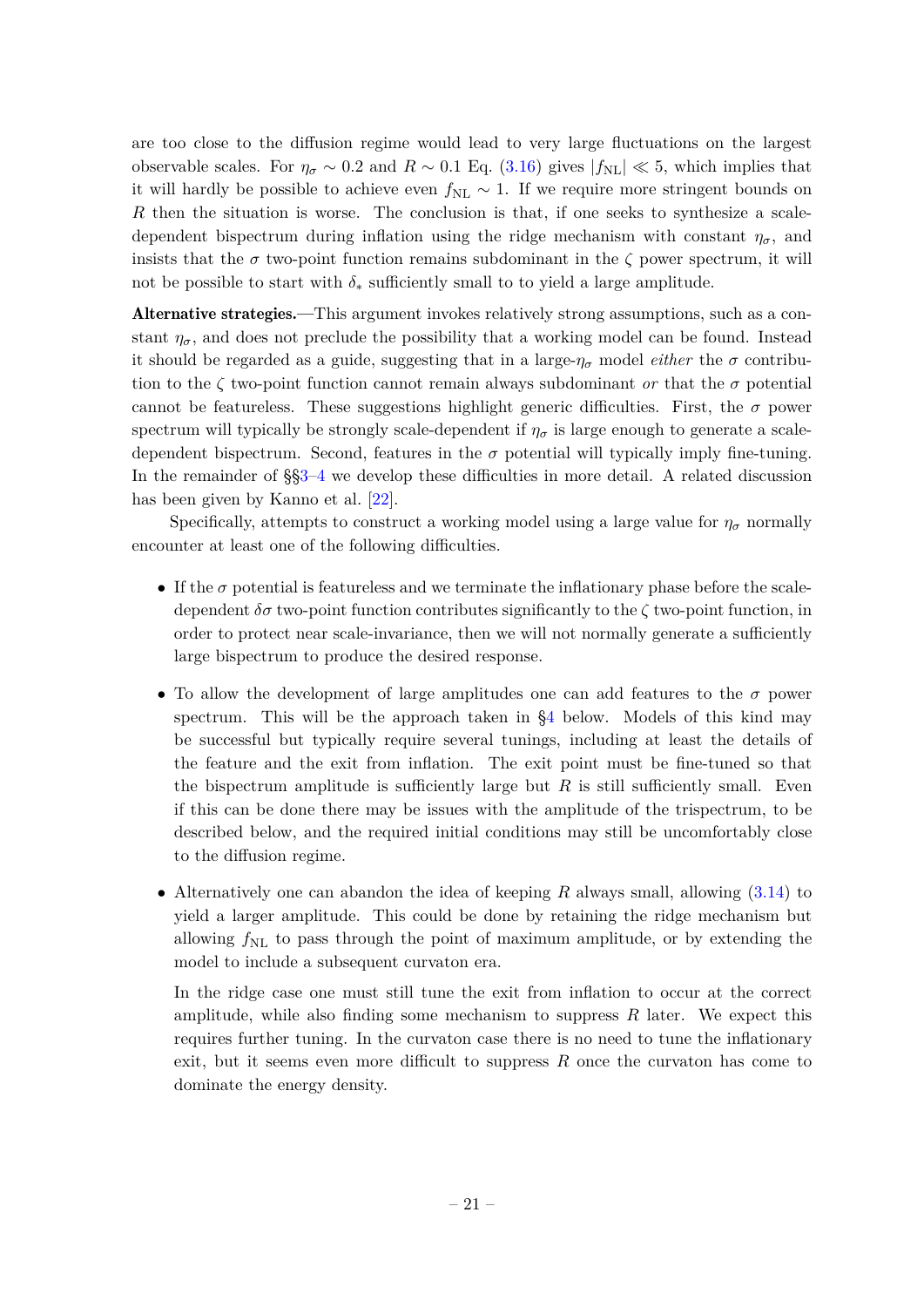A different strategy would be to abandon the large- $\eta_{\sigma}$  method for obtaining scaling in the bispectrum, instead attempting to find a suitable  $\xi_{\sigma}$  while keeping  $\eta_{\sigma}$  very small. This makes it easier to keep the  $\delta\sigma$  two-point function nearly scale-invariant, but one would have to contrive a suitable  $\xi_{\sigma}$  evolution which gave a power-law response *and* did not induce a large  $\eta_{\sigma}$  at any point during the evolution. Although we have not proved that this cannot be done, it is far from easy to do so.

Trispectrum constraints.—The simplest possibility is to keep *R <* 1 and tune the time of exit from inflation. However, as we now explain, this typically leads to a large amplitude in the  $\tau_{\text{NL}}$  mode of the trispectrum.

In a model which develops a large bispectrum amplitude through superhorizon evolution there will typically be two contributions to the trispectrum: a  $g_{NL}$ -mode, which is small for models without large cubic self-interactions  $[59–62]$  $[59–62]$ , and a  $\tau_{NL}$ -mode (discussed in [§2.2](#page-9-0) above) which obeys the Suyama–Yamaguchi relation [\[63\]](#page-42-1),

$$
\tau_{\rm NL} \geqslant \left(\frac{6}{5} f_{\rm NL}\right)^2. \tag{3.17}
$$

In a model with significant scaling the precise momentum dependence associated with these trispectrum contributions will be modified in comparison with the standard templates, but we expect their basic character to be preserved.

Equality occurs for single-source models. In multiple-source models the amplitude of the  $\tau_{\text{NL}}$  shape may be enhanced. Under the same assumptions which led to the estimates [\(2.24\)](#page-12-2) and [\(2.26\)](#page-12-3) for  $f_{\text{NL}}$  and  $\tau_{\text{NL}}$  in terms of  $A(k)$  we can infer a relationship between  $f_{\text{NL}}$  evaluated on squeezed configurations and  $\tau_{NL}$  evaluated on collapsed configurations of a similar scale,

$$
\tau_{\rm NL} \simeq \frac{1}{R^2} \left(\frac{6}{5} f_{\rm NL}\right)^2. \tag{3.18}
$$

<span id="page-23-0"></span>Therefore the trispectrum amplitude is enhanced by a factor  $1/R^2$ . This can be understood if we interpret [\(2.24\)](#page-12-2) to mean that the price paid to obtain a strongly scale-dependent bispectrum is suppression of  $f_{NL}$  below its natural value by the factor  $R^{1/2} < 1$ . However,  $\tau_{NL}$ is not suppressed in the same way and is therefore substantially larger than the lower bound provided by the Suyama–Yamaguchi relation [\[64\]](#page-42-2).

If we choose  $R \ll 1$  to protect the near scale-invariance of the power spectrum then the enhancement can be considerable. The same estimate [\(3.18\)](#page-22-0) can be obtained using slow-roll results for the amplitude of  $\tau_{NL}$  on tetrahedral configurations.<sup>[6](#page-22-1)</sup> These additionally enable us to estimate the scale-dependence of  $\tau_{NL}$  on such configurations,

$$
n_{\text{TM}} \simeq 6(\eta_{\sigma} - \eta_{\phi}) \simeq \frac{3}{2} n_{f_{\text{NL}}},\tag{3.19a}
$$

where  $n_{f_{\text{NL}}}$ ,  $n_{\tau_{\text{NL}}}$  refer to the spectral index of the reduced bispectrum and the amplitude of the  $\tau_{\text{NL}}$ -shape with variations of  $k_t$ .

<sup>&</sup>lt;sup>6</sup>A 'tetrahedral' configuration is a special case of an equilateral configuration for which  $k_i = |\mathbf{k}_i - \mathbf{k}_j| = k$ for some *k* and all  $i \neq j$ . This is the appropriate trispectrum generalization of an equilateral bispectrum configuration, in the sense that it involves only a single scale. Therefore large effects due to a hierarchy of scales cannot enter [\[65\]](#page-42-3).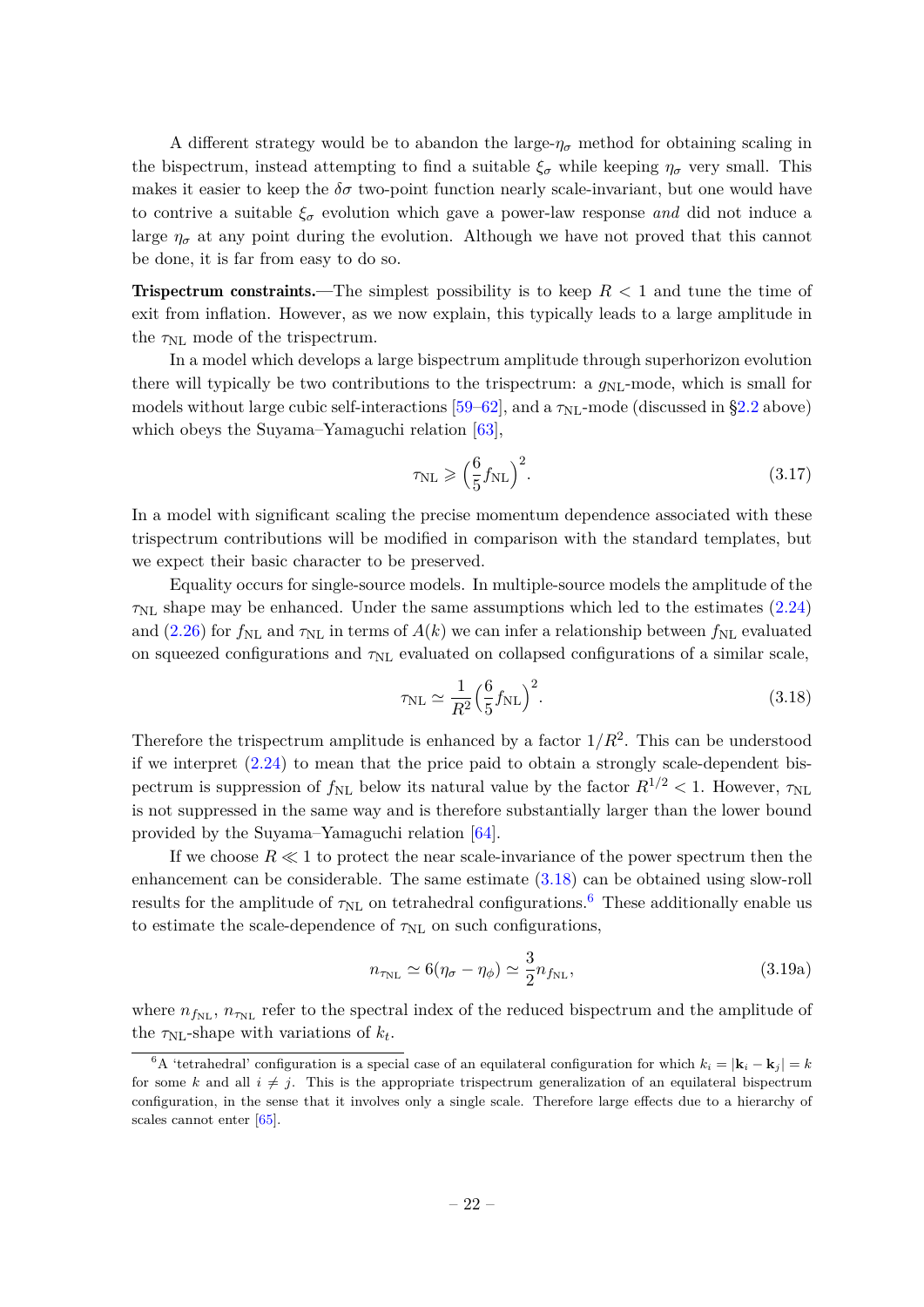<span id="page-24-0"></span>Models which achieve strong scaling through a large  $\xi_{\sigma} = M_P^3 V_{\sigma \sigma \sigma} / V$  are instead likely to generate large *g*NL. Ref. [\[62\]](#page-42-0) studied a concrete example based on a self-interacting curvaton, showing that it brought the model into conflict with observational constraints both for  $g_{NL}$  and the quadrupolar asymmetry of the power spectrum. To estimate how large a  $\xi_{\sigma}$ might be required to generate a relevant scale-dependence we use the slow-roll results given in Byrnes et al. [\[43\]](#page-41-1), which yield roughly  $|\xi_{\sigma}| \gtrsim 100$ . (Notice that this does not imply a breakdown of the slow-roll conditions for  $\sigma$ , although as explained above we would expect a large  $\xi_{\sigma}$  to generate a large  $\eta_{\sigma}$  which in turn might conflict with scale-invariance of the  $\zeta$ power spectrum.) In  $\S5$  we comment on further challenges arising in large  $\xi_{\sigma}$  models.

<span id="page-24-1"></span>Non-inflationary scenarios.—Finally one might consider whether scenarios exist which do not rely on a large-amplitude bispectrum to couple long- and short-scale perturbations. Examples include: a domain wall  $[66]$ ; 'thawing' cosmic strings  $[67]$ ; parity violating fluctuations in the initial state  $[68]$ ; a modulation of the long wavelength mode, coupling to isocurvature perturbations which persist until at least decoupling [\[69\]](#page-42-7); or spatially-modulated dissipation of the inflaton during inflation [\[70\]](#page-42-8).

Some of these models are attractive because they naturally explain the scale dependence of the asymmetry, whereas in the inflationary case it requires a model-building choice to realize a large  $\eta_{\sigma}$  or  $\xi_{\sigma}$ . However, this does not imply that the resulting scale-dependence will match observation. For example, the simplest realization of the domain wall model predicts  $A(k) \propto 1/k$ , which is too steep to match the data. But more importantly (to the best of our knowledge) none of these models have been shown explicitly to match all the observational constraints, including those of the bi- and trispectrum, the low-*ℓ* multipoles of the CMB, *and* a quadrupolar modulation of the power spectrum. In many cases the shape and amplitude of the non-Gaussianity has not been computed or compared to observation although this criticism applies equally to the inflationary case, which we will take up in [§4](#page-23-0) below.

#### **4 A working but contrived model**

In this section we illustrate the difficulties highlighted in [§3](#page-14-0) by exhibiting a concrete model in which the response has suitable amplitude and scale-dependence. The model is compatible with current constraints on the two- and three-point functions of  $\zeta$ , and as we explain below it may also compatible with constraints on the four-point function. However, its construction involves a number of arbitrary choices. We describe the model in [§4.1](#page-24-0) before summarizing the fine-tunings which are required.

A major advantage of working with a concrete model is that we can compute its bispectrum in detail, allowing the resulting shape and amplitude to be compared with precision CMB constraints. In [§4.2](#page-27-0) we discuss compatibility with constraints on the low CMB multipoles  $C_{\ell}$ , and in [§4.3](#page-30-0) we estimate the bispectrum amplitudes  $\hat{f}_{\text{NL}}^{\text{local}}$ ,  $\hat{f}_{\text{NL}}^{\text{equi}}$  and  $\hat{f}_{\text{NL}}^{\text{ortho}}$  which would be measured by a Planck-like experiment in this model.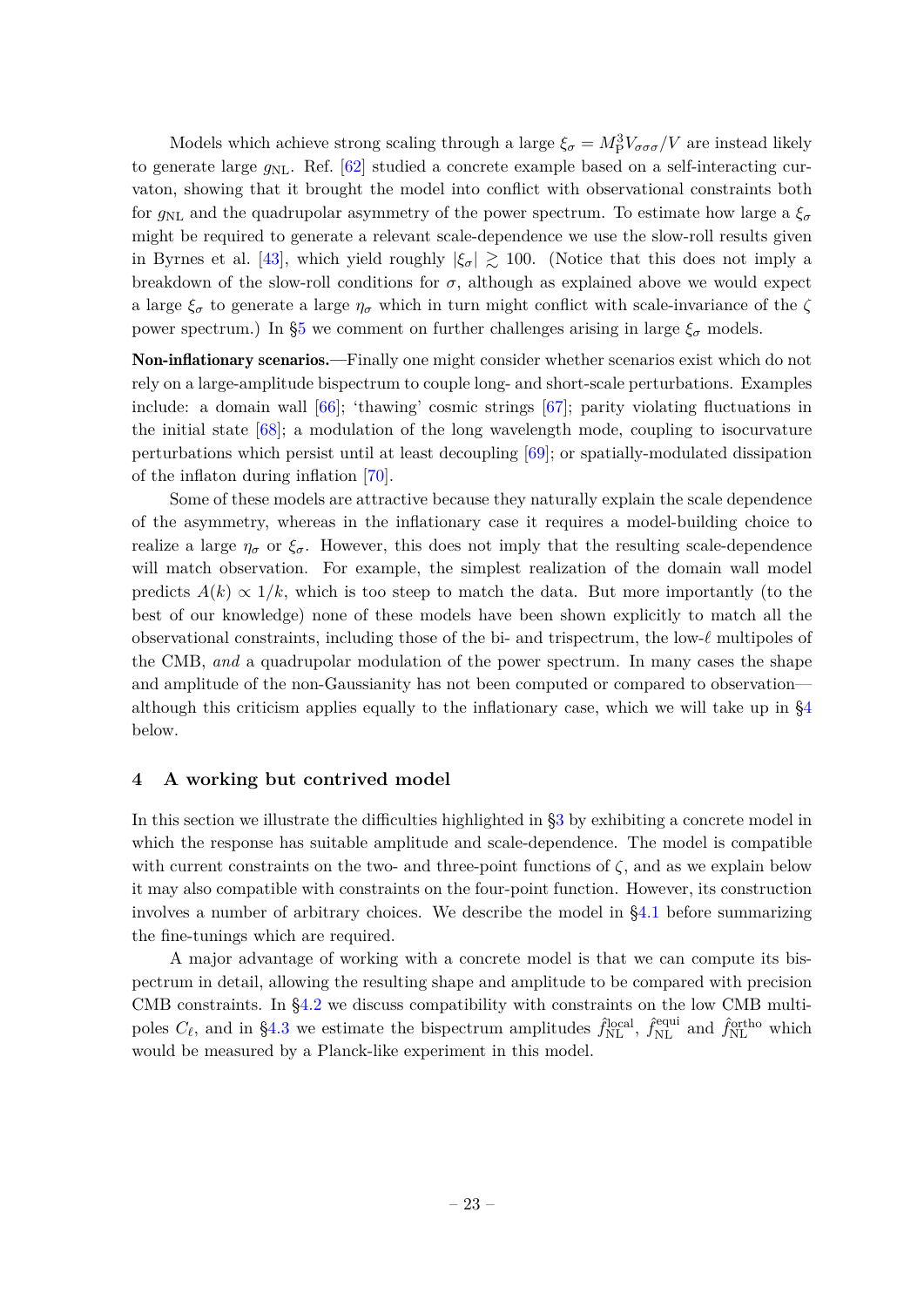#### <span id="page-25-0"></span>**4.1 A step in** *η*

To avoid difficulties with the  $\zeta$  spectral index we focus on models in which a large bispectrum is generated during inflation, with no subsequent curvaton era, as explained in [§3.2.](#page-18-0) The discussion there showed that we can not expect to obtain a large amplitude if  $\eta_{\sigma}$  is constant, requiring the introduction of some feature which allows  $\eta_{\sigma}$  to evolve. The next simplest possibility is to allow a step which interpolates between two different constants. To realize this we adopt the potential

$$
V = V_0 \left( 1 + \frac{\eta_\phi}{2} \frac{\phi^2}{M_P^2} \right) \left( 1 + \frac{1}{2} \frac{\sigma^2}{M_P^2} \left[ \frac{\eta_2 - \eta_1}{2} \tanh \frac{\sigma - \sigma_c}{\sigma_{\text{step}}} + \frac{\eta_1 + \eta_2}{2} \right] - \frac{1}{2} \frac{\sigma_c^2}{M_P^2} \frac{\eta_2 - \eta_1}{2} \left[ 1 + \tanh \frac{\sigma - \sigma_c}{\sigma_{\text{step}}} \right] \right). \tag{4.1}
$$

The step is centred at  $\sigma = \sigma_c$  and has characteristic width  $\sigma_{step}$  in field units. By making  $\sigma_{step}$ small we can achieve a rapid transition. Prior to the transition the effective  $\eta_{\sigma}$  parameter is  $\eta_{\sigma} \approx \eta_1$ . After the transition we have  $\eta_{\sigma} \approx \eta_2$ . The scale  $V_0$  should be chosen to match the normalization of the  $\zeta$  power spectrum. In our numerical calculations we take  $V_0 \approx 10^{-14} M_{\rm P}^4$ .

<span id="page-25-1"></span>If we wish to work in a regime where  $\delta\phi$  dominates the  $\zeta$  two-point function then we should choose  $\eta_{\phi} = \approx -0.02$  to give an acceptable spectral index. We fix  $\eta_1 = -0.25$ and  $\eta_2$  = −0*.08*, and take initial conditions  $\phi_*$  = 0*.01M*P and  $\sigma_*$  = 8*.94427* × 10<sup>-8</sup>*M*P at time  $N = 0$ . The diffusion regime exists for roughly  $|\sigma| < 4 \times 10^{-8} M_{\rm P}$ , making our initial conditions safe by  $\sim$  3 e-folds. This is rather closer than one would like in a realistic scenario, but our interest is purely illustrative. In any case it exemplifies the difficulty of staying outside the diffusion regime—even when features are introduced in the  $\sigma$  potential. Finally, taking the transition to occur at  $\sigma_c = 3.445 \times 10^{-6} M_P$  with width  $\sigma_{step} = 10^{-10} M_P$ gives an acceptable phenomenology in which the step occurs at a time *N*step ∼ 15; see Fig. [3,](#page-25-0) which clearly demonstrates the need to tune the time at which the inflationary phase exits.

In this paper we do not discuss an exit mechanism, instead assuming that a choice can be found which brings inflation to an end around  $N = 50$  while preserving the statistical properties of the field fluctuations. Accurately accounting for effects associated with the end of inflation and subsequent reheating [\[71–](#page-42-9)[73\]](#page-42-10) would be a challenge for any attempt to construct a realistic model describing the asymmetry.

**Computing the response.—The large**  $\eta_{\sigma}$  **prior to the step and the rapidity of the transition** imply that we should not trust analytic approximations for the correlation functions. Instead we calculate estimates for the response functions  $\rho_{\mu}$  by combining Eq. [\(2.11\)](#page-8-4) with numerical computations for the two- and three-point functions of the model. Our numerical method makes no use of the slow-roll approximation, instead treating the dynamics exactly. It also accounts for all quantum effects, including deformation of the wavefunctions due to mass terms, mixing with the metric, interference effects due to mode-coupling, and off-diagonal correlations present around the time of horizon exit. However, in practice, we find that these quantum effects are not very significant for the model  $(4.1)$ . The details of these simulations will be described in forthcoming publications [\[74\]](#page-42-11).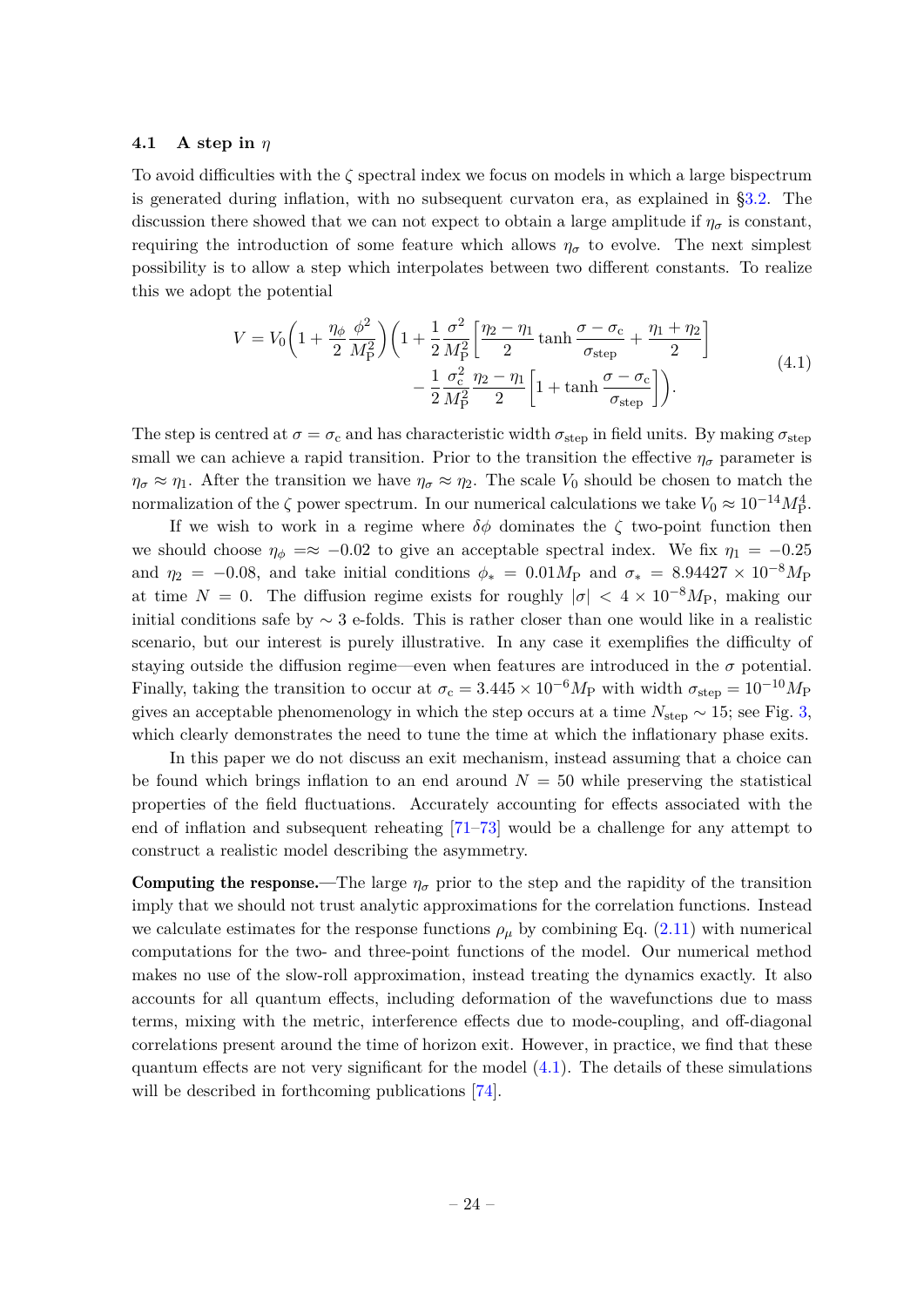<span id="page-26-0"></span>

**Figure 3**: Time evolution of the reduced bispectrum  $f_{\text{NL}}(k_1, k_2, k_3)$  in squeezed isosceles and equilateral configurations at the same scale *kt*, chosen to be the value for which the average side  $k_t/3$  roughly corresponds to  $\ell = 1$ . The spike at  $N_{\sf step} \sim 15$  is the effect of the step in  $\sigma$ . The growth from  $N \gtrsim 35$  represents the growth of the bispectrum amplitude predicted by  $(3.14)$  as the initial kinetic energy imbalance is equalized. (Compare Fig. [2.](#page-19-0)) We have truncated the evolution at  $N = 50$ .



**Figure 4**: Left panel: Absolute value of response functions *ρ<sup>φ</sup>* and *ρ<sup>σ</sup>* for the step model [\(4.1\)](#page-24-1). The responses are estimated using Eq. [\(2.11\)](#page-8-4) on squeezed isosceles configurations where the long mode exits at time  $N = 0$  and the approximate multipole  $\ell = 14,000k$  Mpc corresponding to the short mode is plotted on the horizontal axis. We restrict to configurations for which the response can be estimated with  $k_3/k_1 < 0.1$  in order to ensure that the response has become adequately independent of the long mode; see right panel. Also plotted is the reduced bispectrum amplitude  $f_{\text{NL}}(k, k, k_3)$  measured on the same isosceles configurations used to estimate the response functions. The data points represent values extracted from our numerical method and the solid lines are power-law fits.

> <span id="page-26-2"></span>Right panel: Variation in response functions with squeezing fraction *k*3*/k<sup>t</sup>* for different scales, measured by the approximate multipole *ℓ*. The response functions become independent of  $k_3$  for squeezings  $k_3/k_t < 0.1$ .

<span id="page-26-1"></span>**Numerical results.**—In the left panel of Fig. [4](#page-25-1) we plot the response functions  $\rho_{\phi}(k)$  and  $\rho_{\sigma}(k)$ as a function of the approximate multipole  $\ell = 14000k$  Mpc corresponding to the wavenumber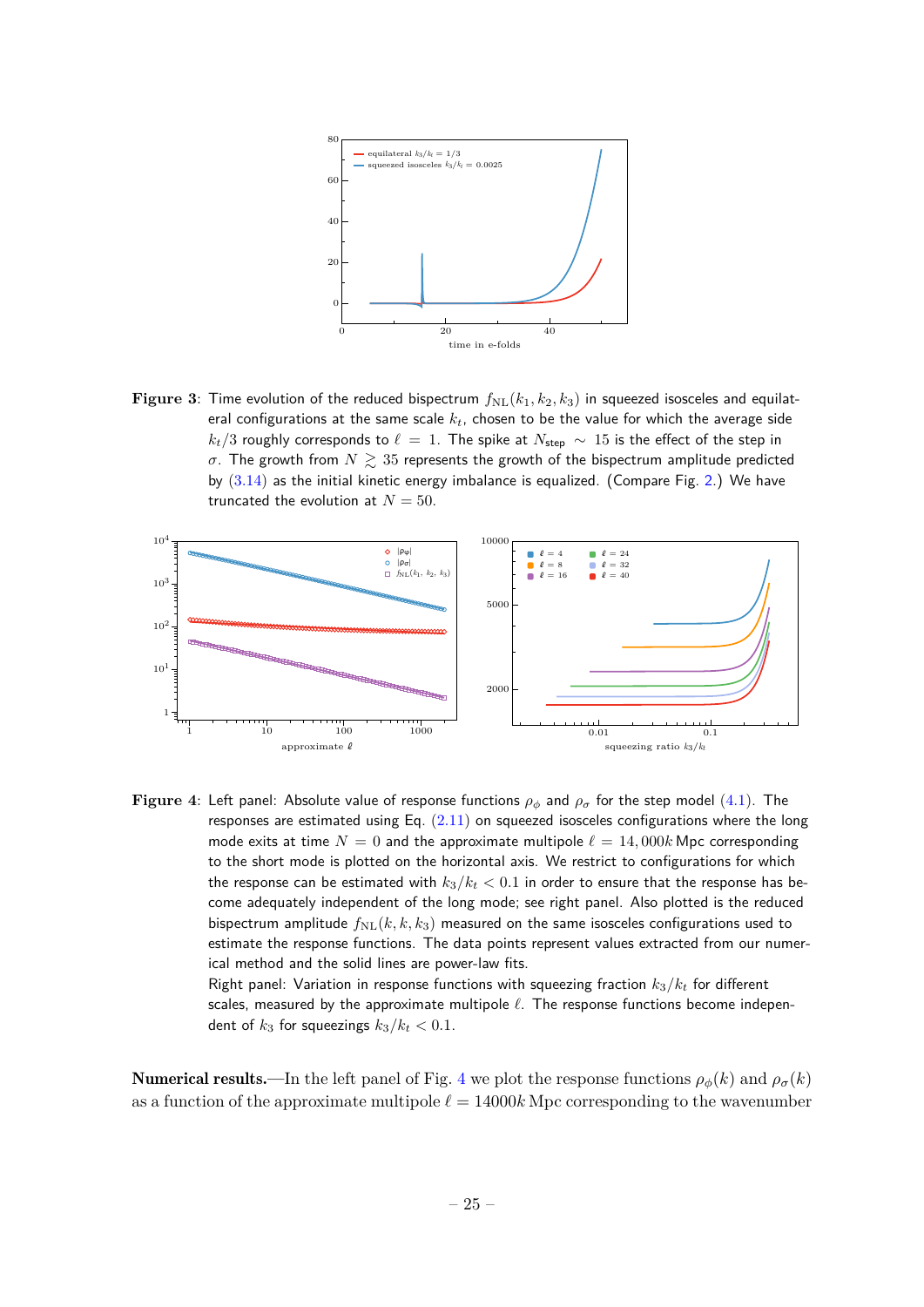<span id="page-27-1"></span>*k*. The  $\phi$  response function is reasonably close to scale invariance, but substantially smaller than the  $\sigma$  response function which exhibits strong scale-dependence. It can be fit by the power law

$$
\rho_{\sigma}(k) \approx 5600 \left(\frac{k}{k_{\ell=1}}\right)^{-0.405} \tag{4.2}
$$

where the scale  $k_{\ell=1} = 1/14,000 \,\mathrm{Mpc}^{-1}$  corresponds to the multipole  $\ell \approx 1$ . Eq. [\(4.2\)](#page-26-0) is roughly acceptable as a description of the scale dependence of the modulation amplitude  $A(k)$ <sup>[7](#page-26-1)</sup> The power-law for  $f_{\text{NL}}(k, k, k_3)$  evaluated on the same configurations (represented by the purple line in the left panel of Fig. [4\)](#page-25-1) is very close, with spectral index −0*.*404. Both of these are close to the estimate  $\sim k^{2\eta_{\sigma}-2\eta_{\phi}} \sim k^{-0.36}$  obtained in Eq. [\(3.11\)](#page-18-3), where we have approximated  $n_s - 1 \approx 2\eta_\phi$ , and reproduce the conclusion of Eq. [\(2.24\)](#page-12-2) that  $f_{\text{NL}}(k, k, k_3)$ and  $\rho_{\sigma}(k)$  should scale similarly even if their amplitudes are different. A very small amount of running is visible in both  $\rho_{\sigma}$  and  $f_{\text{NL}}(k, k, k_3)$ , and fitting only to the region  $1 \leq \ell \leq 60$ changes the spectral indices to −0*.*393 and −0*.*392 respectively.

We have checked that one can obtain steeper power laws if desired, by changing  $\eta_1$ and modifying the initial conditions appropriately. However because we are not seriously advocating this model as an explanation of the anomaly, but using it only to illustrate general properties, we are content with the scaling  $(4.2)$  which allows simple numerical values for  $\eta_1$ and  $\eta_2$ .

<span id="page-27-0"></span>These response functions are extracted from squeezed configurations, and we have verified that the level of squeezing is sufficient for each  $\rho_{\mu}$  to become independent of the long mode. This is demonstrated in the right panel of Fig. [4](#page-25-1) which shows  $\rho_{\sigma}$  as a function of the squeezing parameter  $k_3/k_t$ . In the left panel of Fig. [4](#page-25-1) we have included response functions only for values of *k* which can be measured from our numerics on configurations with squeezing  $k_3/k_t < 0.1$ .

The power spectra for this model are shown in Fig. [5.](#page-27-1) On CMB scales the *ζ* power spectrum is dominated by  $\phi$ , but at small  $\ell$  it begins to receive contributions from  $\sigma$  which generate running. For the scales contributing to  $\ell < 2000$  it can be fit by an approximate power law of the form  $k^{-0.06}$ , which would correspond to  $n_s \sim 0.94$ . Fitting instead to the region  $500 < l < 1500$  gives  $n_s \approx 0.96$ . The  $\sigma$  power spectrum satisfies approximately

<span id="page-27-2"></span>
$$
\mathcal{P}_{\sigma}(k) \approx 1.7 \times 10^{-12} \left(\frac{k}{k_{\ell=1}}\right)^{-0.464}.
$$
\n(4.3)

Assuming the larger-scale modes were generated during the same period with large  $|\eta_{\sigma}|$ we can estimate the required exceptionality  $E$  as a function of the quantity  $\alpha$ , introduced in Eq.  $(2.15)$  to parametrize the physical scale of the modulating mode  $\mathbf{k}_L$ ,

$$
E(\alpha) \approx \frac{A(k_{\ell=1})}{\pi \alpha} \frac{1}{\rho_{\sigma}(k_2) \mathcal{P}_{\sigma}^{1/2}(\alpha k_{\ell=1})} \approx 8.96 \alpha^{-0.768} = 8.96 \left(\frac{k_{\rm L}}{k_{\ell=1}}\right)^{-0.768}.
$$
 (4.4)

In the final numerical estimate we have taken  $A(k_{\ell-1}) = 0.2$ , as suggested by the scaledependent analysis by Aiola et al. [\[12\]](#page-39-7). It follows that we can achieve exceptionalities in the

<sup>&</sup>lt;sup>7</sup>We have verified that the response from the momentum perturbation  $d\delta\sigma/dN$  is substantially smaller and can be neglected.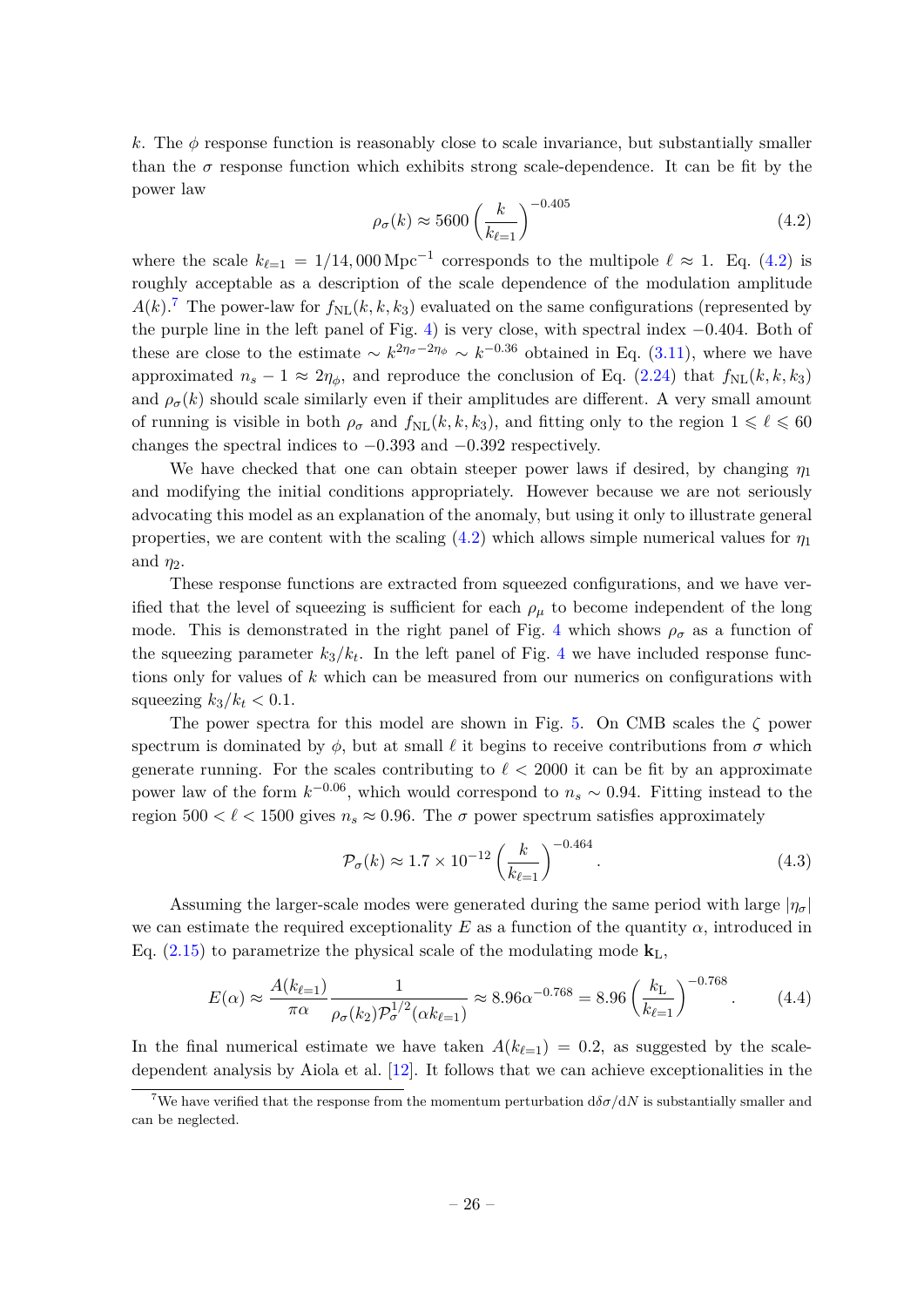

<span id="page-28-3"></span><span id="page-28-2"></span><span id="page-28-1"></span>**Figure 5:** Left panel: power spectra in the step model  $(4.1)$ , as a function of the approximate corresponding multipole  $\ell \approx 14,000k$  Mpc. Right panel: Zoomed-in region showing only the *ζ* power spectrum. The small curvature means that a global power-law, represented by the solid red line, is not a perfect fit; instead, some running is required. Fitting to only the region 500 *< ℓ <* 1500 (represented by the green line) gives a shallower power law.

desired range provided  $k<sub>L</sub>$  is not too much smaller than  $k<sub>l=1</sub>$ . As explained in [§2.2,](#page-9-0) this is anyway required to control the term *C*(*k*).

#### **4.2 The Grischuk–Zel'dovich effect**

Having verified that a modulation with the correct amplitude and scale dependence can be synthesized in this model, there are two observational checks on its viability. The first comes from the requirement that the amplitude of the modulating mode is not so large that it would generate unacceptable contributions to the low CMB multipoles. This is the Grischuk–Zel'dovich effect. The second constraint is that, for exceptionalities which pass the Grischuk–Zel'dovich test, the required bispectrum amplitude is compatible with Planck measurements which are principally sensitive to squeezed configurations associated with CMB scales. In this section we pursue the Grischuk–Zel'dovich constraint, leaving the bispectrum amplitude to [§4.3.](#page-30-0)

<span id="page-28-0"></span>To compute the Grischuk–Zel'dovich effect, we note that the modulating mode will make a direct contribution to  $\zeta$  which can be estimated from  $(2.27)$  after inverting the Fourier transform,

$$
\zeta(\mathbf{x}) \supseteq N_{\sigma} \delta \sigma(\mathbf{x}) + \frac{1}{2} N_{\sigma \sigma} \delta \sigma(\mathbf{x})^2 + \cdots \tag{4.5}
$$

As in Eq. [\(2.27\)](#page-13-1) the fluctuations on both sides of this expression are to be evaluated at the same time, in contrast to Eq.  $(3.1)$ .

The contribution to CMB multipoles can be obtained by combining [\(4.5\)](#page-27-2) with the formula  $\Theta(\hat{\bf n}) \approx \zeta(x_{\rm ls}\hat{\bf n})/5$  for the temperature anisotropy, after using [\(2.14\)](#page-10-0) and expressing the result as a spherical harmonic transform. To do so we use Rayleigh's formula for plane waves,

$$
\exp(i\mathbf{k}\cdot\mathbf{x}) = 4\pi \sum_{\ell m} i^{\ell} j_{\ell}(kx) Y_{\ell m}^{*}(\hat{\mathbf{k}}) Y_{\ell m}(\hat{\mathbf{x}}), \qquad (4.6)
$$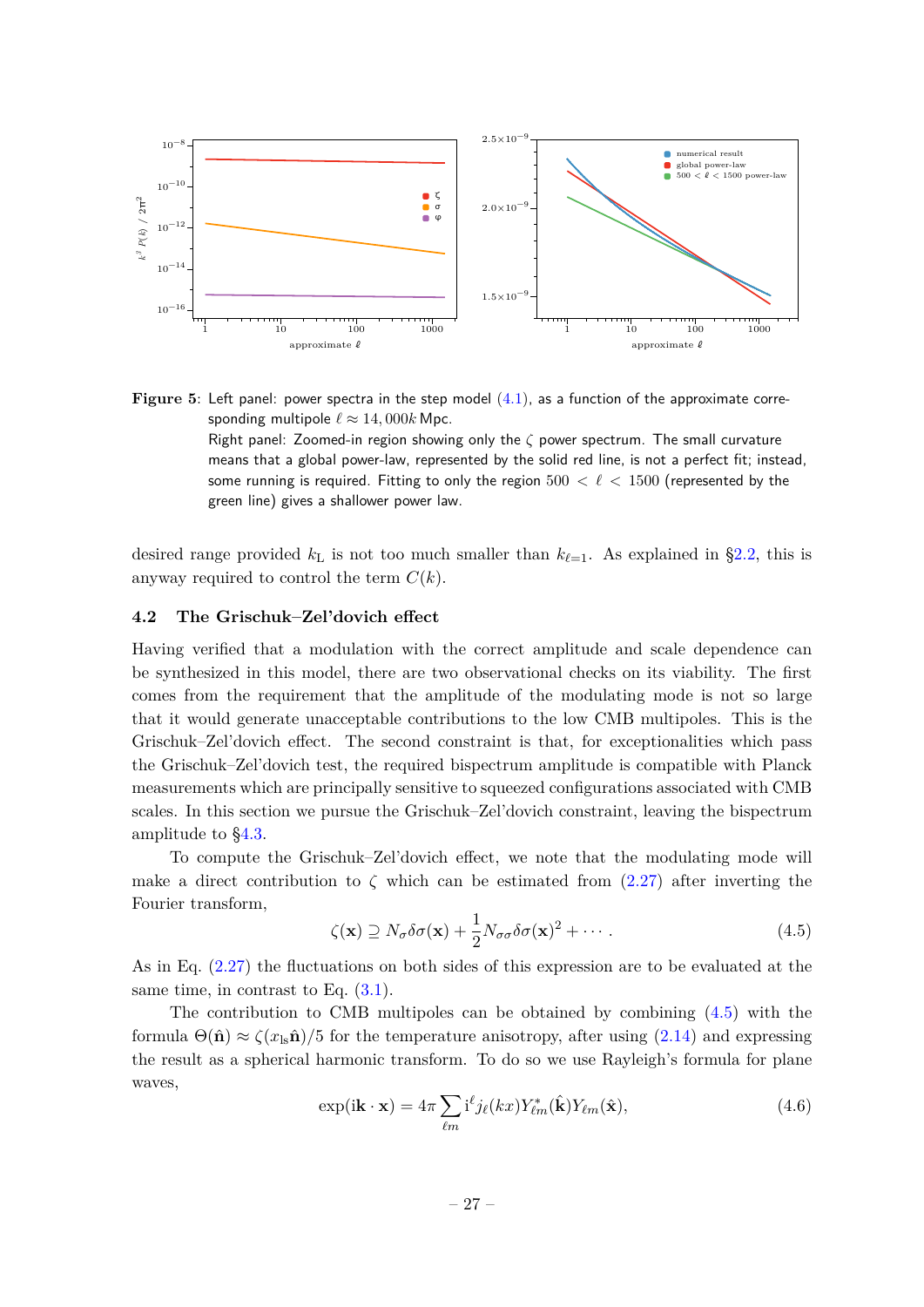<span id="page-29-0"></span>where  $j_{\ell}(x)$  is the spherical Bessel function of order  $\ell$  and  $Y_{\ell m}(\hat{\bf{n}})$  are spherical harmonics oriented with respect to the polar axis  $\hat{\mathbf{n}}$ . Using Rayleigh's formula to express the trigonometric functions as spherical harmonic transforms, we conclude<sup>[8](#page-28-0)</sup>

$$
a_{10} \supseteq -\frac{2\sqrt{3\pi}}{5} E(\alpha) \mathcal{P}_{\sigma}^{1/2}(k_{\text{L}}) \Big(j_1(2\pi\alpha) N_{\sigma} \sin \vartheta + \frac{1}{4} E(\alpha) \mathcal{P}_{\sigma}^{1/2}(k_{\text{L}}) j_1(4\pi\alpha) N_{\sigma\sigma} \sin 2\vartheta\Big) \tag{4.7a}
$$

$$
a_{20} \supseteq -\frac{2\sqrt{5\pi}}{5} E(\alpha) \mathcal{P}_{\sigma}^{1/2}(k_{\text{L}}) \Big(j_2(2\pi\alpha) N_{\sigma} \cos\vartheta + \frac{1}{4} E(\alpha) \mathcal{P}_{\sigma}^{1/2}(k_{\text{L}}) j_2(4\pi\alpha) N_{\sigma\sigma} \cos 2\vartheta\Big) (4.7b)
$$

$$
a_{30} \supseteq \frac{2\sqrt{7\pi}}{5} E(\alpha) \mathcal{P}_{\sigma}^{1/2}(k_{\text{L}}) \Big(j_3(2\pi\alpha) N_{\sigma} \sin \vartheta + \frac{1}{4} E(\alpha) \mathcal{P}_{\sigma}^{1/2}(k_{\text{L}}) j_3(4\pi\alpha) N_{\sigma\sigma} \sin 2\vartheta\Big) \tag{4.7c}
$$

One can suppress some contributions to Eqs.  $(4.7a)-(4.7c)$  $(4.7a)-(4.7c)$  by tuning the phase  $\vartheta$ , but this is unattractive in a model which already requires significant tunings. As in [§2.2](#page-9-0) we assume that the Earth lies at a typical point where  $\sin \vartheta \sim \cos \vartheta \sim \sin 2\vartheta \sim \cos 2\vartheta \sim O(1)$ . In the step model [\(4.1\)](#page-24-1),  $N_{\sigma}$  settles down to a scale-independent value  $N_{\sigma} \approx -14.2568$  long after the transition, and likewise for  $N_{\sigma\sigma} \approx -8.07831$ . The conclusion is that the Grischuk– Zel'dovich contributions to  $a_{10}$ ,  $a_{20}$  and  $a_{30}$  can be written

$$
a_{10} \supseteq 2.04 \times 10^{-4} \frac{j_1(2\pi\alpha)}{\alpha} + 3.38 \times 10^{-10} \frac{j_1(4\pi\alpha)}{\alpha^2} \tag{4.8a}
$$

$$
a_{20} \supseteq 2.64 \times 10^{-4} \frac{j_2(2\pi\alpha)}{\alpha} + 4.37 \times 10^{-10} \frac{j_2(4\pi\alpha)}{\alpha^2}
$$
 (4.8b)

$$
a_{30} \supseteq 3.13 \times 10^{-4} \frac{j_3(2\pi\alpha)}{\alpha} + 5.17 \times 10^{-10} \frac{j_3(4\pi\alpha)}{\alpha^2}.
$$
 (4.8c)

Numerical values for *a*10, *a*<sup>20</sup> and *a*30, together with the corresponding exceptionality  $E(\alpha)$  and monopolar amplitude modulation  $|C(k_{\ell-1})|$ , are shown in Table [2](#page-29-0) for  $\alpha = 0.1, 0.01$ and 0*.*001. We also display observational limits obtained from measurements of the low *C<sup>ℓ</sup>* , where

$$
C_{\ell} = \frac{1}{2\ell + 1} \sum_{m} |a_{\ell m}|^2.
$$
 (4.9)

We should therfore expect  $a_{20} < C_2^{1/2}$  and  $a_{30} < C_3^{1/2}$ . The limits used here match those of Erickcek et al. [\[16\]](#page-39-10). Kanno et al. and Lyth used instead  $C_2^{1/2} < 6.5 \times 10^{-6}$  [\[18,](#page-39-12) [22\]](#page-39-15)

<sup>8</sup>These estimates differ in detail compared with results previously reported in the literature [\[16–](#page-39-10)[18,](#page-39-12) [22,](#page-39-15) [23\]](#page-40-0), which replace the spherical Bessel functions with other numerical factors. The difference arises because *a*<sup>10</sup> and  $a_{30}$  receive contributions from all odd powers of  $\mathbf{k}_L \cdot \mathbf{x}$  whereas  $a_{20}$  receives contributions from all even powers. Therefore any estimate requires an assumption about these higher order terms. The estimates made in Refs. [\[16](#page-39-10)[–18,](#page-39-12) [22,](#page-39-15) [23\]](#page-40-0) assumed a power series expansion in  $\mathbf{k}_\text{L} \cdot \mathbf{x}$  which terminated at the quadratic or cubic level, so all higher-order terms were absent. In Eqs. [\(4.7a\)](#page-28-1)–[\(4.7c\)](#page-28-2) we have assumed the higher-order terms come from expansion of [\(2.14\)](#page-10-0). The difference between these estimates is already negligible for  $\alpha \leq 0.1$ .

Our formula for the response was accurate only to  $O(k_{\rm L}^2)$ , but this does not prevent us from using terms such as  $(\mathbf{k}_\mathbf{L} \cdot \mathbf{x})^2$  or higher which combine  $\mathbf{k}_\mathbf{L}$  with the same number of powers of **x**. The  $O(k_\mathbf{L}^2)$  corrections would not involve **x** and are therefore subleading compared to the angular terms retained in these estimates.

<span id="page-29-1"></span>Finally, the ansatz [\(2.14\)](#page-10-0) takes the long-wavelength perturbation to be a pure cosine at the time of interest, whereas in Ref. [\[23\]](#page-40-0) it was taken to be a pure cosine at the time of horizon exit. Nonlinear evolution between horizon exit and the time of interest would then generate  $\cos^2$  and higher contributions sourced by  $\Gamma_{ab}^{\alpha}$ and higher derivatives. These are not important for determining the asymmetry but would contribute to Eqs.  $(4.7a)$ – $(4.7c)$ . In both cases the pure cosine is just an ansatz and there will be further corrections which are being neglected, so we do not view this difference as material.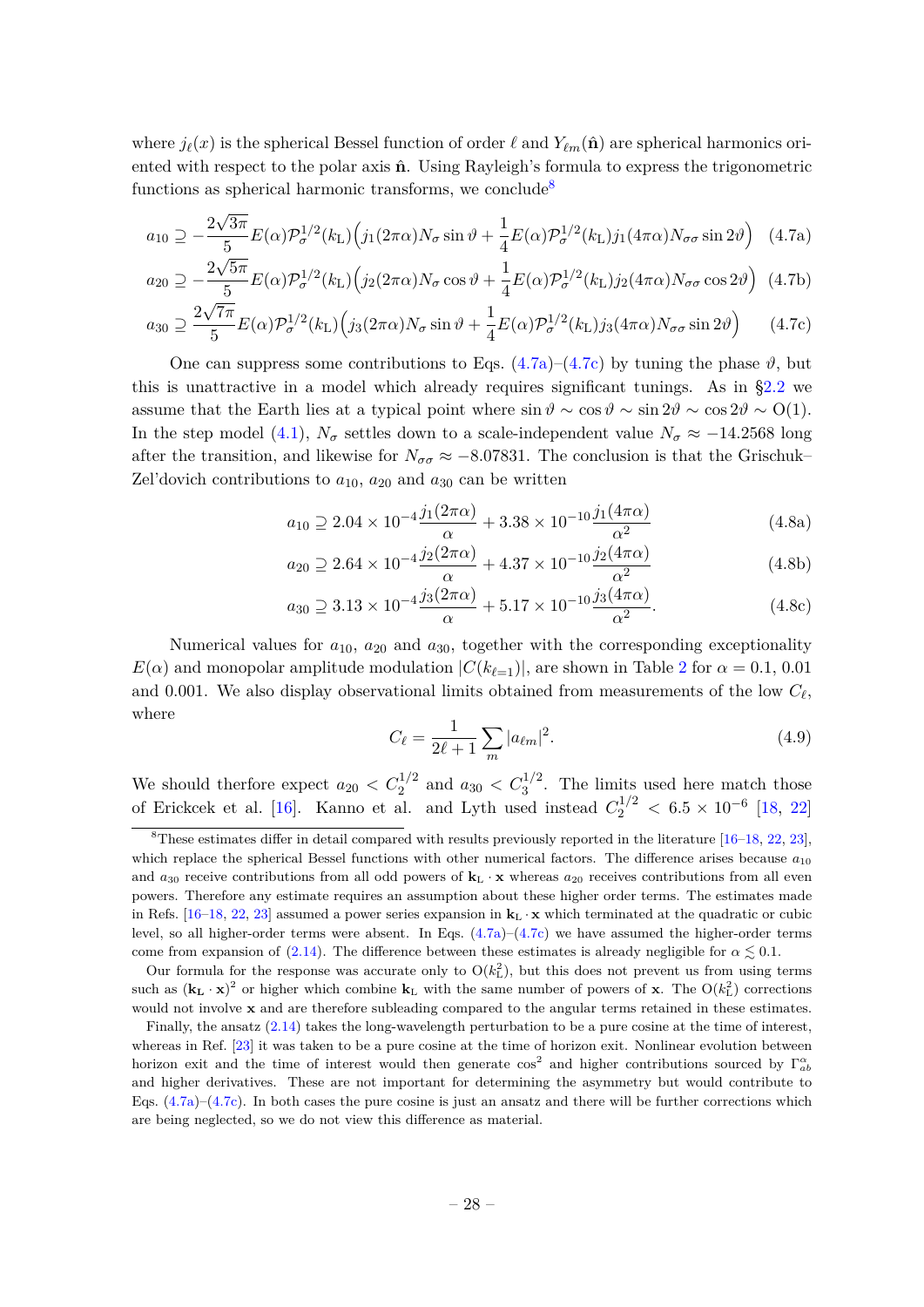|                   | scale of modulating mode |                                                 |                       | observational limit                                                                                    |
|-------------------|--------------------------|-------------------------------------------------|-----------------------|--------------------------------------------------------------------------------------------------------|
|                   |                          | $\alpha = 0.1$ $\alpha = 0.01$ $\alpha = 0.001$ |                       |                                                                                                        |
| $a_{10}$          |                          | $4.12 \times 10^{-4}$ $4.28 \times 10^{-4}$     | $4.30 \times 10^{-4}$ | $C_1^{1/2} \leq 10^{-3}$                                                                               |
| $a_{20}$          |                          | $6.76 \times 10^{-5}$ $6.95 \times 10^{-6}$     |                       | $6.99 \times 10^{-7}$ $C_2^{1/2} \leq 5.9 \times 10^{-6}$                                              |
| $a_{30}$          |                          |                                                 |                       | $7.22 \times 10^{-6}$ $7.39 \times 10^{-8}$ $7.48 \times 10^{-10}$ $C_3^{1/2} \leq 9.1 \times 10^{-6}$ |
| E                 | 50.5                     | 308                                             | 1800                  |                                                                                                        |
| $ C(k_{\ell=1}) $ | 0.32                     | 3.2                                             | 32                    |                                                                                                        |

**Table 2**: Grischuk–Zel'dovich contributions to  $a_{10}$ ,  $a_{20}$  and  $a_{30}$  for the step model [\(4.1\)](#page-24-1) at different values of  $\alpha$ , together with the exceptionality  $E$  and the monopolar amplitude modulation  $|C(k_{\ell=1})|$ . Limits on the observed quadruole and octupole  $C_2$  and  $C_3$  have been given by Efs-tathiou [\[75\]](#page-42-12), who reported  $\Delta T_2^2 \lesssim 250 (\mu K)^2$  and  $\Delta T_3^2 \lesssim 1183 (\mu K)^2$  with the real value expected to lie near these limits. These correspond to  $C_2^{1/2} \lesssim 5.9 \times 10^{-6}$  and  $C_3^{1/2} \lesssim 9.1 \times 10^{-6}$ . The dipole is comparatively unconstrained owing to uncertainties from the Earth's motion relative to the CMB rest frame, but the values  $\sim 10^{-4}$  given here are acceptable because they are smaller than the observed value  $\sim 10^{-3}$ .

<span id="page-30-0"></span>and Kobayashi et al. used  $C_2^{1/2} < 1.0 \times 10^{-5}$  [\[23\]](#page-40-0). In addition, Refs. [\[17,](#page-39-11) [18\]](#page-39-12) used the method described above to estimate the contribution proportional to  $N_{\sigma\sigma}$  (described as the 'Erickcek–Kamionkowski–Carroll' effect), but a different method to estimate the contribution proportional to  $N_{\sigma}$  (described as the 'Grischuk–Zel'dovich' effect). These different numerical choices led to  $O(1)$  discrepancies between the constraints on  $f_{NL}$  reported in Refs. [\[17,](#page-39-11) [18\]](#page-39-12) and Ref. [\[23\]](#page-40-0). We follow Kobayashi et al. in treating the contributions proportional to  $N_{\sigma}$ and  $N_{\sigma\sigma}$  in the same way.

From Table [2](#page-29-0) we conclude that, in the specific model  $(4.1)$ , a value of  $\alpha$  just a little smaller than  $\alpha = 0.01$  should be acceptable, requiring an enhancement factor a little larger than  $E = 300$  and perhaps a 1% to 10% tuning of  $C(k)$ . The Grischuk–Zel'dovich contributions to *a*<sup>20</sup> and *a*<sup>30</sup> can be suppressed comfortably below the observed constraints if we go as far as  $\alpha = 0.001$  at the expense of a much larger exceptionality  $E \sim 2000$  and substantially more tuning in  $C(k)$ . These values for *E*—but *not* the tuning in  $C(k)$ , cf. Eq. [\(2.18\)](#page-11-4)—could be reduced by generating a bispectrum of larger amplitude, provided it remains compatible with the observational constraints discussed in [§4.3.](#page-30-0)

**Comparison with earlier literature.**—If desired, Eqs.  $(4.7a)$ – $(4.7c)$  can be rewritten in terms of *A* and  $f_{\text{NL}}$ . Focusing on the part of  $f_{\text{NL}}$  generated by the superhorizon mode and neglecting scale- and shape-dependence of each quantity, Refs. [\[17,](#page-39-11) [18,](#page-39-12) [22,](#page-39-15) [23\]](#page-40-0) found a relation of the form

<span id="page-30-2"></span><span id="page-30-1"></span>
$$
|a_{20}| \supseteq 6.9 \times 10^{-6} \times \frac{60}{|f_{\rm NL}|} \left(\frac{A}{0.07}\right)^2 |\beta(\alpha, k_{\rm L})| \tag{4.10}
$$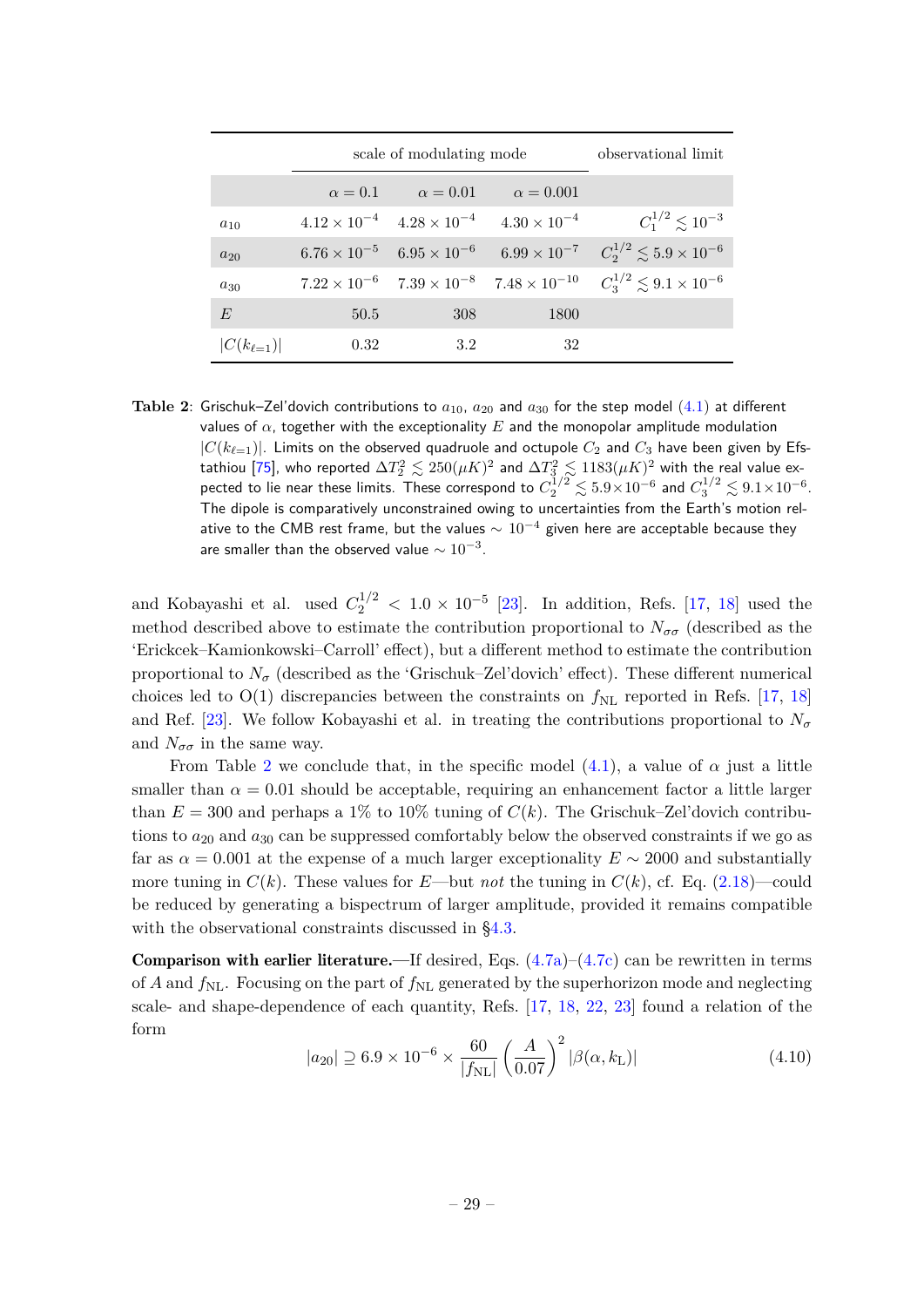where  $\beta$  is defined by

<span id="page-31-0"></span>
$$
\beta(\alpha, k_{\text{L}}) \approx \cos 2\vartheta + \frac{N_{\sigma}}{N_{\sigma\sigma}} \frac{1}{E(\alpha)\mathcal{P}_{\sigma}^{1/2}(k_{\text{L}})} \cos \vartheta \tag{4.11}
$$

for  $\alpha \ll 1$ . We have verified that a similar relation holds with scale- and shape-information retained, although because it is no more informative than [\(4.10\)](#page-29-1) we do not write it explicitly.

The quantity  $\beta$  was introduced by Kobayashi et al. [\[23\]](#page-40-0) and measures the relative contribution of the  $N_{\sigma}$  and  $N_{\sigma\sigma}$  contributions in [\(4.7b\)](#page-28-3). In  $\beta$  these translate to the terms proportional to  $\cos \vartheta$  and  $\cos 2\vartheta$ , respectively. For the purposes of numerical estimates Kobayashi et al. assumed  $|\beta| = O(1)$  which implies the  $N_{\sigma\sigma}$  term is dominant. In practice the  $N_{\sigma}$  term is often more important because it is enhanced by  $\mathcal{P}_{\sigma}^{-1/2}$ . Without tuning  $\vartheta$  this makes values in the range  $10$  to  $10^3$  reasonable.

Ignoring scale- and shape-dependence, Eq. [\(4.10\)](#page-29-1) suggests that, without unexpected cancellation between Eq. [\(4.10\)](#page-29-1) and other contributions to  $a_{20}$ , we should expect  $f_{\text{NL}} \gtrsim 60$ even in the optimistic case  $\beta \sim 1$ . This led to a discussion in the literature regarding compatibility of the model with observation, since the amplitude of local-type contributions to the bispectrum is now constrained to be substantially less than 60. In the next section, we will explicitly show that accounting for the scale- and shape-dependence of the bispectrum allows us to make *a*<sup>20</sup> sufficiently small and *A* sufficiently large without demanding an unacceptable amplitude, even when we allow  $\beta$  to be substantially larger than unity.

#### **4.3 The shape and amplitude of the bispectrum**

Finally we must check the amplitude of three-point correlations. We have already observed that the reduced bispectrum  $f_{\text{NL}}(k_1, k_2, k_3)$  will run as a function of scale and squeezing, and therefore will not match the 'local' template used to obtain the Planck2015 constraint  $f_{\text{NL}}^{\text{local}} = 0.8 \pm 5.0$  [\[76\]](#page-42-13). In this section we study the shape of the bispectrum generated by [\(4.1\)](#page-24-1) in more detail.

**Variation with scale.**—In Fig. [6](#page-32-0) we show the dependence of the bispectrum on  $k_t$  for fixed shape, and its dependence on squeezing  $k_1/k_t$  at fixed scale. The variation with  $k_t$  at fixed shape can be fairly well fit by a constant power law. On equilateral triangles the amplitude is roughly

<span id="page-31-2"></span><span id="page-31-1"></span>
$$
f_{\rm NL} = 24 \left(\frac{k_t/3}{k_{\ell=1}}\right)^{-0.789},\tag{4.12}
$$

and on squeezed triangles with  $k_1/k_t = 0.0025$  we have

$$
f_{\rm NL} = 94 \left(\frac{k_t/3}{k_{\ell=1}}\right)^{-0.716}.\tag{4.13}
$$

Bearing in mind the size of  $\eta_{\sigma}$ , the scaling in [\(4.12\)](#page-30-1) is a reasonable match for our lowest-order slow-roll prediction  $k_t^{4\eta_\sigma-4\eta_\phi} \sim k_t^{-0.92}$  obtained in [\(3.9\)](#page-18-1)—and an even better match if the only large next-order term is included to give  $k_t^{4\eta_\sigma+4\eta_\sigma^2/3-4\eta_\phi} \sim k_t^{-0.84}$  [\[43,](#page-41-1) [52\]](#page-41-7), within 6% of the measured result. (We have again approximated  $n_s - 1 \approx 2\eta_\phi$  as in [§4.1.](#page-24-0)) The accuracy of the slow-roll prediction is rather striking, and we have verified that similar accuracy persists even for larger values of  $|\eta_1|$ .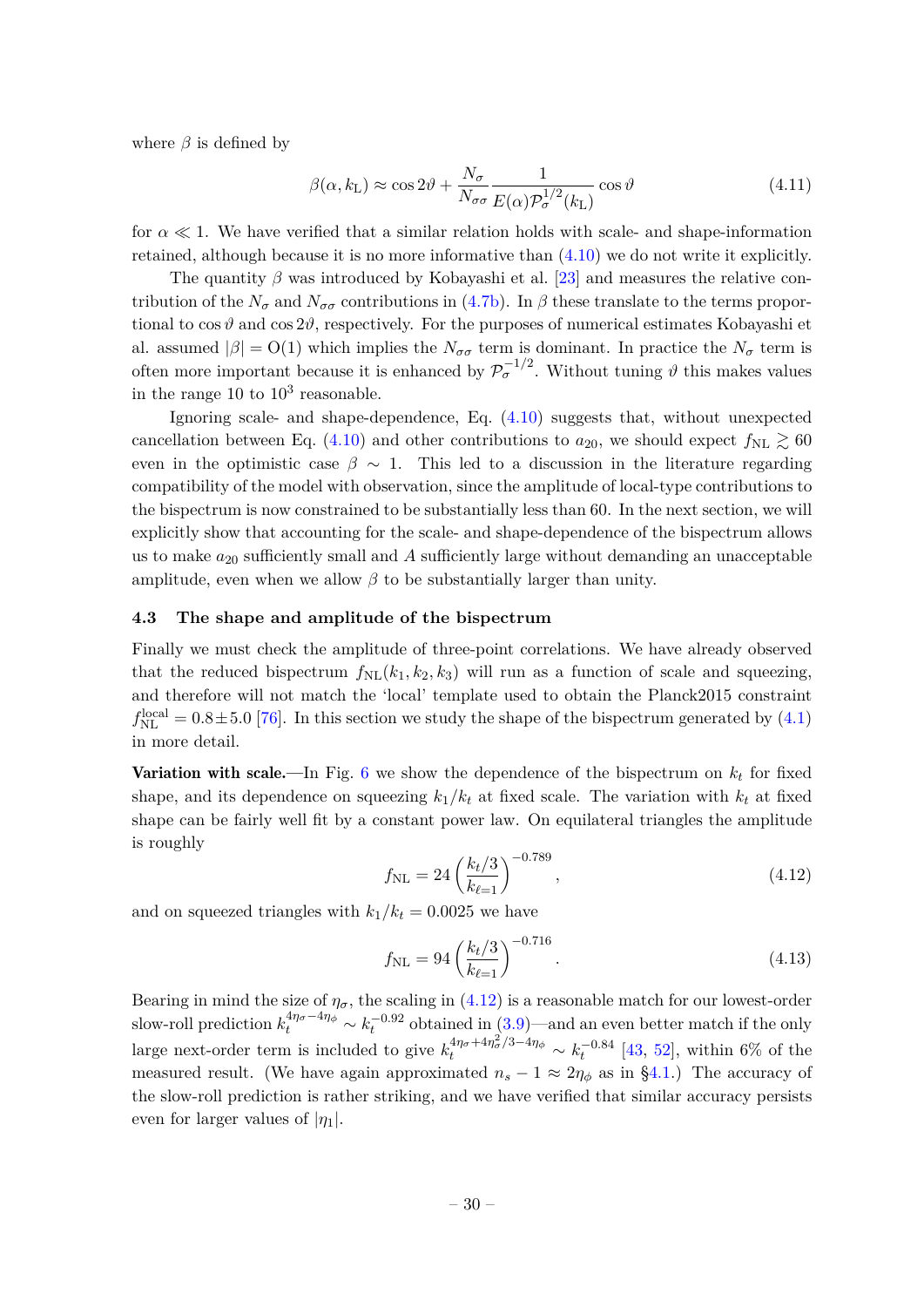<span id="page-32-0"></span>Comparison of Eqs.  $(4.12)$  and  $(4.13)$  shows that the  $k_t$  dependence varies with shape, in contradiction with the slow-roll prediction  $(3.9)$  which depends only on the Γ-matrices and is shape-independent. We interpret the shape dependence as a dominant contribution from [\(3.9\)](#page-18-1) corrected by a smaller shape-dependent contribution from the *n*-point functions  $\langle \delta \phi^a \delta \phi^b \rangle$ ,  $\langle \delta \phi^a \delta \phi^b \delta \phi^c \rangle$  which were neglected in [\(3.9\)](#page-18-1). In this model the variation in these *n*-point functions need not be small because of the large  $\eta_{\sigma}$  when relevant scales were leaving the horizon.

Collecting Eqs.  $(4.2)$ ,  $(4.3)$  and  $(4.12)$  yields the simple relations

$$
A(k) \sim f_{\rm NL}(k, k, k_3) \sim f_{\rm NL}^{1/2}(k, k, k) \sim \frac{\mathcal{P}_{\sigma}(k)}{\mathcal{P}(k)},
$$
\n(4.14)

which should be interpreted as statements about the scaling behaviour of each quantity as a function of *k*, with all other quantities such as *k*<sup>3</sup> held fixed. The first follows from Eq. [\(2.24\)](#page-12-2) and applies to any multi-source scenario in which a single source generates the bispectrum. The second follows from our assumption that the scale-dependence is generated by a large  $\eta_{\sigma}$ and follows from Eqs. [\(3.11\)](#page-18-3) and [\(4.12\)](#page-30-1). Finally, the third relation is another consequence of our assumption that  $\sigma$  dominates the bispectrum. The same scalings [\(4.14\)](#page-31-0) will apply to any scenario which satisfies these criteria. Notice that the asymmetry scales like  $f_{\text{NL}}^{1/2}(k, k, k)$ , in contrast to the single-source case for which the asymmetry is independent of the scaling of the  $\sigma$  power spectrum and we instead have

$$
A(k) \sim f_{\rm NL}(k, k, k) \quad \text{(single source)}.\tag{4.15}
$$

Variation with shape.—The right-hand panel of Fig. [6](#page-32-0) shows the variation with squeezing  $k_3/k_t$  on isosceles triangles at fixed scale. There is an approximate fit to a constant power law, but also some evidence for a change in the slope between large and small *k*3*/k<sup>t</sup>* . For the configuration whose average side  $k_t/3$  left the horizon at time  $N = 2$  we have, approximately,

$$
f_{\rm NL} \approx 58 \left(\frac{k_3/k_t}{0.01}\right)^{-0.255},\tag{4.16}
$$

and for the configuration whose average side left the horizon at time  $N = 8$  we have, approximately,

$$
f_{\rm NL} \approx 0.73 \left(\frac{k_3/k_t}{0.01}\right)^{-0.365}.\tag{4.17}
$$

Eqs. [\(4.16\)](#page-31-1) and [\(4.17\)](#page-31-2) show reasonable agreement with the slow-roll prediction [\(3.10\)](#page-18-2). The discrepancy is presumably accounted for as above by corrections from larger-than-slowroll scaling of  $\langle \delta \phi^a \delta \phi^b \rangle$ ,  $\langle \delta \phi^a \delta \phi^b \delta \phi^c \rangle$ .

Observational constraints.—Fig. [6](#page-32-0) shows that the bispectrum amplitude is large on some configurations but small on others. The constraints reported by the Planck collaboration are limits on the amplitude of scale-independent templates [\[76,](#page-42-13) [77\]](#page-42-14) averaged over many configurations, and therefore as explained in [§1](#page-1-0) none of these can be related directly to a bispectrum which runs significantly with scale.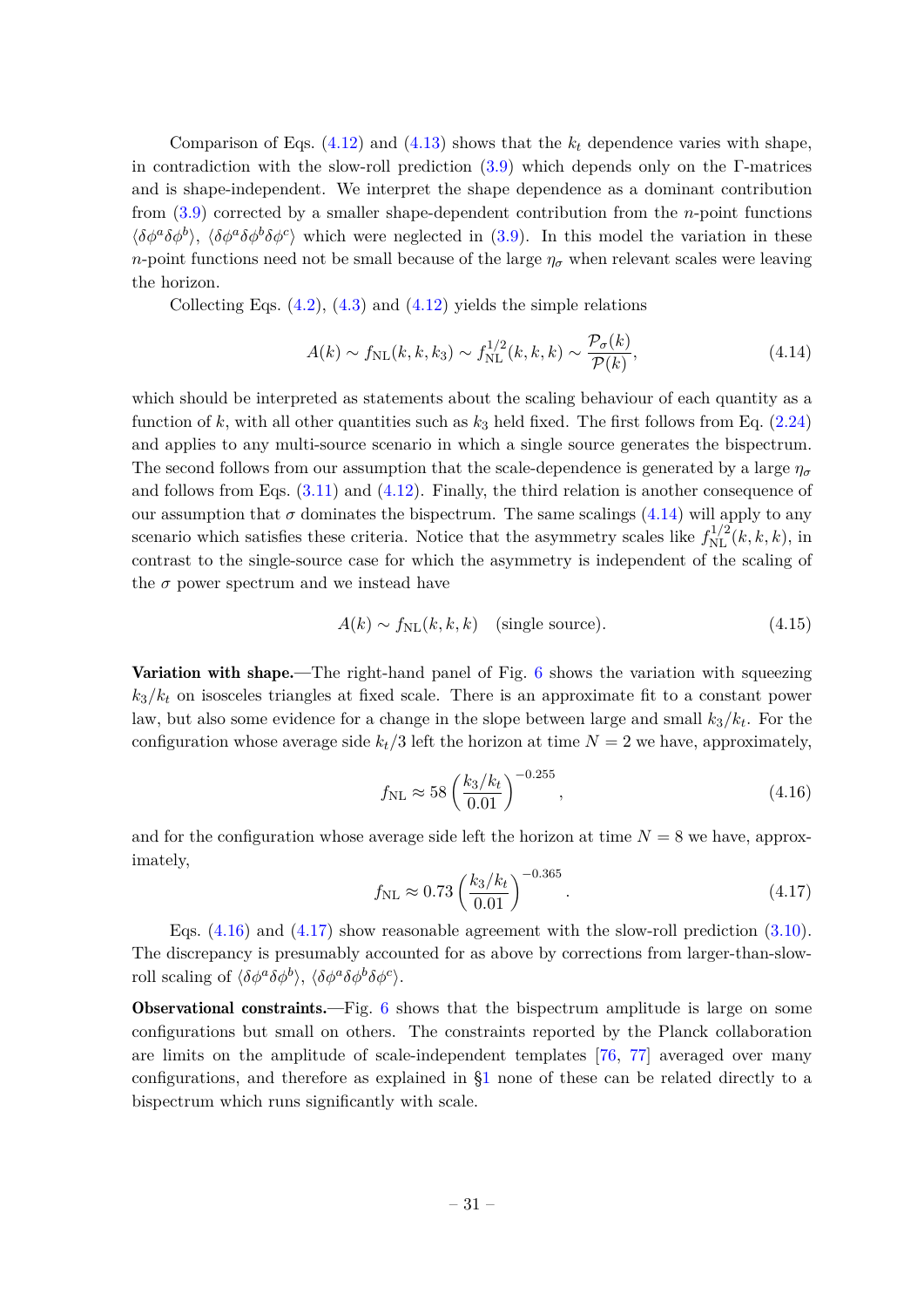<span id="page-33-0"></span>

**Figure 6**: Dependence of the reduced bispectrum  $f_{\text{NL}}(k_1, k_2, k_3)$  on scale and shape. The marked points are samples from our numerical results. Left panel: variation of  $f_{\text{NL}}(k_1, k_2, k_3)$  with  $k_t$  (represented by the corresponding approxi-

mate multipole *ℓ*) at fixed shape for two different shapes, (i) equilateral triangles, and (ii) squeezed isosceles triangles with  $k_3/k_t = 0.0025$ .

Right panel: variation of  $f_{\text{NL}}(k_1, k_2, k_3)$  with  $k_3/k_t$  at fixed scale.

To determine how the estimators for the local, equilateral and orthogonal amplitudes would respond to the bispectrum produced by  $(4.1)$  we construct a Fisher matrix estimate. We numerically compute  $\sim 5 \times 10^6$  bispectrum configurations for [\(4.1\)](#page-24-1) covering the range from  $\ell \sim 1$  to  $\ell \sim 7000$  and use these to predict the observed angular bispectrum  $b_{\ell_1 \ell_2 \ell_3}$  up to  $\ell \sim 2000$  using the method of Refs. [\[78–](#page-42-15)[81\]](#page-42-16) and realistic estimates for the Planck beam and noise [\[82\]](#page-43-0).

We find that the primordial bispectrum  $B(k_1, k_2, k_3)$  is roughly 60% correlated with the local template in **k**-space. Although the shape produced by [\(4.1\)](#page-24-1) is 'local-like' in the sense of [\(2.3\)](#page-6-3), the decorrelation can be attributed to the strong running with shape and scale. Despite the modest **k**-space correlation, the angular bispectrum  $b_{\ell_1\ell_2\ell_3}$  is 95% correlated with the local template in *ℓ*-space. The difference is caused by redistribution of power in the mapping from **k** to *ℓ*, which reroutes structure towards modestly squeezed *ℓ*-configurations by mixing contributions from the low-*k* regime. This increases overlap with the local shape, although there is still marginally enhanced power on large scales; see Fig. [7.](#page-34-1)

In *ℓ*-space our bispectrum correlates at 98% with a local template normalized as in Eqs. [\(4.12\)](#page-30-1)–[\(4.13\)](#page-30-2), but with amplitude scaling as the power-law  $k_t^{-0.7}$  and no dependence on the squeezing  $k_i/k_t$ . This template is a good match for our bispectrum in  $\ell$ -space, and a better approximation than the pure local template.

For scale-independent bispectrum shapes it usually happens that the **k**-space correlation is a good predictor for the *ℓ*-space correlation. In our example this is not true and the **k**-space correlation would produce a misleading result. We believe this to be a fairly general feature of scale-dependent shapes, and if so it will imply that a running bispectrum shape intended to explain the asymmetry must be projected into *ℓ*-space before robust conclusions can be extracted regarding its observational viability.

<span id="page-33-1"></span>We find that the amplitudes which would be measured for a bispectrum generated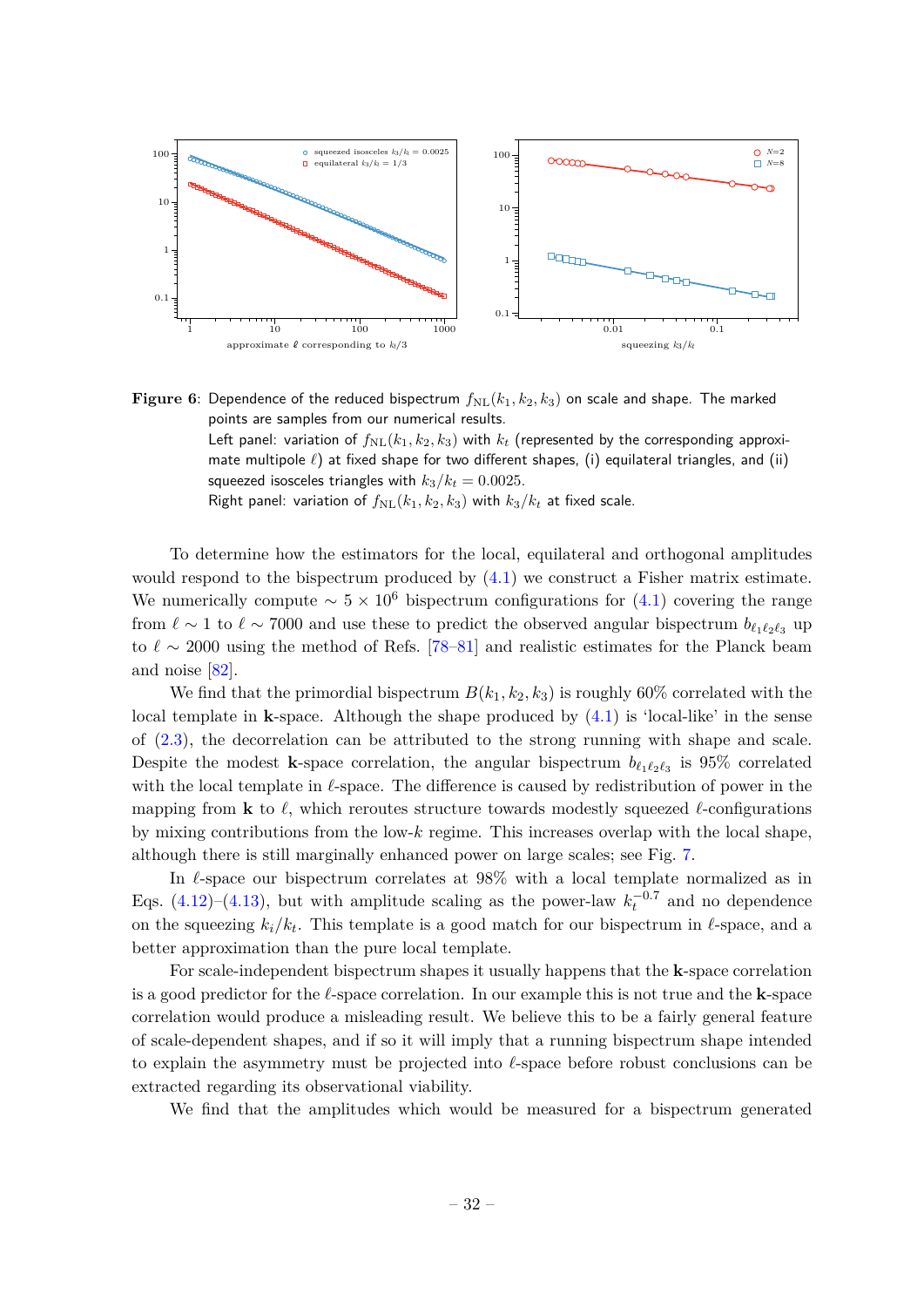<span id="page-34-1"></span>by [\(4.1\)](#page-24-1) are order unity. We obtain

$$
\hat{f}_{\rm NL}^{\rm local} = 0.25, \quad \hat{f}_{\rm NL}^{\rm equi} = 0.6, \quad \hat{f}_{\rm NL}^{\rm ortho} = -1.0. \tag{4.18}
$$

These amplitudes can be regarded as weighted averages of  $f_{\text{NL}}(k_1, k_2, k_3)$  over many con-figurations. Since Fig. [6](#page-32-0) shows that some configurations reach amplitudes of order  $O(100)$ , the  $O(1)$  values reported in  $(4.18)$  imply that, on the configurations which contribute most signal-to-noise to the estimators  $\hat{f}_{\text{NL}}^{\text{local}}$ ,  $\hat{f}_{\text{NL}}^{\text{equi}}$  and  $\hat{f}_{\text{NL}}^{\text{ortho}}$ , the amplitude  $f_{\text{NL}}(k_1, k_2, k_3)$  has already run to small values; in fact, the amplitude of  $\hat{f}_{\text{NL}}^{\text{local}}$  agrees well with the value which would be inferred from [\(4.12\)](#page-30-1) evaluated at the Planck pivot scale 0*.*05*h* Mpc−<sup>1</sup> (corresponding approximately to  $\ell \sim 700$ ). These numbers should be compared to the Planck2013 temperature-only<sup>[9](#page-33-1)</sup> constraints [\[77\]](#page-42-14)

$$
\hat{f}_{\rm NL}^{\rm local} = 2.5 \pm 5.7, \quad \hat{f}_{\rm NL}^{\rm equi} = -16 \pm 70, \quad \hat{f}_{\rm NL}^{\rm ortho} = -34 \pm 33. \tag{4.19}
$$

We conclude that the bispectrum amplitude generated by this model is well within the observational limits.

Eq. [\(4.18\)](#page-33-0) appears to constrast with the much larger estimates appearing in Refs. [\[13,](#page-39-16) [17,](#page-39-11) [18,](#page-39-12) 23. However, because our model still requires  $f_{NL}(k_1, k_2, k_3)$  to be large on the configurations responsible for determining  $A(k)$ , our analysis does not disagree with the qualitative conclusions in these papers. Eqs. [\(4.18\)](#page-33-0) are predictions for what would be observed in a realistic experiment, and this prediction is possible only because we have a concrete model, enabling the bispectrum to be accurately computed.

The numerical bispectrum we have used is strictly valid only for the model of Eq.  $(4.1)$ , but in practice we believe it will be a good proxy for the bispectrum generated in any model which uses a large  $\eta_{\sigma}$ . If so, then after suitable rescaling Eq. [\(4.18\)](#page-33-0) may be used to estimate the amplitudes produced in any model designed to generate the asymmetry by this mechanism.

Because our estimates [\(4.18\)](#page-33-0) are so small there is enough headroom, if desired, to increase the amplitude of the bispectrum and decrease the exceptionality *E*. Based on the 95% correlation with the local template in *ℓ*-space we expect it is possible to increase the bispectrum amplitude by a factor of roughly ∼ 50 while staying within the 2*σ* error bar. If this were done it would allow  $f_{\text{NL}}(k_1, k_2, k_3)$  to have an amplitude as large as  $\mathcal{O}(10^3)$  on the configurations which determine *A*(*k*) while still satisfying observational constraints.

<span id="page-34-0"></span>Trispectrum.—We do not study the trispectrum in detail, because to do so accurately would require numerical calculations of the four-point functions which have not yet been developed. Instead we use Eq.  $(3.18)$  to estimate the amplitude of  $\tau_{NL}$ , which should give fair results for both tetrahedral and collapsed configurations. However, because the scale- and shapedependence of the  $\tau_{NL}$  shape is rather strong, comparison with the upper bound  $\tau_{NL}$  < 2800 reported by Planck at 95%-confidence [\[76\]](#page-42-13) is uncertain. A trustworthy estimate should take into account which configurations contribute the largest signal-to-noise. We provide numerical values for qualitative guidance only.

 $9$ We quote the temperature-only constraints because our analysis does not include polarization data.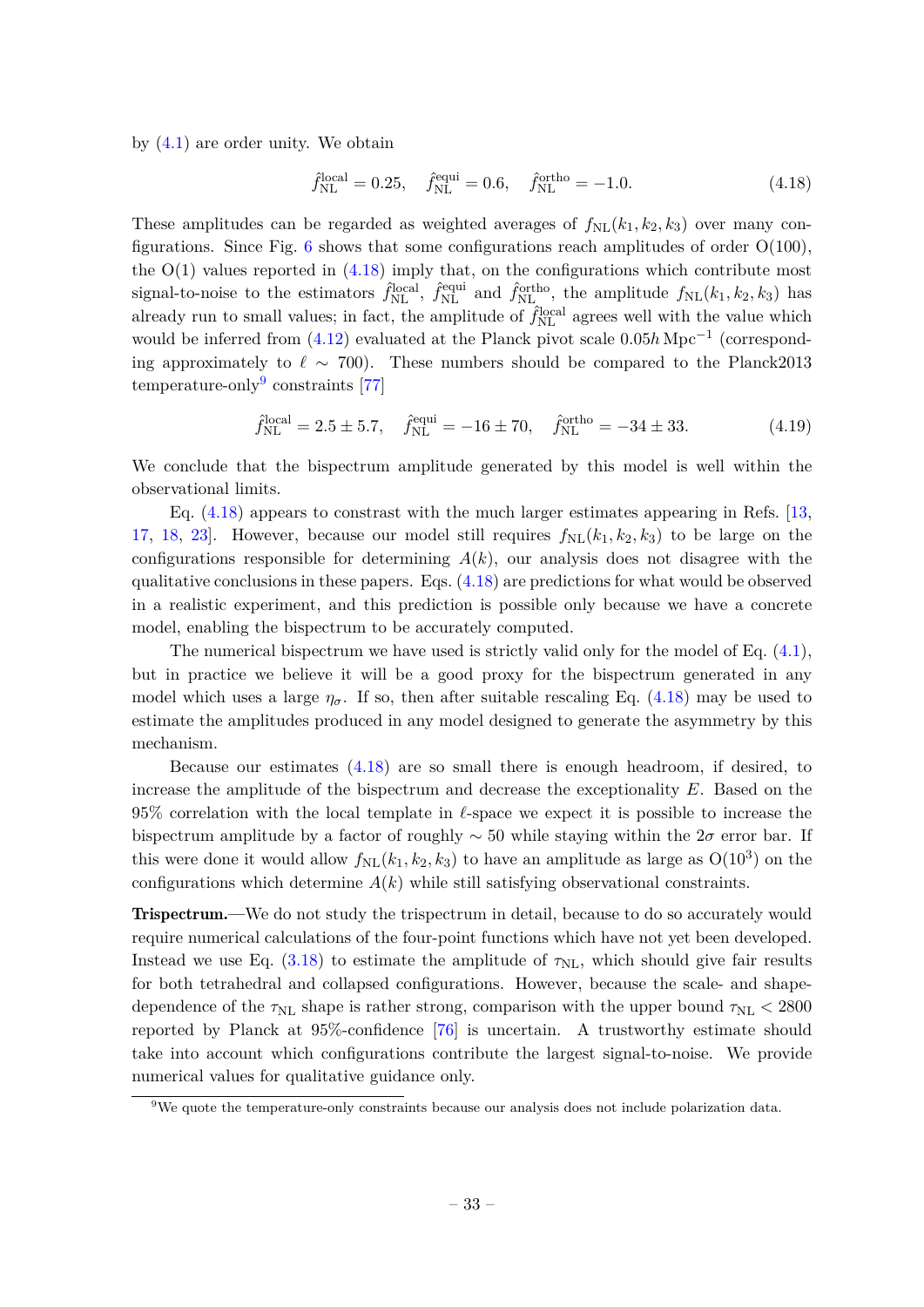



We find that the amplitude is strongly scale-dependent, becoming very large on long scales but running to smaller values on short scales. We estimate that it has a rough scaledependence  $\propto k^{-0.7}$ , with amplitude running from  $\tau_{NL} \sim 30,000$  on the scale  $\ell \approx 1$  to  $\tau_{NL} \sim 400$  on the scale  $\ell \approx 500$ . Bearing in mind that, as for the bispectrum, the signalto-noise for the estimator  $\hat{\tau}_{NL}$  may receive its largest contribution from configurations at modest or high  $\ell$ , these numbers suggest that  $\tau_{NL}$  is not so large that the model is obviously unacceptable. However, this should be confirmed by a more accurate analysis.

#### **5 Conclusions**

In this section we collect our conclusions.

<span id="page-35-0"></span>Technical results.—Our principal theoretical results are Eqs. [\(2.11\)](#page-8-4) for the response function  $ρ<sub>μ</sub>$  in a 'local-like' model, and [\(2.29\)](#page-13-2) for the response to a long-wavelength  $ζ$  perturbation in the special case of a single-source model. These results extend the analyses given in Refs. [\[17,](#page-39-11) [18,](#page-39-12) [23,](#page-40-0) [24\]](#page-40-1) which assumed a single-source model for which slow-roll was a good approximation while relevant scales were leaving the horizon, and used the separate universe approximation to estimate biasing of the short-wavelength power spectrum. Our key tools are the operator product expansion and linear response theory, of the kind used widely in applications of field theory to condensed matter. Our method does not invoke the slow-roll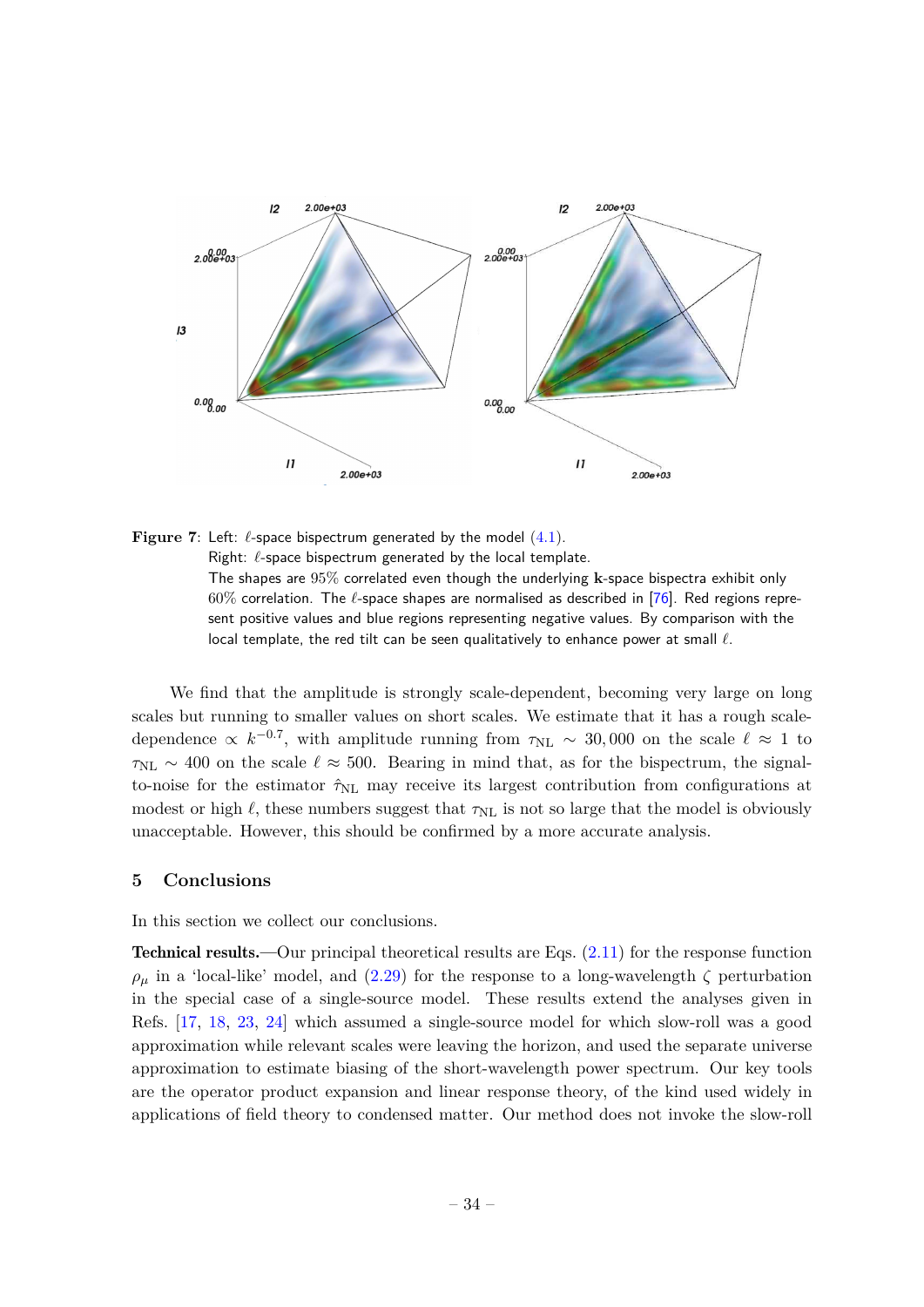approximation and applies to 'local-like' models where the long-wavelength response of each two-point function is dominated by the operator  $\delta \phi^{\mu}$ . It could be easily extended to obtain the response of the two-point function to any local operator of interest.

Specializing to the single-source, slow-roll case we reproduce the formulae of Lyth [\[17,](#page-39-11) [18\]](#page-39-12), Namjoo et al [\[19–](#page-39-13)[21\]](#page-39-14) and Kobayashi, Cortês & Liddle [\[23\]](#page-40-0). We verify the statement made in Ref. [\[18\]](#page-39-12), that in these models it is the reduced bispectrum on equilateral configurations which controls the response of the two-point function to biasing. This is a special case of the more general result  $(2.24)$  that if a single source dominates the bispectrum then the asymmetry scales with *k* like  $f_{\text{NL}}(k, k, k_3)$  at fixed  $k_3 \ll k$ . The special feature of truly single-source models is that  $f_{NL}(k, k, k_3)$  is independent of  $k_3$ , making the amplitude the same as the equilateral configuration  $f_{\text{NL}}(k, k, k)$ .

If more than one field contributes to the bispectrum then Eq.  $(2.11)$  shows that it is a combination of suitable response functions  $\rho_\mu$  rather than the reduced bispectrum which will determine the response. These response functions are determined from squeezed isosceles configurations of the mixed three-point function  $\langle \delta \phi^{\alpha} \zeta \zeta \rangle$ . However, because the linear response calculation for local-like models predicts that each *n*-point function responds to all long-wavelength modes in the same way, the response does not depend on the squeezing ratio  $k_3/k_t$ . Nevertheless this does not mean it is related in any simple way to the bispectrum amplitude on equilateral configurations, although in some models that will be the case.

In [§3.1](#page-14-1) we have developed a formalism to compute the scale- and shape-dependence of each *n*-point function without invoking a perturbative expansion of the 'separate universe coefficients'  $\Gamma_a^{\alpha}$ ,  $\Gamma_{ab}^{\alpha}$ .

Model building constraints.—Even if we know how to compute the response it is still necessary to construct a model. In [§3](#page-14-0) we have described in general terms why this is difficult. If one generates scale-dependence using a large *η*-parameter associated with an isocurvature field  $\sigma$  then the potential cannot be featureless, and it appears unavoidable that this introduces fine-tuning. Also, the generic result is contamination of the  $\zeta$  spectral index if  $\sigma$  contributes to the *ζ* two-point function, or an enhanced trispectrum amplitude if it does not. In either case it may also be necessary to tune the time and mechanism by which inflation ends. If one instead generates scale-dependence using a large *ξ*-parameter while keeping *η* small then the time dependence of *ξ* must be tuned to give an approximate power-law. We have not succeeded in constructing an example model of this type because typically a large *ξ* sources a large  $\eta$  within a few e-folds, and it is not clear whether this problem can be overcome.<sup>[10](#page-35-0)</sup>

To exemplify these difficulties we have constructed an explicit model giving an acceptable fit to present constraints on the  $\zeta$  two-, three- and four-point functions, and avoiding (if only marginally) pathologies such as a quantum diffusion regime. This model has a large *η* parameter for the isocurvature field  $\sigma$ , and therefore the slow-roll approximation is not obviously acceptable. Instead, to obtain accurate predictions, we have used a numerical method

<sup>&</sup>lt;sup>10</sup>It can be overcome if the effective  $\xi$  is oscillatory, as in the model of Enqvist et al. [\[83\]](#page-43-1). Then  $\eta$  remains small due to cancellation of opposite-sign contributions from *ξ*. However the oscillations lead to oscillatory effects in the bispectrum, meaning it is still not easy to manufacture an approximate power-law over a sufficient number of e-folds.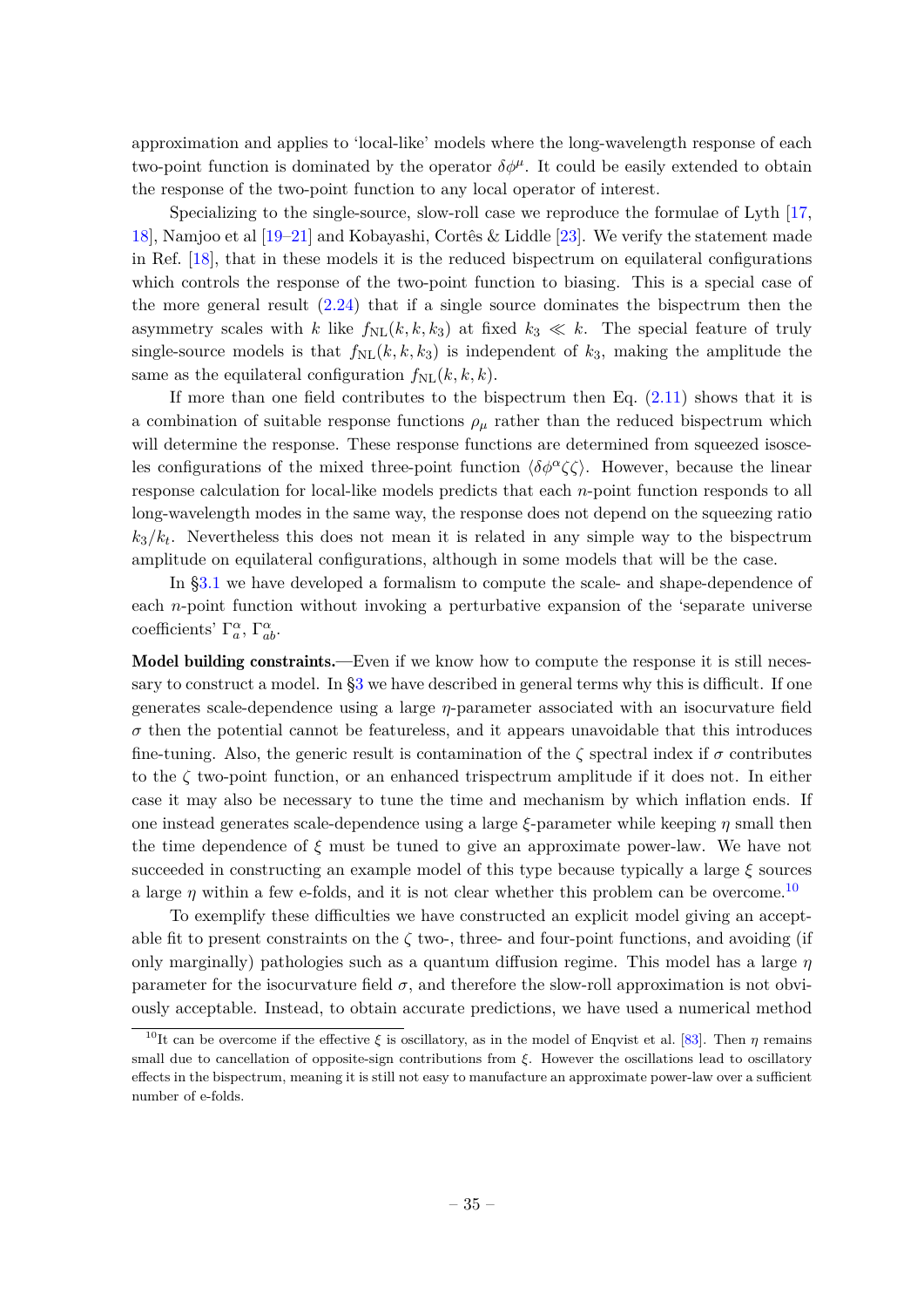to estimate the two- and three-point functions and the response functions. We find (perhaps surprisingly) that the slow-roll estimates continue to apply.

To determine whether the bispectrum amplitude is compatible with recent constraints from Planck we compute the angular bispectrum  $b_{\ell_1\ell_2\ell_3}$  up to  $\ell \sim 2000$  and obtain the response of the local, equilateral and orthogonal estimators  $\hat{f}_{\text{NL}}^{\text{local}}$ ,  $\hat{f}_{\text{NL}}^{\text{equi}}$  and  $\hat{f}_{\text{NL}}^{\text{ortho}}$ . We conclude that these are all order unity. Despite the large reduced bispectrum  $f_{NL}(k_1, k_2, k_3)$ on those configurations responsible for the asymmetry  $A(k)$ , this shows that the model is comfortably compatible with present-day constraints; indeed, it is even possible to increase the bispectrum amplitude if we wish to decrease the required enhancement factor *E*.

Phenomenology.—Our numerical computations use the precise bispectrum generated by the step-like model  $(4.1)$ . However the details of the bispectrum do not strongly depend on the model; the close correspondence between the generic estimates obtained in [§3.1](#page-14-1) and those measured from our numerics show that the bispectrum is mostly determined by the large value for  $\eta_{\sigma}$ . Neither the scale- or shape-dependence is influenced by the tanh step, which is only important to obtain a suitable amplitude. Therefore the results reported in [§4.1](#page-24-0) especially the estimates for  $\hat{f}_{\rm NL}^{\rm local}$ ,  $\hat{f}_{\rm NL}^{\rm equi}$  and  $\hat{f}_{\rm NL}^{\rm ortho}$ —have a wider significance for models which attempt to explain the asymmetry using a bispectrum of this type. In particular, our results could be used to estimate  $\hat{f}_{\text{NL}}^{\text{local}}$ ,  $\hat{f}_{\text{NL}}^{\text{equi}}$  and  $\hat{f}_{\text{NL}}^{\text{ortho}}$  for such models by suitable rescaling.

In addition, we have clarified the scaling properties of  $A(k)$  in different scenarios ([§4.3\)](#page-30-0). In truly single-source scenarios it is already known that  $A(k) \sim f_{\text{NL}}(k, k, k)$  [\[17,](#page-39-11) [18,](#page-39-12) [23\]](#page-40-0). In a more general class of scenarios where a single source dominates the bispectrum (but not necessarily the two-point function) we have shown that  $A(k) \sim f_{\text{NL}}(k, k, k_3)$  at fixed  $k_3$ . If the field responsible for sourcing the bispectrum does not dominate  $\mathcal{P}(k)$  then when rewritten in terms of the equilateral amplitude  $f_{NL}(k, k, k)$  the dependence of  $f_{NL}(k, k, k_3)$ on  $k_3$  changes the scaling law to  $A(k) \sim f_{\text{NL}}^{1/2}(k, k, k)$ . In this sense the two scenarios are strikingly different, rather than one being a perturbative refinement of the other.

Using the operator product expansion we provide the formulae  $(2.24)$  and  $(2.26)$  which relate the asymmetry amplitude  $A(k)$  to  $f_{NL}(k_1, k_2, k_3)$  on squeezed configurations, and  $\tau_{NL}(\mathbf{k}_1, \mathbf{k}_2, \mathbf{k}_3, \mathbf{k}_4)$  on collapsed configurations. These relations are model independent, assuming only that a single field dominates the bispectrum and trispectrum respectively, and apply for any bispectrum shape controlled by the local part of the OPE. Together they predict an enhanced  $\tau_{NL}$  amplitude whenever the  $\sigma$  field does not contribute to the  $\zeta$  two-point function.

Discussion.—In our opinion none of the early-universe scenarios which have been proposed to date are compelling. Whether we are forced to take them seriously may become clearer once polarization data become available, which will provide an independent probe of the amplitude of long-wavelength modes.

<span id="page-37-0"></span>If the asymmetry is not a statistical accident, and is to be explained by using a bispectrum to couple long- and short-scale modes, then it has been understood for a long time that a single-field inflationary model is not viable [\[15\]](#page-39-9). In this paper we additionally argue that although multiple-field models satisfying the required observational criteria may exist, they typically require multiple independent fine-tunings including at least some of the following.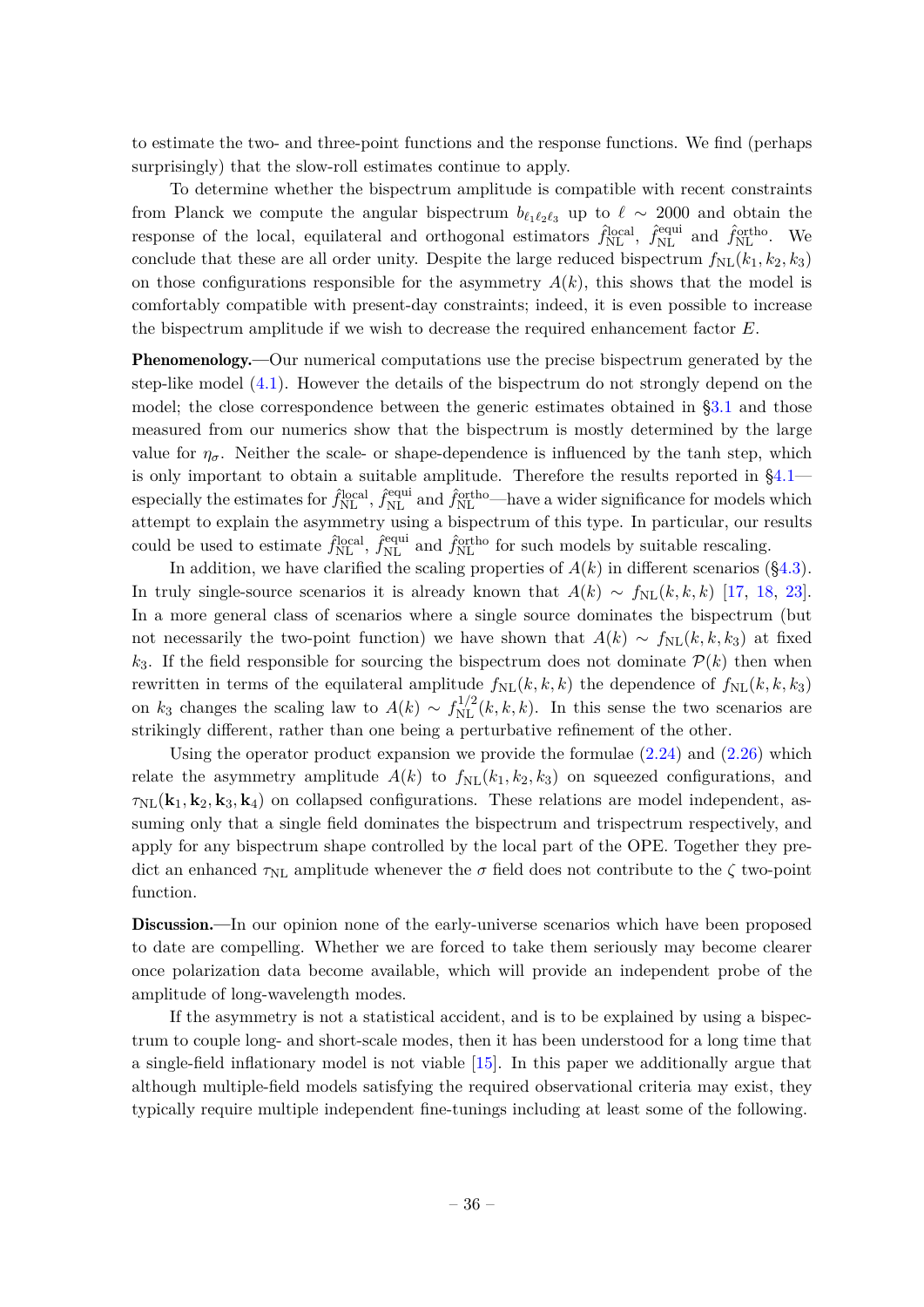- 1. The existence of a long-wavelength mode enhanced by an exceptionality  $E \gtrsim 10$  compared to the naïve estimate from power-law scaling. In the absence of new physics to explain its amplitude this would correspond to a 10*σ* fluctuation or more, and is a poor explanation of a  $3\sigma$  anomaly. If there is new physics which naturally makes the exceptionality large—for example, in the scenarios of Refs. [\[35,](#page-40-11) [36\]](#page-40-12)—then care must be taken to include the effect of many long-wavelength modes with similar amplitude [\[13,](#page-39-16) [31\]](#page-40-6). This may perhaps lead to a large quadrupolar modulation of the power spectrum.<sup>[11](#page-37-0)</sup>
- 2. A tuning of the Taylor coefficient of order  $(\mathbf{k}_L \cdot \mathbf{x})^0$  with respect to that of order  $(\mathbf{k}_\text{L} \cdot \mathbf{x})^1$  for the long-wavelength mode. For small  $\alpha$  this is required to prevent  $C(k) \propto$  $A(k)/\alpha$  growing too large, as described below Eq. [\(2.18\)](#page-11-4), and generating an unwanted scale-dependent, monopolar modulation of power. This tuning is independent of the exceptionality *E* and the amplitude of the bispectrum.
- 3. A large effective mass, corresponding to a large  $\eta_{\sigma}$ , or large self-interaction of the scalar field  $\sigma$  which generates the asymmetry. In both cases the initial value of  $\sigma$  requires significant fine-tuning to generate a bispectrum of sufficient amplitude.
	- Large  $\eta_{\sigma}$ —In this case the power spectrum must predominantly be generated by the inflaton field *φ* in order to preserve the near scale-invariance of the *ζ* power spectrum. We have shown that, if this is achieved by keeping  $R \equiv \mathcal{P}_{\zeta_{\sigma}}/\mathcal{P}_{\zeta} \lesssim 0.1$ throughout the evolution, then  $\eta_{\sigma}$  cannot be constant without trespassing on the diffusion region near a hilltop of the potential.

Although one can construct models which avoid this constraint by introducing features, such as the step-like tanh model in [§4,](#page-23-0) the location of the feature represents another fine-tuning. In addition it adds complexity to a model which is already complicated. Even if this can be done successfully the amplitude of the  $\tau_{\rm NL}$  trispectrum shape is typically enhanced above its single-source value  $\sim f_{\rm NL}^2$ . Because of the strong scale-dependence of the  $\tau_{\rm NL}$  amplitude we are not yet able to determine conclusively whether the model of [§4](#page-23-0) is ruled out by observation.

• Large self-interaction.—In this case the large self-interaction will typically lead to a large effective mass as  $\sigma$  evolves, potentially spoiling scale-invariance of the *ζ* power spectrum. It also generates a large contribution to the amplitude of the  $g_{NL}$  trispectrum shape. If  $\xi$  is constant then this amplitude may be close to scale invariant (unlike  $f_{\rm NL}$  or  $\tau_{\rm NL}$ ) and therefore in conflict with observation; alternatively, if  $\xi$  evolves in such a way that it produces an approximate powerlaw bispectrum the situation is less clear. An example of this case was studied in Ref. [\[64\]](#page-42-2), where it was demonstrated that the quadrupolar modulation of the power spectrum is typically much too large.

<span id="page-38-1"></span><span id="page-38-0"></span><sup>&</sup>lt;sup>11</sup>Quadrupolar modulation would correspond to the next-order term in  $(2.16)$ , giving an angular dependence of the form  $(\hat{\mathbf{p}} \cdot \hat{\mathbf{n}})^2$ .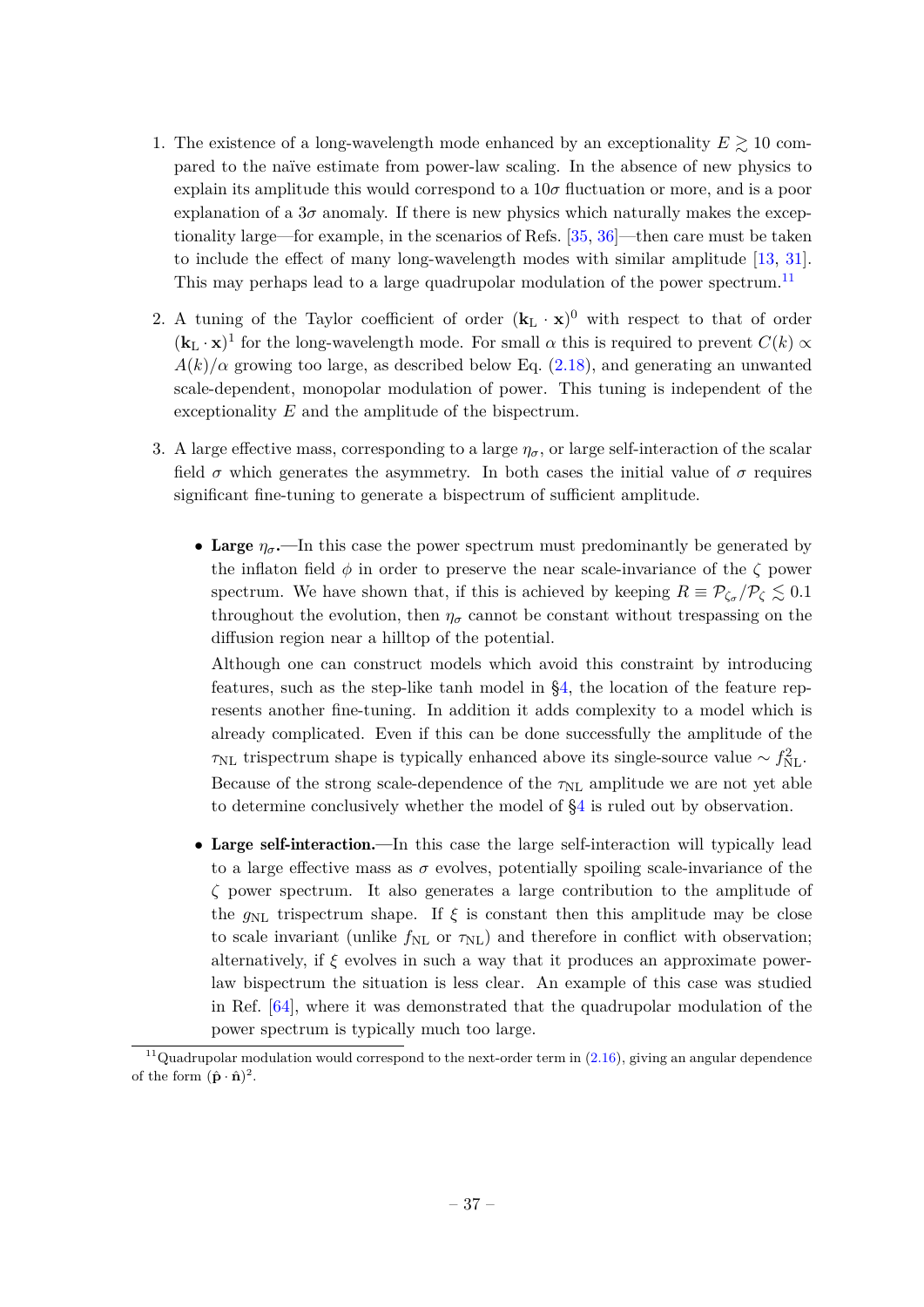<span id="page-39-0"></span>4. The long-wavelength mode must respect observational constraints on *C<sup>ℓ</sup>* for low *ℓ*. Although we have not done so here, other authors have invoked fine-tuning of our position on the long wavelength mode to help evade these constraints [\[23\]](#page-40-0). Strategies of this sort are possible but unattractive, and indeed it is not clear whether they remain viable if enough *ℓ*-modes are considered. Alternatively, the Grischuk–Zel'dovich contributions to  $C_2$  and  $C_3$  can be supressed by increasing the wavelength of the largescale mode, but that simultaneously increases the tuning required in  $|C(k)|$ .

<span id="page-39-3"></span><span id="page-39-2"></span><span id="page-39-1"></span>All these challenges can be understood as manifestations of the difficulty in constructing a ∼ 20% modulation of the power spectrum amplitude on large scales while maintaining consistency with observational constraints on the smallness of the bi- and trispectrum, and quadrupolar modulation of the power spectrum. Even worse, the largest CMB multipoles are actually observed to be suppressed whereas the existence of a large amplitude long-wavelength fluctuation would naturally be expected to enhance them. It is challenging to construct any model which seeks to explain these conflicting demands without emerging as more unlikely than the hemispherical asymmetry itself.

#### <span id="page-39-5"></span><span id="page-39-4"></span>**Acknowledgements**

<span id="page-39-7"></span><span id="page-39-6"></span>DS acknowledges support from the Science and Technology Facilities Council [grant number ST/L000652/1]. CTB is a Royal Society University Research Fellow. The research leading to these results has received funding from the European Research Council under the European Union's Seventh Framework Programme (FP/2007–2013) / ERC Grant Agreement No. [308082]. This work was supported in part by National Science Foundation Grant No. PHYS-1066293 and the hospitality of the Aspen Center for Physics.

<span id="page-39-16"></span><span id="page-39-8"></span>Some numerical work was undertaken on the COSMOS Shared Memory system at DAMTP, University of Cambridge, operated on behalf of the STFC DiRAC HPC Facility. This equipment is funded by BIS National E-infrastructure capital grant ST/J005673/1 and STFC grants ST/H008586/1, ST/K00333X/1.

<span id="page-39-10"></span><span id="page-39-9"></span>We would like to thank Shaun Hotchkiss, Zac Kenton, Takeshi Kobayashi, Antony Lewis, David Mulryne, Marjorie Schillo and Sarah Shandera for helpful discussions.

<span id="page-39-11"></span>Data availability statement.—Please contact the authors to obtain the bispectrum for the step model [\(4.1\)](#page-24-1), which was used to estimate the responses [\(4.18\)](#page-33-0).

#### <span id="page-39-13"></span><span id="page-39-12"></span>**References**

- [1] D. J. Schwarz, C. J. Copi, D. Huterer, and G. D. Starkman, *CMB Anomalies after Planck*, 2015. [arXiv:1510.07929](http://arxiv.org/abs/1510.07929).
- <span id="page-39-14"></span>[2] H. K. Eriksen, F. K. Hansen, A. J. Banday, K. M. Gorski, and P. B. Lilje, *Asymmetries in the Cosmic Microwave Background anisotropy field*, *Astrophys. J.* **605** (2004) 14–20, [[astro-ph/0307507](http://arxiv.org/abs/astro-ph/0307507)]. [Erratum: Astrophys. J.609,1198(2004)].
- <span id="page-39-15"></span>[3] F. K. Hansen, A. J. Banday, and K. M. Gorski, *Testing the cosmological principle of isotropy: Local power spectrum estimates of the WMAP data*, *Mon. Not. Roy. Astron. Soc.* **354** (2004) 641–665, [[astro-ph/0404206](http://arxiv.org/abs/astro-ph/0404206)].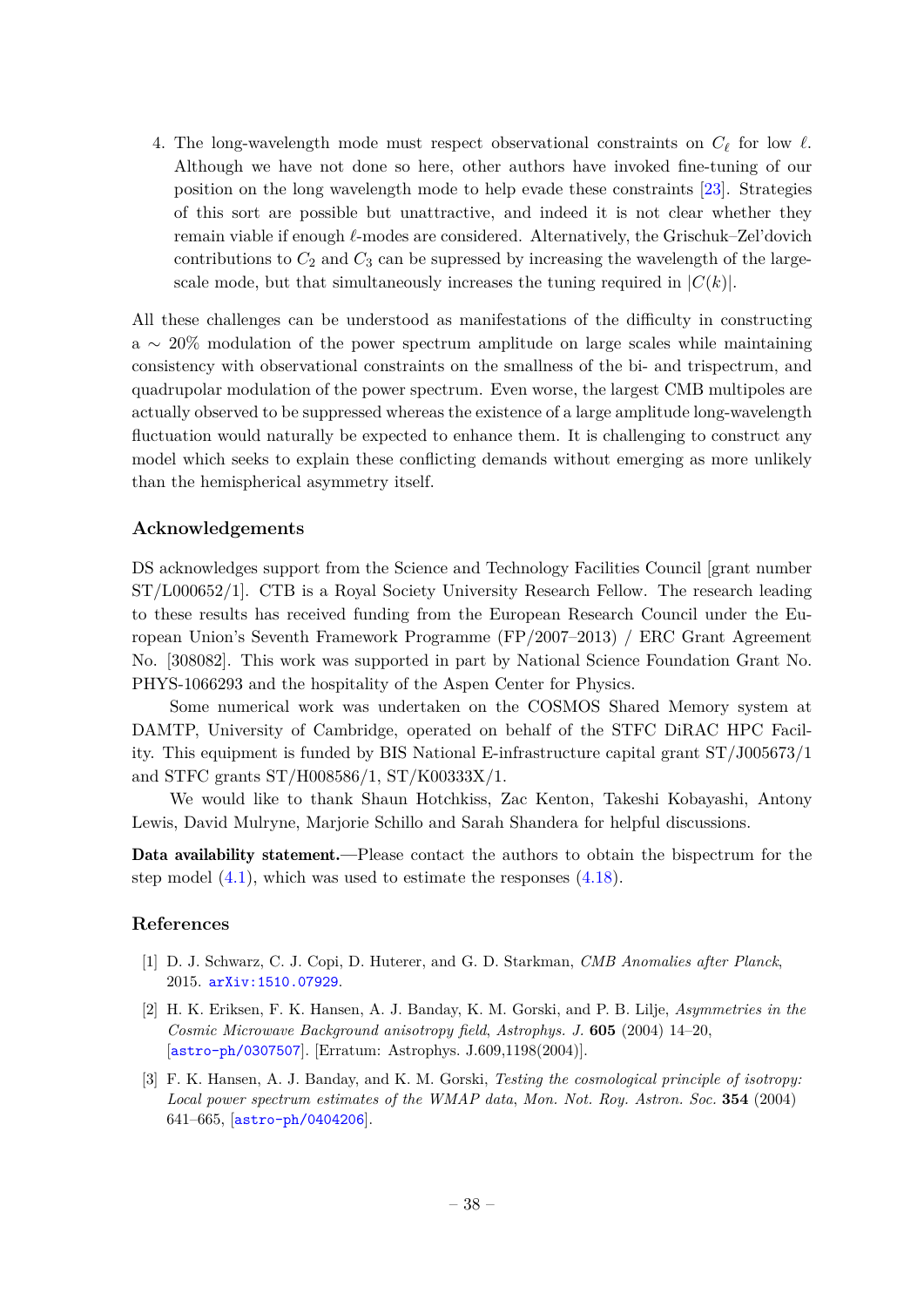- <span id="page-40-0"></span>[4] H. K. Eriksen, A. J. Banday, K. M. Gorski, F. K. Hansen, and P. B. Lilje, *Hemispherical power asymmetry in the three-year Wilkinson Microwave Anisotropy Probe sky maps*, *Astrophys. J.* **660** (2007) L81–L84, [[astro-ph/0701089](http://arxiv.org/abs/astro-ph/0701089)].
- <span id="page-40-1"></span>[5] J. Hoftuft, H. K. Eriksen, A. J. Banday, K. M. Gorski, F. K. Hansen, and P. B. Lilje, *Increasing evidence for hemispherical power asymmetry in the five-year WMAP data*, *Astrophys. J.* **699** (2009) 985–989, [[arXiv:0903.1229](http://arxiv.org/abs/0903.1229)].
- <span id="page-40-2"></span>[6] **Planck** Collaboration, P. A. R. Ade *et al.*, *Planck 2013 results. XXIII. Isotropy and statistics of the CMB*, *Astron. Astrophys.* **571** (2014) A23, [[arXiv:1303.5083](http://arxiv.org/abs/1303.5083)].
- <span id="page-40-3"></span>[7] **Planck** Collaboration, P. A. R. Ade *et al.*, *Planck 2015 results. XVI. Isotropy and statistics of the CMB*, [arXiv:1506.07135](http://arxiv.org/abs/1506.07135).
- <span id="page-40-7"></span>[8] F. Paci, A. Gruppuso, F. Finelli, A. De Rosa, N. Mandolesi, and P. Natoli, *Hemispherical power asymmetries in the WMAP 7-year low-resolution temperature and polarization maps*, *Mon. Not. Roy. Astron. Soc.* **434** (2013) 3071, [[arXiv:1301.5195](http://arxiv.org/abs/1301.5195)].
- <span id="page-40-4"></span>[9] Y. Akrami, Y. Fantaye, A. Shafieloo, H. K. Eriksen, F. K. Hansen, A. J. Banday, and K. M. Górski, *Power asymmetry in WMAP and Planck temperature sky maps as measured by a local variance estimator*, *Astrophys. J.* **784** (2014) L42, [[arXiv:1402.0870](http://arxiv.org/abs/1402.0870)].
- <span id="page-40-5"></span>[10] S. Flender and S. Hotchkiss, *The small scale power asymmetry in the cosmic microwave background*, *JCAP* **1309** (2013) 033, [[arXiv:1307.6069](http://arxiv.org/abs/1307.6069)].
- <span id="page-40-6"></span>[11] C. M. Hirata, *Constraints on cosmic hemispherical power anomalies from quasars*, *JCAP* **0909** (2009) 011, [[arXiv:0907.0703](http://arxiv.org/abs/0907.0703)].
- <span id="page-40-8"></span>[12] S. Aiola, B. Wang, A. Kosowsky, T. Kahniashvili, and H. Firouzjahi, *Microwave Background Correlations from Dipole Anisotropy Modulation*, *Phys. Rev.* **D92** (2015), no. 6 063008, [[arXiv:1506.04405](http://arxiv.org/abs/1506.04405)].
- <span id="page-40-9"></span>[13] S. Adhikari, S. Shandera, and A. L. Erickcek, *Large-scale anomalies in the Cosmic Microwave Background as signatures of non-Gaussianity*, [arXiv:1508.06489](http://arxiv.org/abs/1508.06489).
- <span id="page-40-10"></span>[14] S. Mukherjee and T. Souradeep, *Litmus Test for Cosmic Hemispherical Asymmetry in the CMB B-mode polarization*, [arXiv:1509.06736](http://arxiv.org/abs/1509.06736).
- <span id="page-40-11"></span>[15] A. L. Erickcek, M. Kamionkowski, and S. M. Carroll, *A Hemispherical Power Asymmetry from Inflation*, *Phys. Rev.* **D78** (2008) 123520, [[arXiv:0806.0377](http://arxiv.org/abs/0806.0377)].
- <span id="page-40-12"></span>[16] A. L. Erickcek, S. M. Carroll, and M. Kamionkowski, *Superhorizon Perturbations and the Cosmic Microwave Background*, *Phys. Rev.* **D78** (2008) 083012, [[arXiv:0808.1570](http://arxiv.org/abs/0808.1570)].
- <span id="page-40-13"></span>[17] D. H. Lyth, *The CMB modulation from inflation*, *JCAP* **1308** (2013) 007, [[arXiv:1304.1270](http://arxiv.org/abs/1304.1270)].
- [18] D. H. Lyth, *Generating*  $f_{NL}$  *at*  $\ell \leq 60$ , *JCAP* 1504 (2015), no. 04 039, [[arXiv:1405.3562](http://arxiv.org/abs/1405.3562)].
- <span id="page-40-14"></span>[19] M. H. Namjoo, S. Baghram, and H. Firouzjahi, *Hemispherical Asymmetry and Local non-Gaussianity: a Consistency Condition*, *Phys. Rev.* **D88** (2013) 083527, [[arXiv:1305.0813](http://arxiv.org/abs/1305.0813)].
- <span id="page-40-15"></span>[20] A. A. Abolhasani, S. Baghram, H. Firouzjahi, and M. H. Namjoo, *Asymmetric Sky from the Long Mode Modulations*, *Phys. Rev.* **D89** (2014), no. 6 063511, [[arXiv:1306.6932](http://arxiv.org/abs/1306.6932)].
- [21] M. H. Namjoo, A. A. Abolhasani, S. Baghram, and H. Firouzjahi, *CMB Hemispherical Asymmetry: Long Mode Modulation and non-Gaussianity*, *JCAP* **1408** (2014) 002, [[arXiv:1405.7317](http://arxiv.org/abs/1405.7317)].
- <span id="page-40-16"></span>[22] S. Kanno, M. Sasaki, and T. Tanaka, *A viable explanation of the CMB dipolar statistical*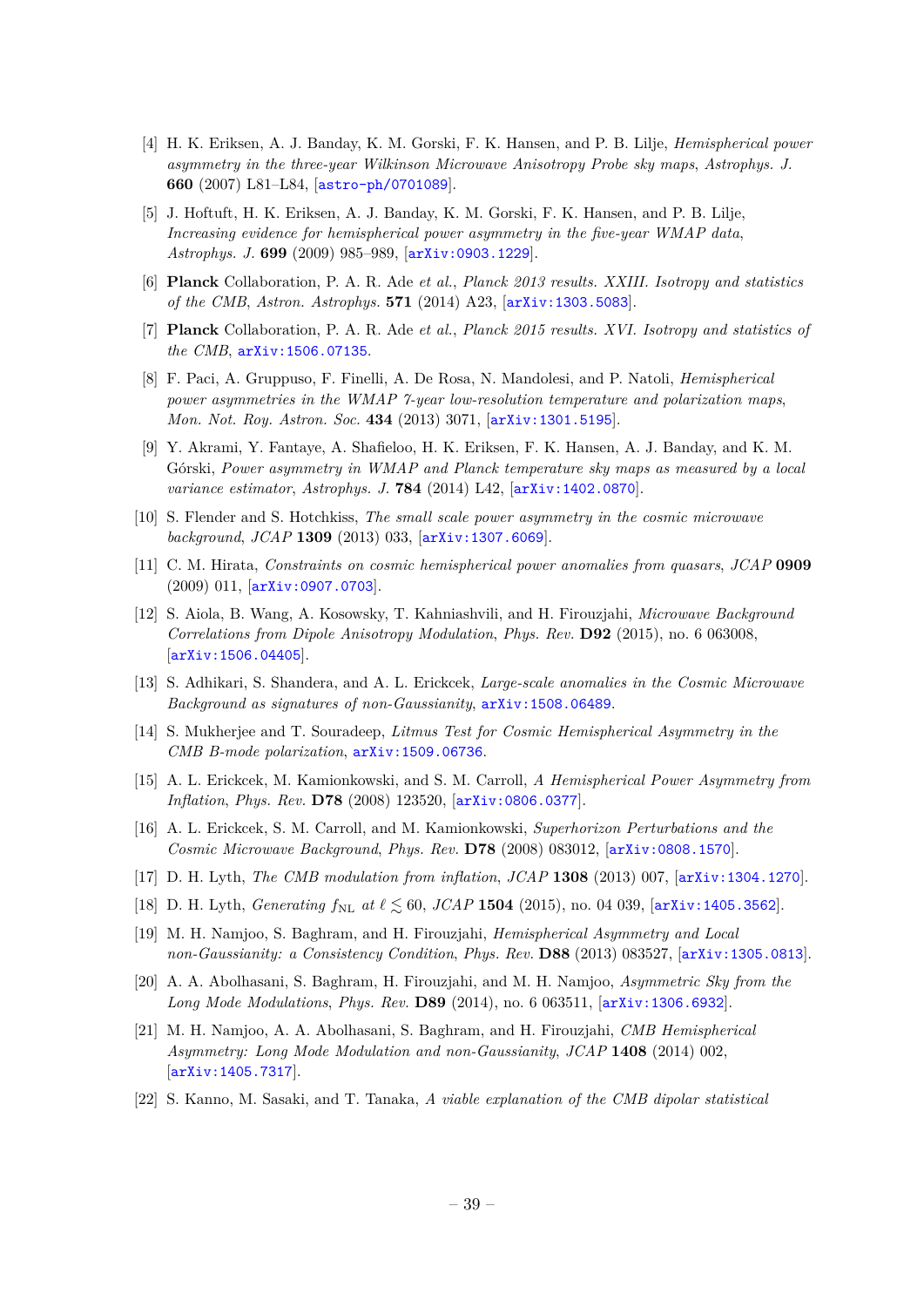<span id="page-41-0"></span>*anisotropy*, *PTEP* **2013** (2013) 111E01, [[arXiv:1309.1350](http://arxiv.org/abs/1309.1350)].

- <span id="page-41-1"></span>[23] T. Kobayashi, M. Cortês, and A. R. Liddle, *A separate universe view of the asymmetric sky*, *JCAP* **1505** (2015), no. 05 029, [[arXiv:1501.05864](http://arxiv.org/abs/1501.05864)].
- [24] Z. Kenton, D. J. Mulryne, and S. Thomas, *Generating the cosmic microwave background power asymmetry with*  $g_{\text{NL}}$ *, Phys. Rev.* **D92** (2015) 023505, [[arXiv:1504.05736](http://arxiv.org/abs/1504.05736)].
- <span id="page-41-2"></span>[25] J. McDonald, *Hemispherical Power Asymmetry from Scale-Dependent Modulated Reheating*, *JCAP* **1311** (2013) 041, [[arXiv:1309.1122](http://arxiv.org/abs/1309.1122)].
- <span id="page-41-3"></span>[26] P. Creminelli, G. D'Amico, M. Musso, and J. Norena, *The (not so) squeezed limit of the primordial 3-point function*, *JCAP* **1111** (2011) 038, [[arXiv:1106.1462](http://arxiv.org/abs/1106.1462)].
- <span id="page-41-4"></span>[27] E. Pajer, F. Schmidt, and M. Zaldarriaga, *The Observed Squeezed Limit of Cosmological Three-Point Functions*, *Phys. Rev.* **D88** (2013), no. 8 083502, [[arXiv:1305.0824](http://arxiv.org/abs/1305.0824)].
- [28] K. Hinterbichler, L. Hui, and J. Khoury, *Conformal Symmetries of Adiabatic Modes in Cosmology*, *JCAP* **1208** (2012) 017, [[arXiv:1203.6351](http://arxiv.org/abs/1203.6351)].
- [29] P. Creminelli, J. Norena, and M. Simonovic, *Conformal consistency relations for single-field inflation*, *JCAP* **1207** (2012) 052, [[arXiv:1203.4595](http://arxiv.org/abs/1203.4595)].
- [30] M. Mirbabayi and M. Simonović, *Effective Theory of Squeezed Correlation Functions*, [arXiv:1507.04755](http://arxiv.org/abs/1507.04755).
- <span id="page-41-5"></span>[31] F. Schmidt and L. Hui, *Cosmic Microwave Background Power Asymmetry from Non-Gaussian Modulation*, *Phys. Rev. Lett.* **110** (2013) 011301, [[arXiv:1210.2965](http://arxiv.org/abs/1210.2965)]. [Erratum: Phys. Rev. Lett.110,059902(2013)].
- <span id="page-41-7"></span>[32] Z. Kenton and D. J. Mulryne, *The squeezed limit of the bispectrum in multi-field inflation*, [arXiv:1507.08629](http://arxiv.org/abs/1507.08629).
- <span id="page-41-6"></span>[33] C.-T. Chiang, C. Wagner, F. Schmidt, and E. Komatsu, *Position-dependent power spectrum of the large-scale structure: a novel method to measure the squeezed-limit bispectrum*, *JCAP* **1405** (2014) 048, [[arXiv:1403.3411](http://arxiv.org/abs/1403.3411)].
- <span id="page-41-8"></span>[34] F. Schmidt, N. E. Chisari, and C. Dvorkin, *Imprint of inflation on galaxy shape correlations*, *JCAP* **1510** (2015), no. 10 032, [[arXiv:1506.02671](http://arxiv.org/abs/1506.02671)].
- <span id="page-41-9"></span>[35] A. R. Liddle and M. Cortês, *Cosmic microwave background anomalies in an open universe*, *Phys. Rev. Lett.* **111** (2013), no. 11 111302, [[arXiv:1306.5698](http://arxiv.org/abs/1306.5698)].
- <span id="page-41-10"></span>[36] A. Mazumdar and L. Wang, *CMB dipole asymmetry from a fast roll phase*, *JCAP* **1310** (2013) 049, [[arXiv:1306.5736](http://arxiv.org/abs/1306.5736)].
- <span id="page-41-11"></span>[37] J. McDonald, *Negative Running of the Spectral Index, Hemispherical Asymmetry and the Consistency of Planck with Large r*, *JCAP* **1411** (2014), no. 11 012, [[arXiv:1403.6650](http://arxiv.org/abs/1403.6650)].
- <span id="page-41-12"></span>[38] C. R. Contaldi, M. Peloso, and L. Sorbo, *Suppressing the impact of a high tensor-to-scalar ratio on the temperature anisotropies*, *JCAP* **1407** (2014) 014, [[arXiv:1403.4596](http://arxiv.org/abs/1403.4596)].
- <span id="page-41-13"></span>[39] A. H. Guth and S. Y. Pi, *Fluctuations in the New Inflationary Universe*, *Phys. Rev. Lett.* **49** (1982) 1110–1113.
- [40] D. H. Lyth, *Large Scale Energy Density Perturbations and Inflation*, *Phys. Rev.* **D31** (1985) 1792–1798.
- [41] M. Dias, J. Elliston, J. Frazer, D. Mulryne, and D. Seery, *The curvature perturbation at second order*, *JCAP* **1502** (2015), no. 02 040, [[arXiv:1410.3491](http://arxiv.org/abs/1410.3491)].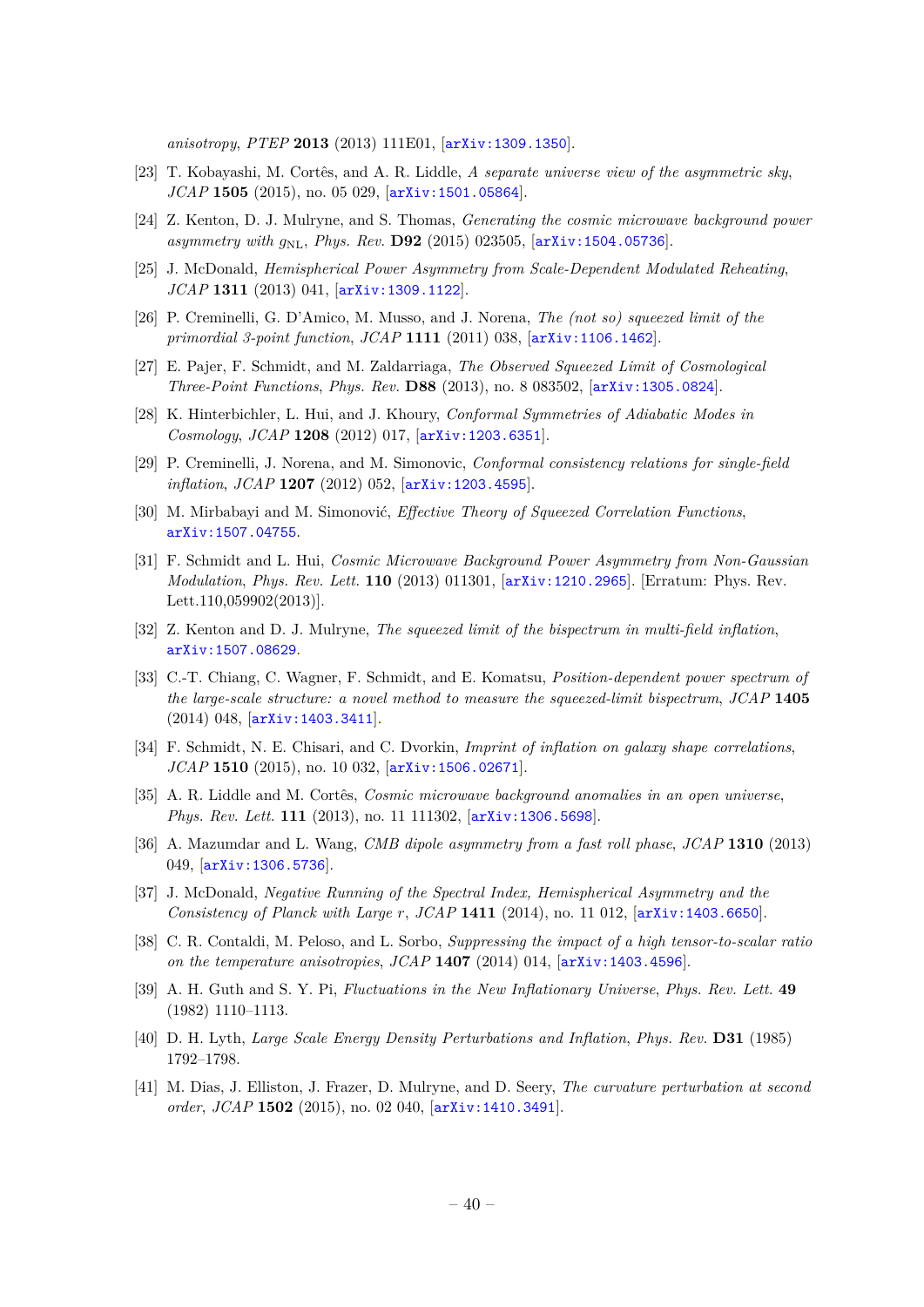- <span id="page-42-0"></span>[42] M. Dias, R. H. Ribeiro, and D. Seery, *Scale-dependent bias from multiple-field inflation*, *Phys. Rev.* **D87** (2013), no. 10 107301, [[arXiv:1303.6000](http://arxiv.org/abs/1303.6000)].
- <span id="page-42-1"></span>[43] C. T. Byrnes, M. Gerstenlauer, S. Nurmi, G. Tasinato, and D. Wands, *Scale-dependent non-Gaussianity probes inflationary physics*, *JCAP* **1010** (2010) 004, [[arXiv:1007.4277](http://arxiv.org/abs/1007.4277)].
- <span id="page-42-2"></span>[44] C. T. Byrnes and J.-O. Gong, *General formula for the running of*  $f_{NL}$ , *Phys. Lett.* **B718** (2013) 718–721, [[arXiv:1210.1851](http://arxiv.org/abs/1210.1851)].
- <span id="page-42-3"></span>[45] E. Tzavara and B. van Tent, *Momentum dependence of the bispectrum in two-field inflation*, *JCAP* **1306** (2013) 001, [[arXiv:1211.6325](http://arxiv.org/abs/1211.6325)].
- <span id="page-42-4"></span>[46] D. H. Lyth and Y. Rodriguez, *The Inflationary prediction for primordial non-Gaussianity*, *Phys. Rev. Lett.* **95** (2005) 121302, [[astro-ph/0504045](http://arxiv.org/abs/astro-ph/0504045)].
- <span id="page-42-5"></span>[47] D. Seery, D. J. Mulryne, J. Frazer, and R. H. Ribeiro, *Inflationary perturbation theory is geometrical optics in phase space*, *JCAP* **1209** (2012) 010, [[arXiv:1203.2635](http://arxiv.org/abs/1203.2635)].
- <span id="page-42-6"></span>[48] S. Yokoyama, T. Suyama, and T. Tanaka, *Primordial Non-Gaussianity in Multi-Scalar Inflation*, *Phys. Rev.* **D77** (2008) 083511, [[arXiv:0711.2920](http://arxiv.org/abs/0711.2920)].
- <span id="page-42-7"></span>[49] S. Yokoyama, T. Suyama, and T. Tanaka, *Primordial Non-Gaussianity in Multi-Scalar Slow-Roll Inflation*, *JCAP* **0707** (2007) 013, [[arXiv:0705.3178](http://arxiv.org/abs/0705.3178)].
- <span id="page-42-8"></span>[50] S. Yokoyama, T. Suyama, and T. Tanaka, *Efficient diagrammatic computation method for higher order correlation functions of local type primordial curvature perturbations*, *JCAP* **0902** (2009) 012, [[arXiv:0810.3053](http://arxiv.org/abs/0810.3053)].
- <span id="page-42-9"></span>[51] G. J. Anderson, D. J. Mulryne, and D. Seery, *Transport equations for the inflationary trispectrum*, *JCAP* **1210** (2012) 019, [[arXiv:1205.0024](http://arxiv.org/abs/1205.0024)].
- [52] C. T. Byrnes, S. Nurmi, G. Tasinato, and D. Wands, *Scale dependence of local*  $f_{\rm NL}$ , *JCAP* **1002** (2010) 034, [[arXiv:0911.2780](http://arxiv.org/abs/0911.2780)].
- <span id="page-42-10"></span>[53] D. Seery and J. E. Lidsey, *Primordial non-Gaussianities from multiple-field inflation*, *JCAP* **0509** (2005) 011, [[astro-ph/0506056](http://arxiv.org/abs/astro-ph/0506056)].
- <span id="page-42-11"></span>[54] F. Vernizzi and D. Wands, *Non-gaussianities in two-field inflation*, *JCAP* **0605** (2006) 019, [[astro-ph/0603799](http://arxiv.org/abs/astro-ph/0603799)].
- <span id="page-42-12"></span>[55] D. H. Lyth and I. Zaballa, *A Bound concerning primordial non-Gaussianity*, *JCAP* **0510** (2005) 005, [[astro-ph/0507608](http://arxiv.org/abs/astro-ph/0507608)].
- <span id="page-42-13"></span>[56] **Planck** Collaboration, P. A. R. Ade *et al.*, *Planck 2015 results. XX. Constraints on inflation*, [arXiv:1502.02114](http://arxiv.org/abs/1502.02114).
- <span id="page-42-14"></span>[57] J. Elliston, D. J. Mulryne, D. Seery, and R. Tavakol, *Evolution of*  $f_{\text{NL}}$  *to the adiabatic limit*, *JCAP* **1111** (2011) 005, [[arXiv:1106.2153](http://arxiv.org/abs/1106.2153)].
- <span id="page-42-15"></span>[58] J. Elliston, D. Mulryne, D. Seery, and R. Tavakol, *Evolution of non-Gaussianity in multi-scalar field models*, *Int. J. Mod. Phys.* **A26** (2011) 3821–3832, [[arXiv:1107.2270](http://arxiv.org/abs/1107.2270)]. [Int. J. Mod. Phys. Conf. Ser.03,203(2011)].
- [59] D. Seery, J. E. Lidsey, and M. S. Sloth, *The inflationary trispectrum*, *JCAP* **0701** (2007) 027, [[astro-ph/0610210](http://arxiv.org/abs/astro-ph/0610210)].
- [60] D. Seery, M. S. Sloth, and F. Vernizzi, *Inflationary trispectrum from graviton exchange*, *JCAP* **0903** (2009) 018, [[arXiv:0811.3934](http://arxiv.org/abs/0811.3934)].
- <span id="page-42-16"></span>[61] D. Seery and J. E. Lidsey, *Non-Gaussianity from the inflationary trispectrum*, *JCAP* **0701**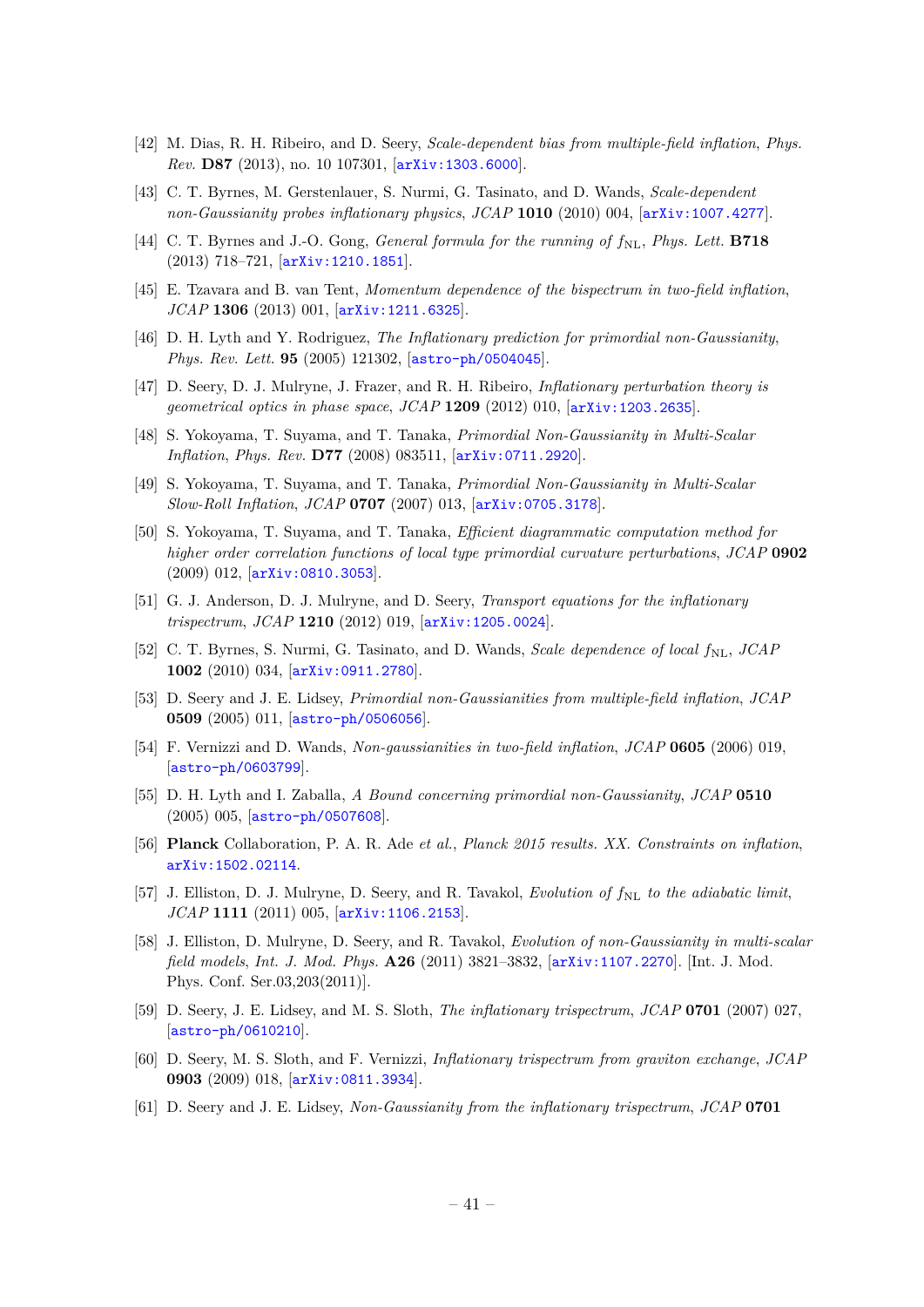<span id="page-43-0"></span>(2007) 008, [[astro-ph/0611034](http://arxiv.org/abs/astro-ph/0611034)].

- [62] C. T. Byrnes, M. Sasaki, and D. Wands, *The primordial trispectrum from inflation*, *Phys. Rev.* **D74** (2006) 123519, [[astro-ph/0611075](http://arxiv.org/abs/astro-ph/0611075)].
- <span id="page-43-1"></span>[63] T. Suyama and M. Yamaguchi, *Non-Gaussianity in the modulated reheating scenario*, *Phys. Rev.* **D77** (2008) 023505, [[arXiv:0709.2545](http://arxiv.org/abs/0709.2545)].
- [64] C. T. Byrnes and E. R. M. Tarrant, *Scale-dependent non-Gaussianity and the CMB Power Asymmetry*, *JCAP* **1507** (2015) 007, [[arXiv:1502.07339](http://arxiv.org/abs/1502.07339)].
- [65] M. Dias, R. H. Ribeiro, and D. Seery, *The δN formula is the dynamical renormalization group*, *JCAP* **1310** (2013) 062, [[arXiv:1210.7800](http://arxiv.org/abs/1210.7800)].
- [66] S. Jazayeri, Y. Akrami, H. Firouzjahi, A. R. Solomon, and Y. Wang, *Inflationary power asymmetry from primordial domain walls*, *JCAP* **1411** (2014) 044, [[arXiv:1408.3057](http://arxiv.org/abs/1408.3057)].
- [67] C. Ringeval, D. Yamauchi, J. Yokoyama, and F. R. Bouchet, *Large scale CMB anomalies from thawing cosmic strings*, [arXiv:1510.01916](http://arxiv.org/abs/1510.01916).
- [68] A. Ashoorioon and T. Koivisto, *Hemispherical Asymmetry from Parity-Violating Excited Initial States*, [arXiv:1507.03514](http://arxiv.org/abs/1507.03514).
- [69] H. Assadullahi, H. Firouzjahi, M. H. Namjoo, and D. Wands, *CMB hemispherical asymmetry from non-linear isocurvature perturbations*, *JCAP* **1504** (2015), no. 04 017, [[arXiv:1410.8036](http://arxiv.org/abs/1410.8036)].
- [70] G. D'Amico, R. Gobbetti, M. Kleban, and M. Schillo, *Large-scale anomalies from primordial dissipation*, *JCAP* **1311** (2013) 013, [[arXiv:1306.6872](http://arxiv.org/abs/1306.6872)].
- [71] G. Leung, E. R. M. Tarrant, C. T. Byrnes, and E. J. Copeland, *Reheating, Multifield Inflation and the Fate of the Primordial Observables*, *JCAP* **1209** (2012) 008, [[arXiv:1206.5196](http://arxiv.org/abs/1206.5196)].
- [72] J. Meyers and E. R. M. Tarrant, *Perturbative Reheating After Multiple-Field Inflation: The Impact on Primordial Observables*, *Phys. Rev.* **D89** (2014), no. 6 063535, [[arXiv:1311.3972](http://arxiv.org/abs/1311.3972)].
- [73] J. Elliston, S. Orani, and D. J. Mulryne, *General analytic predictions of two-field inflation and perturbative reheating*, *Phys. Rev.* **D89** (2014), no. 10 103532, [[arXiv:1402.4800](http://arxiv.org/abs/1402.4800)].
- [74] M. Dias, J. Frazer, D. Mulryne, and D. Seery. To appear.
- [75] G. Efstathiou, *A Maximum likelihood analysis of the low CMB multipoles from WMAP*, *Mon. Not. Roy. Astron. Soc.* **348** (2004) 885, [[astro-ph/0310207](http://arxiv.org/abs/astro-ph/0310207)].
- [76] **Planck** Collaboration, P. A. R. Ade *et al.*, *Planck 2015 results. XVII. Constraints on primordial non-Gaussianity*, [arXiv:1502.01592](http://arxiv.org/abs/1502.01592).
- [77] **Planck** Collaboration, P. A. R. Ade *et al.*, *Planck 2013 Results. XXIV. Constraints on primordial non-Gaussianity*, *Astron. Astrophys.* **571** (2014) A24, [[arXiv:1303.5084](http://arxiv.org/abs/1303.5084)].
- [78] J. R. Fergusson, M. Liguori, and E. P. S. Shellard, *General CMB and Primordial Bispectrum Estimation I: Mode Expansion, Map-Making and Measures of*  $f_{\rm NL}$ , *Phys. Rev.* **D82** (2010) 023502, [[arXiv:0912.5516](http://arxiv.org/abs/0912.5516)].
- [79] J. R. Fergusson, D. M. Regan, and E. P. S. Shellard, *Optimal Trispectrum Estimators and WMAP Constraints*, [arXiv:1012.6039](http://arxiv.org/abs/1012.6039).
- [80] D. Regan, P. Mukherjee, and D. Seery, *General CMB bispectrum analysis using wavelets and separable modes*, *Phys. Rev.* **D88** (2013), no. 4 043512, [[arXiv:1302.5631](http://arxiv.org/abs/1302.5631)].
- [81] D. Regan, M. Gosenca, and D. Seery, *Constraining the WMAP9 bispectrum and trispectrum with needlets*, *JCAP* **1501** (2015), no. 01 013, [[arXiv:1310.8617](http://arxiv.org/abs/1310.8617)].